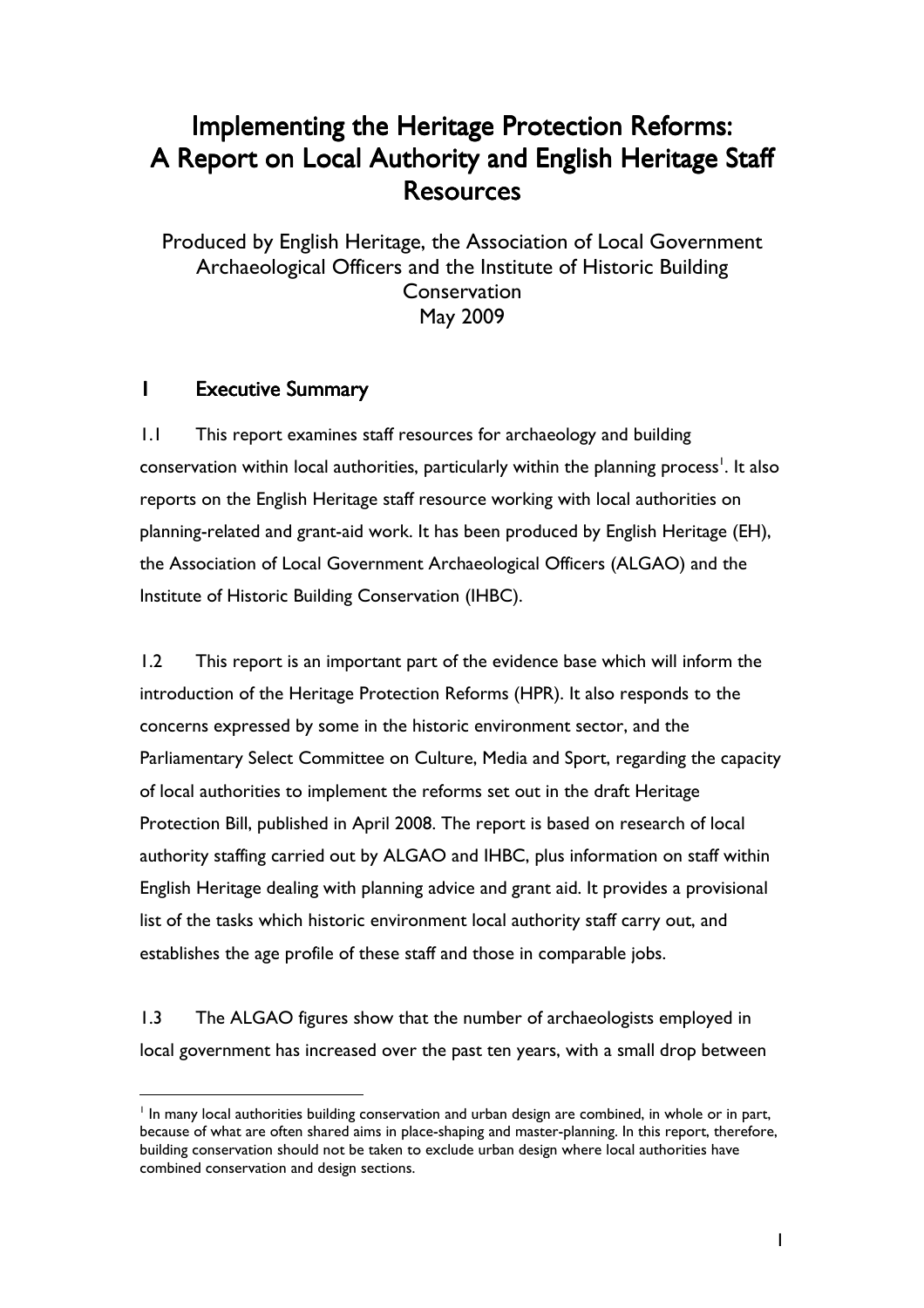2006 and 2008<sup>2</sup>. The reason for this drop requires further investigation. The IHBC figures, for 2003, 2006 and 2008, show a similar profile $^3$ , and again the drop between 2006 and 2008 will be explored further. Building conservation staffing is variable across England; in some local authorities, building conservation is well-provided for but others appear to lack any specialist provision at all.

1.4 Over the period of the reduction in local authority building conservation staff between 2006 and 2008, the numbers of listed building and conservation area consents has risen, and faster than planning permissions. This has led to increased pressure being placed on local authority historic environment staffing provision from the 2006 position. The staffing figures were collected during the autumn of 2008, so the full impact of the recession on local authorities cannot yet be factored in. Anecdotal evidence of more recent local authority historic environment job cuts suggests the overall historic environment service is under greater pressure. Further cuts could significantly affect local government's ability to maintain an essential element of its statutory planning services and incorporate the Heritage Protection Reforms that all agree are necessary.

1.5 The list of historic environment tasks (see Appendix 1) includes legal duties under the Planning Acts; matters that local authorities should do in support of those duties; and other areas of work required by government policy that help ensure the historic environment is well cared-for. It is not possible for local authorities to discharge these duties appropriately, or take account of central government policies on the historic environment, without access to specialist archaeological and building conservation expertise. There is at present no system for reviewing local authority performance of these tasks, so it is difficult to assess both the current level of each activity and what level of future provision will be necessary. A second phase of the current research, on the detailed duties, powers and responsibilities of local authorities, will be published later this year.

 $^{\rm 2}$  ALGAO, *Local Authority Archaeological Services: Reports on Staffing and Casework Surveys*, 1997-2008.

<sup>&</sup>lt;sup>3</sup> Grover, P., Viner D., Smith P. & Grover, H., *Local Authority Conservation Provision in England:* research project into staffing, casework and resources, 2003, and Institute of Historic Building Conservation, *Quantifying Local Authority Conservation Staffing 2006 and 2008*, 2006 and 2008. The status of the figures in the 2003 is discussed below at paragraph 4.1.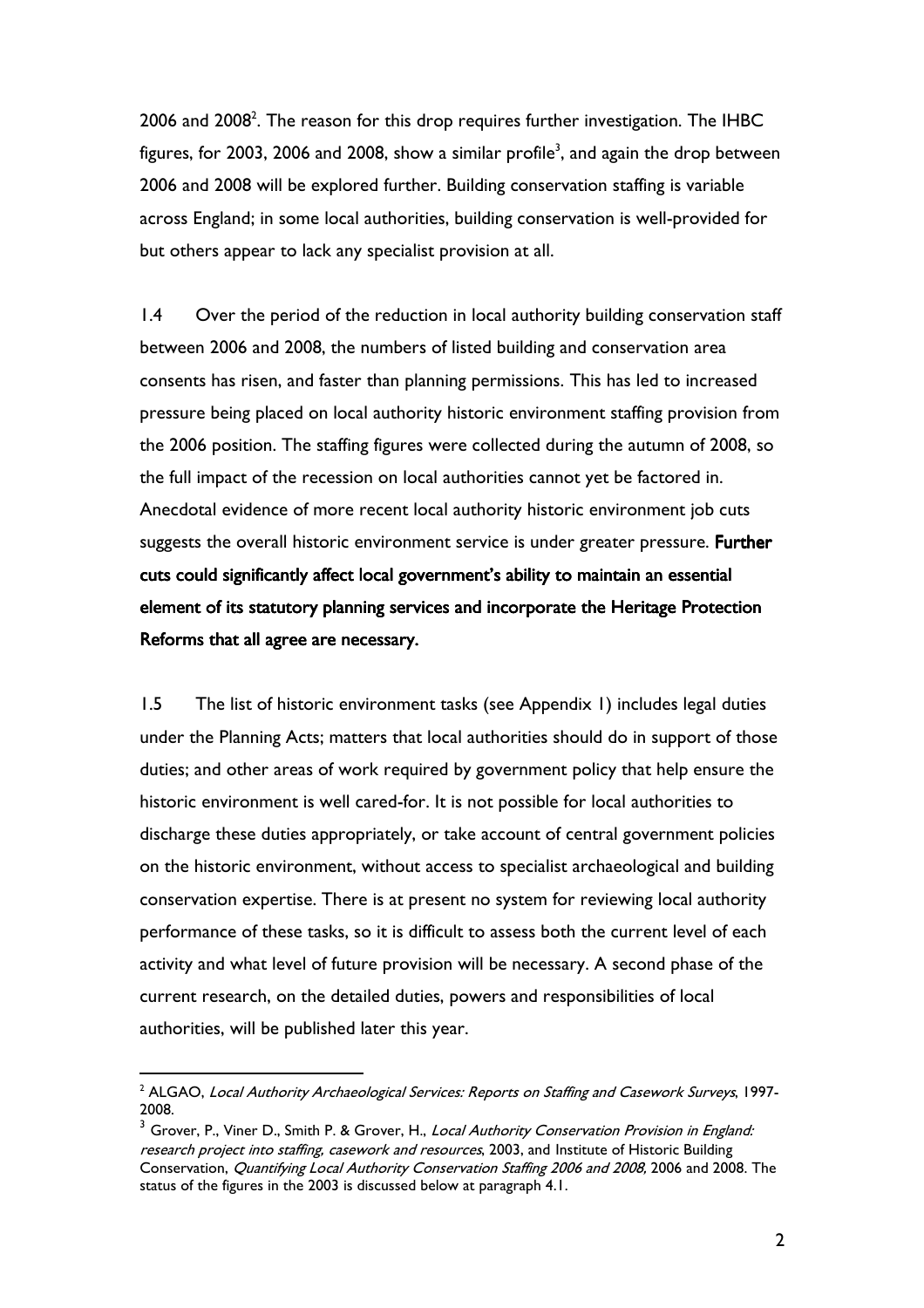1.6 Heritage Protection Reform in terms of the draft Heritage Protection Bill will not have a major impact on local authority staff requirements, as completely new responsibilities for local authorities are limited to the handling of a relatively small number of the future equivalent of scheduled monument consent applications, and central government is committed to funding any new responsibilities. However Heritage Protection Reform (HPR) in its widest sense of promoting closer integration of the planning processes and community interests, may well bring wider resource implications, even if they are less easily measurable at this point. Again, the second phase of this research will enable a firmer foundation for a better understanding of the wider impacts of HPR.

1.7 This report demonstrates that, contrary to the some of the views expressed to the Select Committee, the age profile of local authority staff working in archaeology and building conservation is not significantly different from those of other professional groups, and is therefore not a heritage-specific crisis that some had suggested. The age profile for archaeologists is actually younger than the average. This is therefore not an area for particular concern at the present time, but changing patterns will need to be monitored in future to allow a response should worrying trends emerge.

#### 1.8 The report recommends:

- Further work on local authority duties, powers and responsibilities under the planning acts and related legislation and policy guidance, to provide possible models for effective historic environment services in local authorities.
- Carrying forward the ALGAO and IHBC surveys on a regular basis, annually at first, to understand better the trends in local authority historic environment staffing.
- Pressing CLG and DCMS to issue a statement reaffirming that historic environment services are integral to the statutory planning responsibilities of local authorities, and discouraging cuts in historic environment staffing during the current economic downturn.

3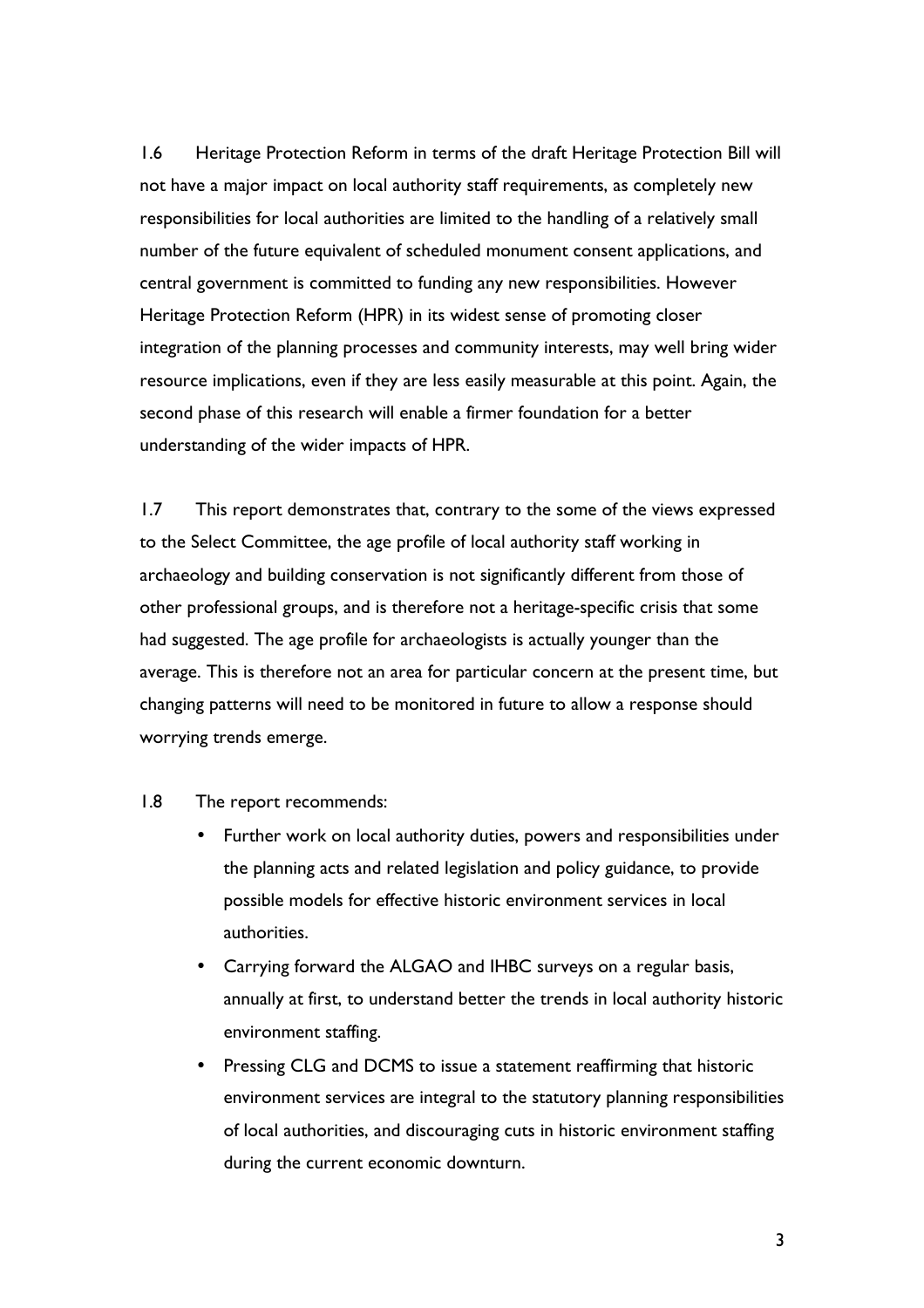• The collection by the Department for Communities and Local Government of development control figures on a wider range of planning permission categories to understand better the workload of historic environment staff.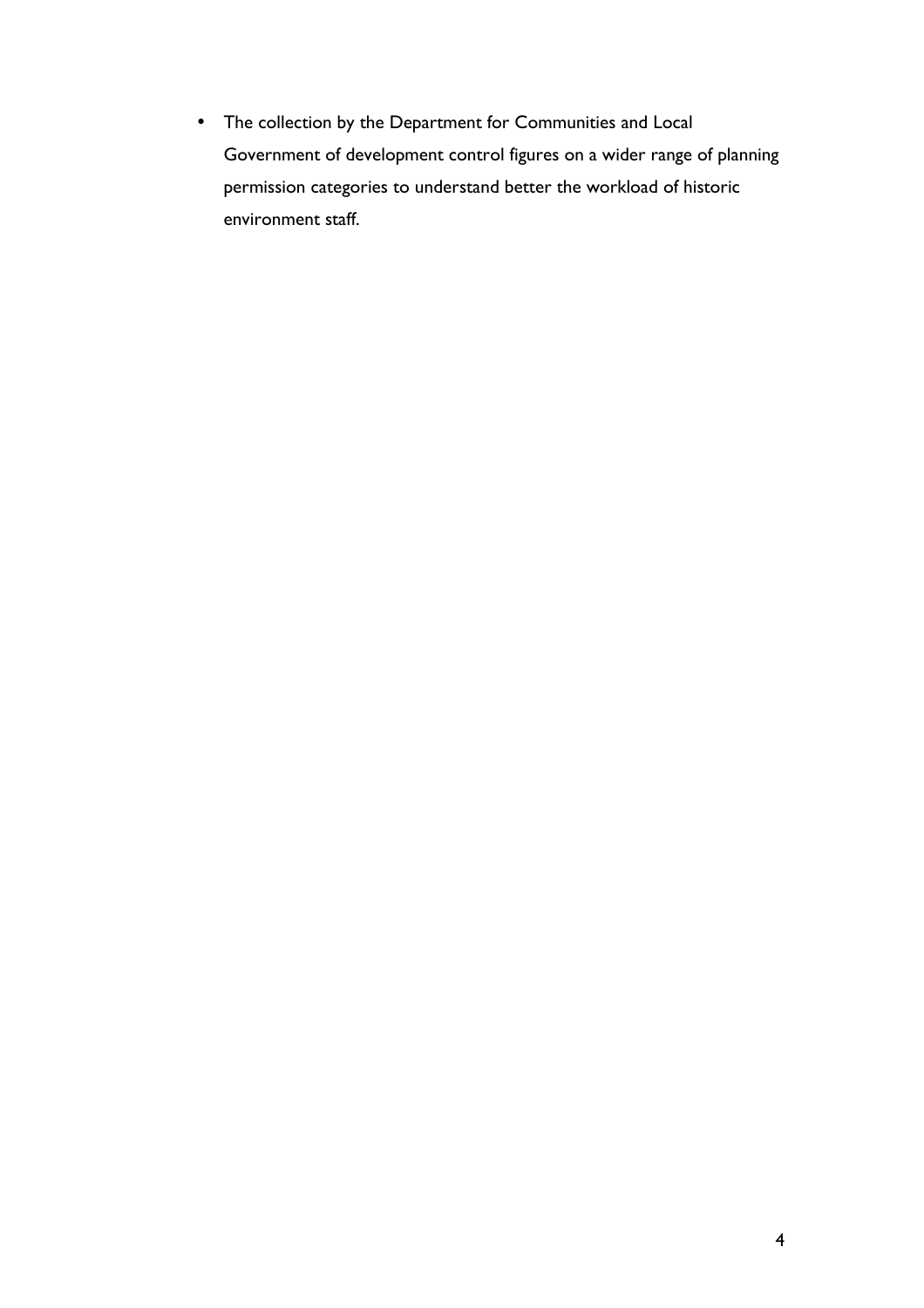## 2 Introduction

2.1 This report has been produced by English Heritage jointly with the Association of Local Government Archaeological Officers (ALGAO), which leads on local government archaeology, and the Institute of Historic Building Conservation (IHBC), which similarly leads on local government building and area conservation. This report has three objectives:

- to establish baseline information on staffing resources for the historic environment in local authorities and English Heritage;
- to record the tasks that are carried out by local authority archaeology and building conservation staff and English Heritage Advice and Grants' Team staff; and
- to compare the 2003, 2006 and 2008 data and give some analysis.

2.2 The focus of this report is on local authority historic environment staff resources and tasks but it also includes some assessment of the contribution made by the work of English Heritage as it relates to the planning system (in its wider sense including Scheduled Monument, Listed Building and Conservation Area Consents). An important building block is the agreement by all three organisations of a suite of key tasks for local authority historic environment services, their frequency and the impact of the Heritage Protection Reforms.

2.3 The background to the current report is the draft Heritage Protection Bill, published on April 2, 2008. This important and wide-ranging revision of the legislation for heritage protection is the culmination of a long process which goes back directly to the sectoral statement on the historic environment, Power of Place (published in 2000), and the ministerial response, *Force for our Future* (2001); its main provisions were foreshadowed in Protecting our Historic Environment: Making the System Work Better (2003) and the Heritage Protection White Paper (2007). The latter document outlined proposed changes based around three core principles:

- developing a unified approach to the historic environment;
- maximising opportunities for inclusion and involvement; and
- supporting sustainable communities by putting the historic environment at the heart of an effective planning system.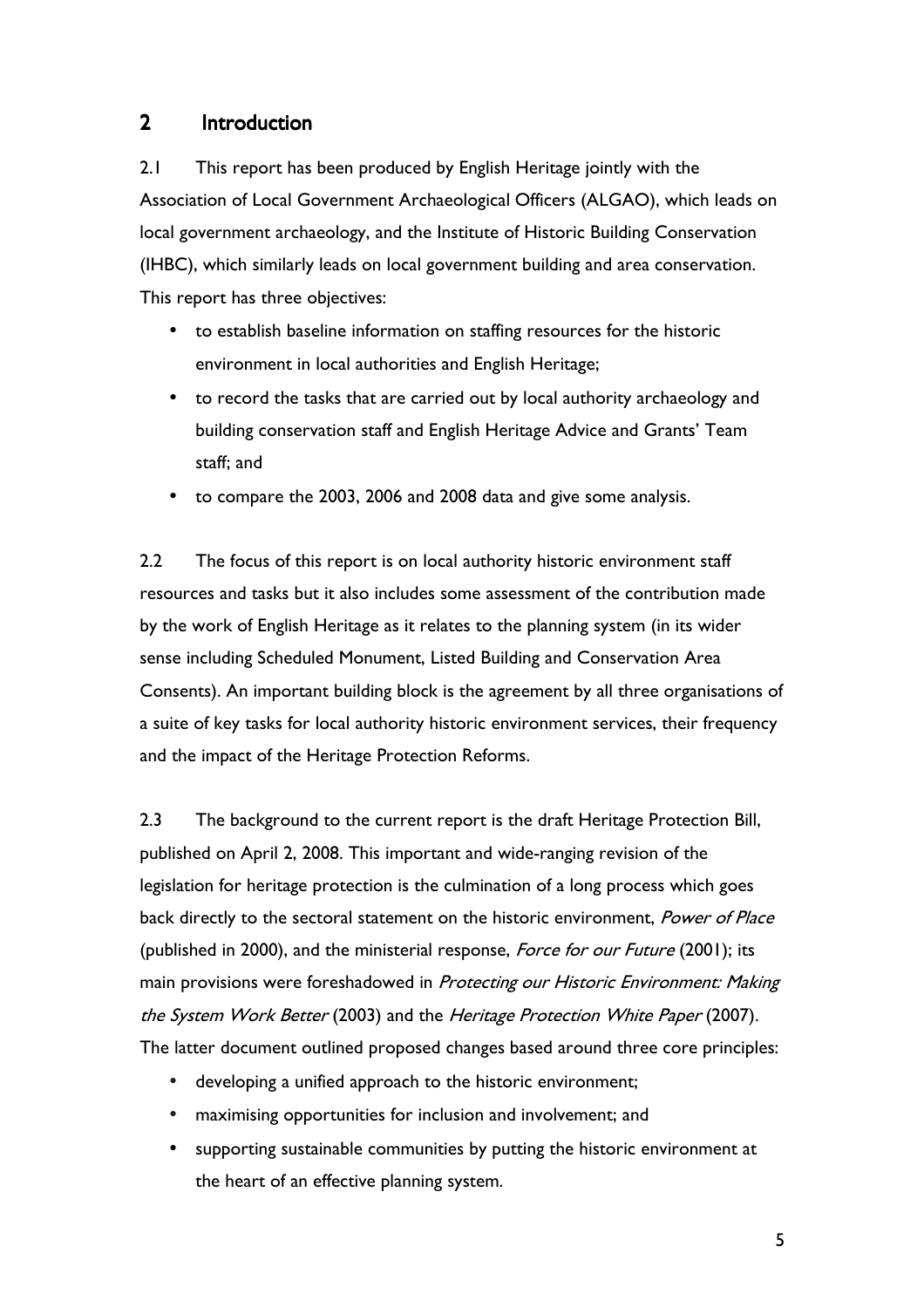2.4 The improved heritage protection system would therefore take its place within the reformed planning system.<sup>4</sup> The desired result of heritage protection reform for local government historic environment services is ever better integration both within themselves and with other local services (as emphasised by current thinking on the planning system). Everybody agrees that better integration would be of benefit but that must not be at the expense of quality outcomes.

2.5 The current structure of historic environment services in local authorities is complicated; clearly, different service structures have developed to meet local needs. The broad outlines have generally seen archaeology sitting more usually at a highertier level (the County Archaeologist), with building conservation at a lower level, in district councils. Where there have been major changes in the recent past, they have tended to be the growth of archaeological advice at lower-tier level, particularly in larger, historic urban centres, and the continued move away from upper-tier based building conservation services, which, though often authoritative, can be seen as a survival from a time when planning was based at county level. Single–tier local government is spreading, however, from the city metropolitan councils and London boroughs to more recent unitary structures and the combined operations of national park authorities. Nine new single-tier councils have replaced dual-tier structures at the beginning of April 2009. Most single-tier councils have combined historic environment services, generally consistent with Heritage Protection Reform.

| <b>County Councils</b> | <b>District Councils</b> | <b>Unitaries</b> | <b>National Parks</b> |
|------------------------|--------------------------|------------------|-----------------------|
|                        | 238                      |                  |                       |

| Table I Types and numbers of local planning authorities in 2008 <sup>5</sup> |  |  |  |  |  |  |  |  |
|------------------------------------------------------------------------------|--|--|--|--|--|--|--|--|
|------------------------------------------------------------------------------|--|--|--|--|--|--|--|--|

<sup>&</sup>lt;sup>4</sup> The number of wider reform and assessment strategies includes CABE's initiative *Moving Towards* Excellence in Urban Design and Conservation and the development of excellence models for comprehensive area assessments and local area agreements by IDeA and the Planning Officers' Society. Comprehensive Area Assessment has been developed by the Audit Commission to assess how effectively local public services are delivering improvements in quality of life and value for money for their local communities.

 $^{\rm 5}$  This is the picture of local government in England on which this report is based. In 2009, the picture changes again with seven county councils and around thirty five district councils ceasing to exist and nine new unitary councils coming into being to replace them.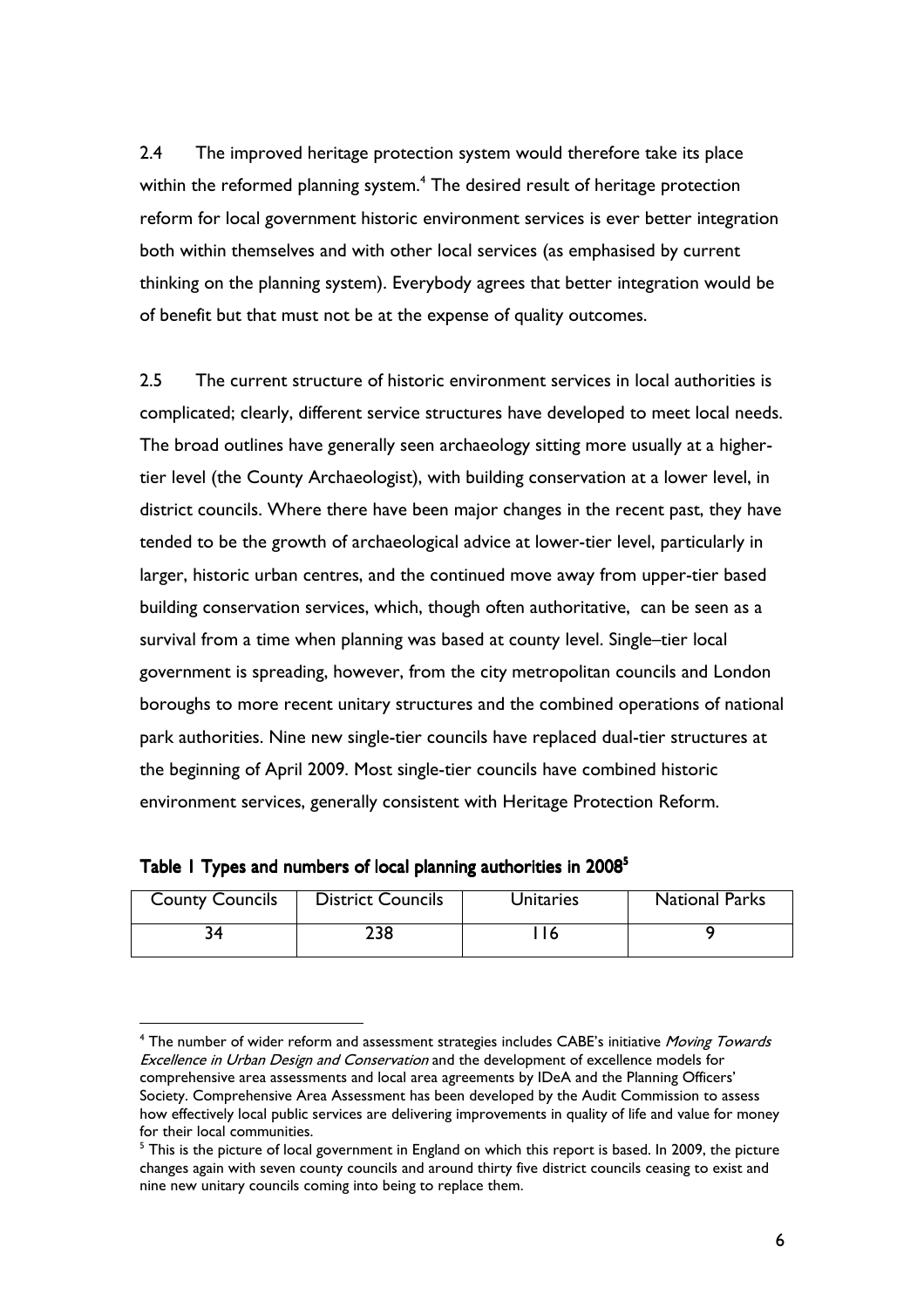2.6 The Report of the Culture, Media and Sport Select Committee into the Draft Heritage Protection Bill<sup>6</sup>, published in July 2008, reflected widespread concerns in the historic environment sector about the resources available both in local authorities and at English Heritage for the administration of both the system as currently established and for the reformed system. It noted views from within the sector on the inadequacy of the Impact Assessment published with the draft Bill in April 2008 and unease both that the numbers of conservation officers in local planning authorities is insufficient for the task and anxiety that the age profile of the conservation officer profession would lead to a future crisis in the numbers of conservation officers operating in local planning authorities.

 $^6$  Eleventh Report of the 2007-08 Session, paragraph 27: 'We find the comments by DCMS and English Heritage that there is unlikely to be a shortage of conservation officers in local government in future years astonishing. There is already a shortage of conservation officers in the country and, aside from English Heritage, the sector appears united in its recognition that there will be not be the staff with the necessary skills to replace existing conservation officers once they retire. The statistics provided by the IHBC would seem to support this finding. We urge the Government and English Heritage to reconsider their approach to this matter. Conservation officers, in sufficient numbers and with adequate training, will be critical to the successful implementation of the Bill. We recommend that the Government sets out a strategy for maintaining sufficient numbers of conservation officers with the necessary skills.'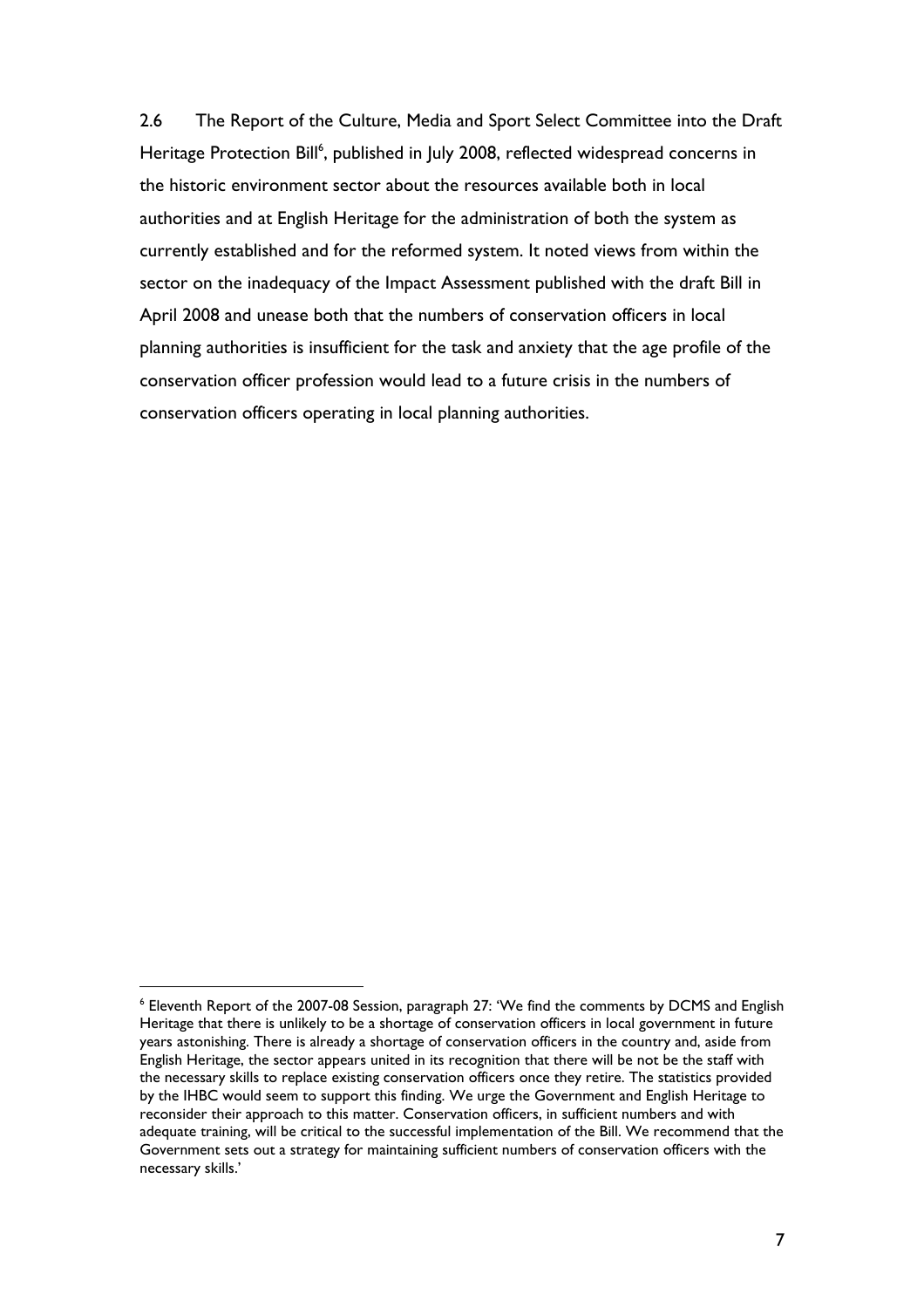## 3 The List of Historic Environment Tasks

3.1 The starting point in this consideration of historic environment resources has been the creation of a list of key tasks for a local authority historic environment service which are mentioned in legislation and government policy guidance and the allocation to each activity of a level of statutory duty, proactivity/reactivity and an assessment of the frequency of each task. This will assist with constructive discussion between all relevant parties on the way that historic environment services should be delivered locally. The full table of local authority activities is given in Appendix 1.

3.2 Local authorities are given specific duties concerning the historic

environment by the various planning acts. These duties include:

- LPA planning duties with regard to listed buildings Planning (Listed Building & Conservation Areas) Act 1990, section 66 (1)
- LPA duties with regard to listed building consent applications Planning (Listed Building & Conservation Areas) Act 1990, section 16
- LPA control of works to listed buildings Planning (Listed Building & Conservation Areas) Act 1990, sections 8 and following
- LPA duties to notify Secretary of State of applications for listed building consent - Planning (Listed Building & Conservation Areas) Act 1990, section 13
- LPA duties to consult English Heritage and National Amenity Societies Planning (Listed Building & Conservation Areas) Act 1990, section 15
- LPA duties regarding designation of conservation areas Planning (Listed Building & Conservation Areas) Act 1990, section 69
- LPA duties regarding appraisal of conservation areas Planning (Listed Building & Conservation Areas) Act 1990, section 71
- Consultation of local planning authorities Faculty Jurisdiction Rules (Care of Places of Worship) Rules (Statutory Instrument 2000, no. 2047), section 4
- Consultation of Historic Environment Record GPDO, Article 1 (2), page 5
- Removal of hedgerows Hedgerow Regulations (Statutory Instrument 1997, no. 1160), section 5
- Scope of Environmental Impact Assessments Town and Country Planning (Environmental Impact Assessment) (England and Wales) Regulations (Statutory Instruments 1999, No. 293), schedule 4 (3)

Much of this work concerns having 'special regard' (listed buildings) and 'paying special attention' (conservation areas)<sup>7</sup>. Addressing these questions, not only in the

 $^7$  The requirement in terms of planning functions concerning listed buildings (section 66 (1) of the Planning (Listed Building & Conservation Areas) Act 1990 is expressed as the need 'in granting planning permission for development which affects a listed building or its setting, … (to have) special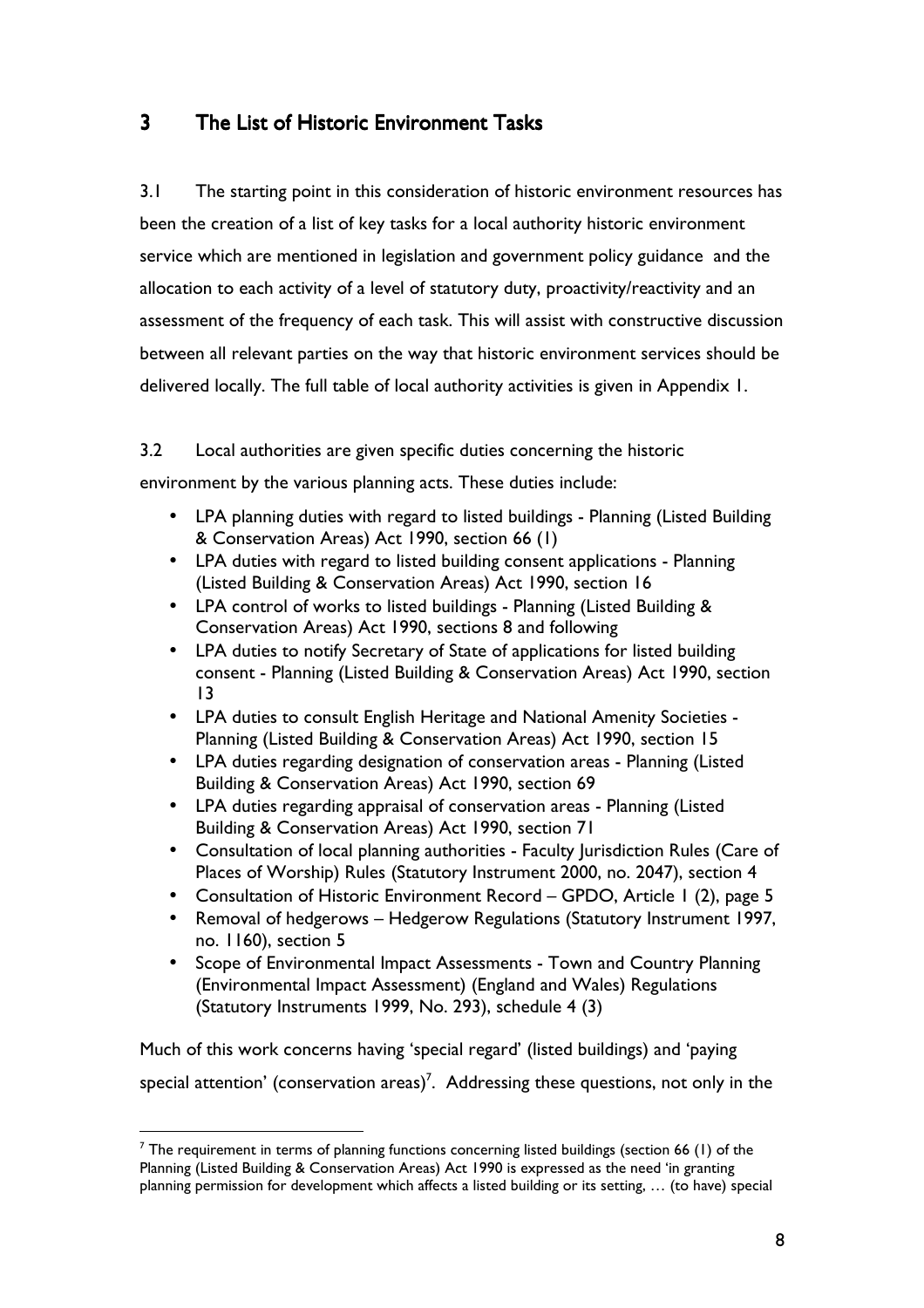context of decision-making on applications but also in terms of helpful and timely pre-application advice for applicants, post-application monitoring and therefore also enforcement, is a matter for specialist staff and not a judgment which can be made by anyone with insufficient information or experience. That is why Planning Policy Guidance Note 15, for instance, makes it plain that local authorities should seek specialist advice: Above all, local authorities should ensure that they can call on sufficient specialist building conservation advice, whether individually or jointly, to inform their decision-making and to assist owners and other members of the public (paragraph 1.6 of PPG 15). This advice can be provided internally, by the authorities' own historic environment service, or externally, by consultants. The growth of private sector specialist knowledge, particularly in the archaeological world, is one of the major developments of the years since the PPGs were published in the early 1990s<sup>8</sup>. On the whole, however, local authorities use in-house staff.

3.3 Other matters, including the impact of development on archaeology, wider regeneration, place-making and master-planning, the use of enforcement powers, work on heritage at risk, registered historic parks and gardens and World Heritage Sites, and advice on works to historic places of worship under the Ecclesiastical Exemption, are the result of central government policy as set out in PPGs 15, 16 and elsewhere (including such regulations as the Building Regulations 2000, Part L1B – Conservation of Fuel and Power). Local authorities are instructed to take account of this guidance and again need specialist advice to carry out these tasks.

3.4 The list of tasks is long and some of them may be quite rare in occurrence in some places. They are, however, not discretionary. While some parts of England, and some towns and cities, are rich in designated sites and buildings, everywhere in England has a distinctive history which can illuminate the future lives of those who live there and help in the regeneration of those places; in part this explains the diversity of local authority practice. It is central government policy that local

regard to the desirability of preserving the building or its setting or any features of special architectural or historic interest which it possesses'. The equivalent duty for conservation areas (section 66 (2)) is that 'in the exercise, with respect to any buildings or other land in a conservation area, of any (planning) functions …, special attention shall be paid to the desirability of preserving and enhancing the character or appearance of that area'.

<sup>&</sup>lt;sup>8</sup> PPG 16 was published in 1990 and PPG 15 in 1994.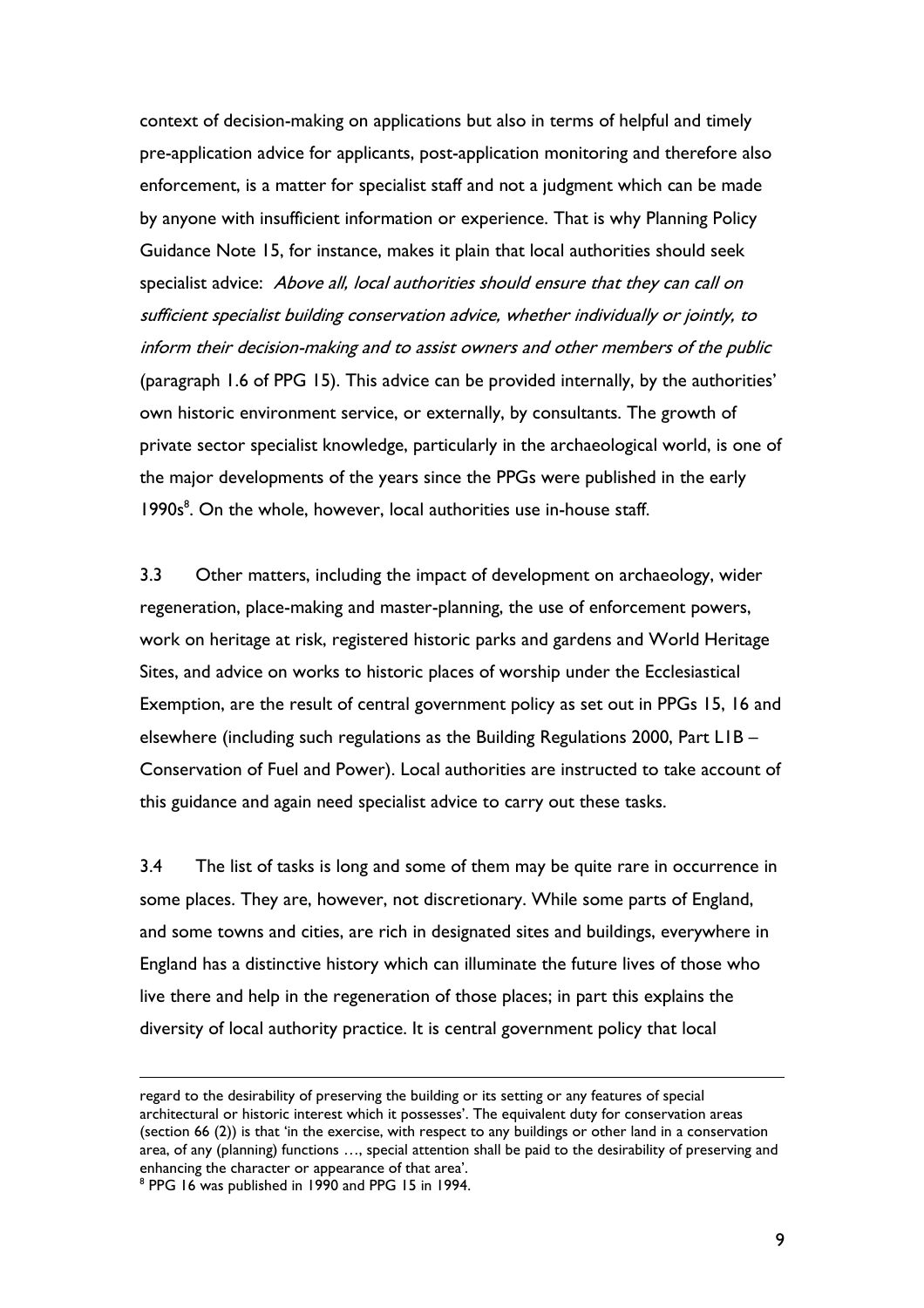authorities should have adequate advice to carry out this essential work and that is why the duties under the Acts are so framed and the guidance is drawn up as it is.

3.5 Local delivery is not a matter solely for local authorities, however. In order to outline as fully as possible the different kinds and levels of historic environment activity in each region, an indication of the staffing which English Heritage contributes to the historic environment at a local level is needed and this is given in section 6. No full correlation has been made between the key activities of a local authority historic environment service and English Heritage activities at this stage because much of the work of English Heritage varies across the country according to particular circumstance. However, English Heritage is given specific duties in advising local authorities where applications for consent concern buildings, sites or areas of national significance and these duties underline the importance of the duties which local authorities are given by the Planning Acts (as outlined in 3.2 above). Thus local authorities must consult English Heritage on various kinds of application for planning permission and listed building consent, requirements laid out in ODPM Circular 01/01.

3.6 The work of the Advice and Grants Teams in the Planning and Development Group of English Heritage, however, extends beyond development control and has important roles in terms of consultation on regional and local plans and of grants for the regeneration of historic areas and the repair of nationally important assets and wider in respect of conservation economics. It should be stressed that scheduled monument casework remains outside local authority control, the relationship being one between owners and the Secretary of State, with English Heritage advising the latter.<sup>9</sup>

3.7 Assessing whether the staff resources currently allotted within the sector to analyse, evaluate and protect the historic environment are adequate is therefore difficult because there is no agreement on how to measure adequate staff provision

 $^9$  The existence in English Heritage of Historic Environment Field Advisors, for instance, is due to the lack of any requirement for local authorities to carry out a monitoring role for scheduled ancient monuments, an important role which is carried out by local authority building conservation staff for listed buildings.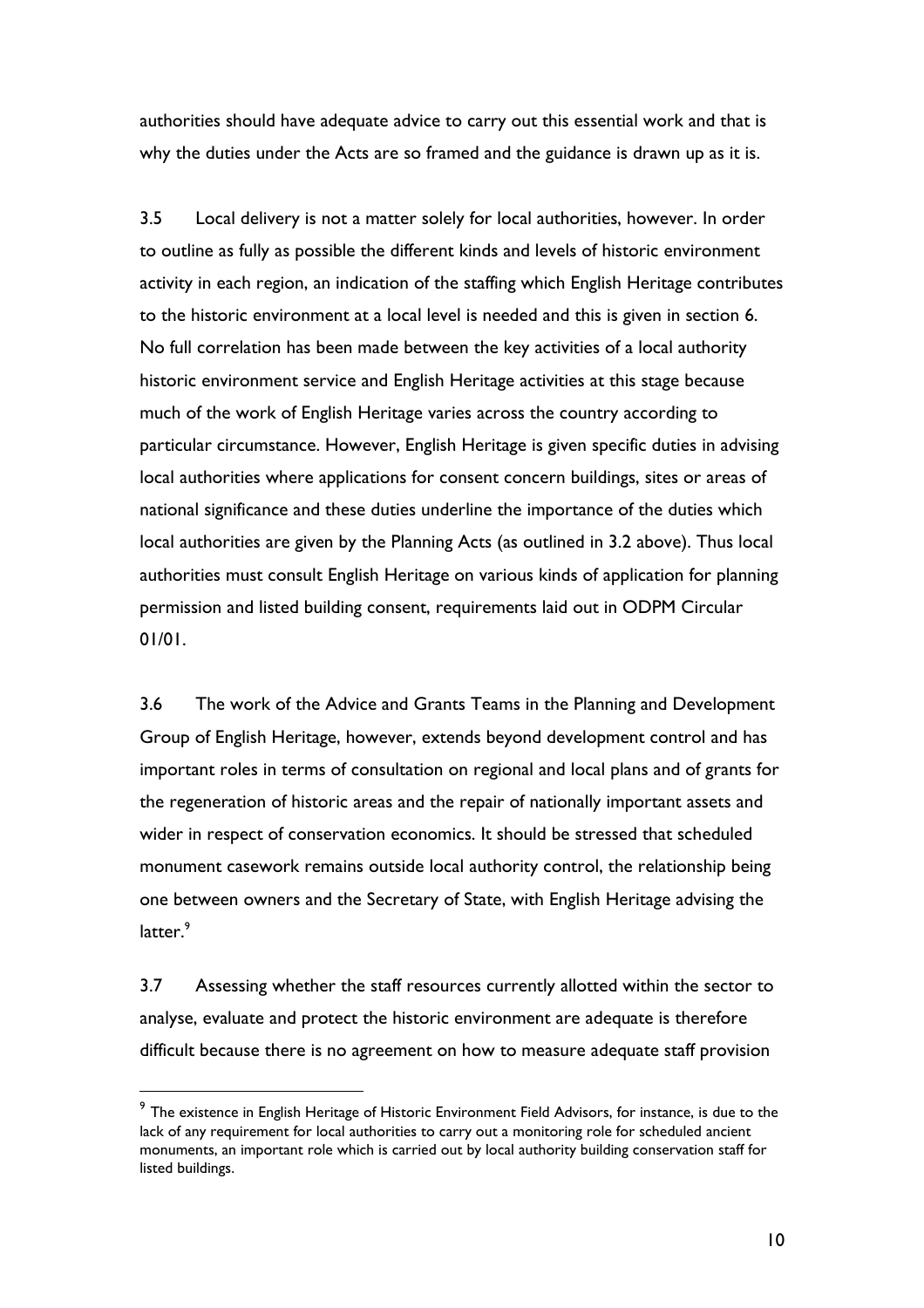or on how that measurement would affect allocation of staff to tasks. To begin establishing a methodology for this assessment, the Steering Group drew up the list of tasks already mentioned (Appendix 1). All of these activities are important, whether statutory (i.e. backed up by statute) and mandatory; statutory and elective; the result of government policy; or as good practice. While the list is developing, and will form the focus of phase 2 of this research, they can be divided for convenience into the following categories:

- Data-related activity general
- Data-related activity SMR/HER
- Data-related activity Designation
- Data-related activity Heritage at Risk
- Research/Interpretation
- **Policy**
- Outreach- external
- Outreach internal
- Historic Environment Management General
- Historic Environment Management Heritage at Risk
- Historic Environment Management Heritage Partnership Agreements
- Historic Environment Management Development Control
- **Grants**

3.8 Although the various types of activity at local authority level have been allotted frequencies in the chart at Appendix 1, it is difficult to weight each activity by numbers of related actions per week, month or year. Even more difficult is the matter of the hierarchy of activity. In part this is due to the nature of local government which, in being subject to local decision-making, is likely to vary from one authority to another. Although government policy, made explicit in the two PPGs, 15 and 16, as well as more strategic planning policy documents on the activities of local authority planning departments, acts as a counter-weight to excessive localism, the variation in engagement which one would expect between authorities is in part also exaggerated by the fact that, in the two tier model of local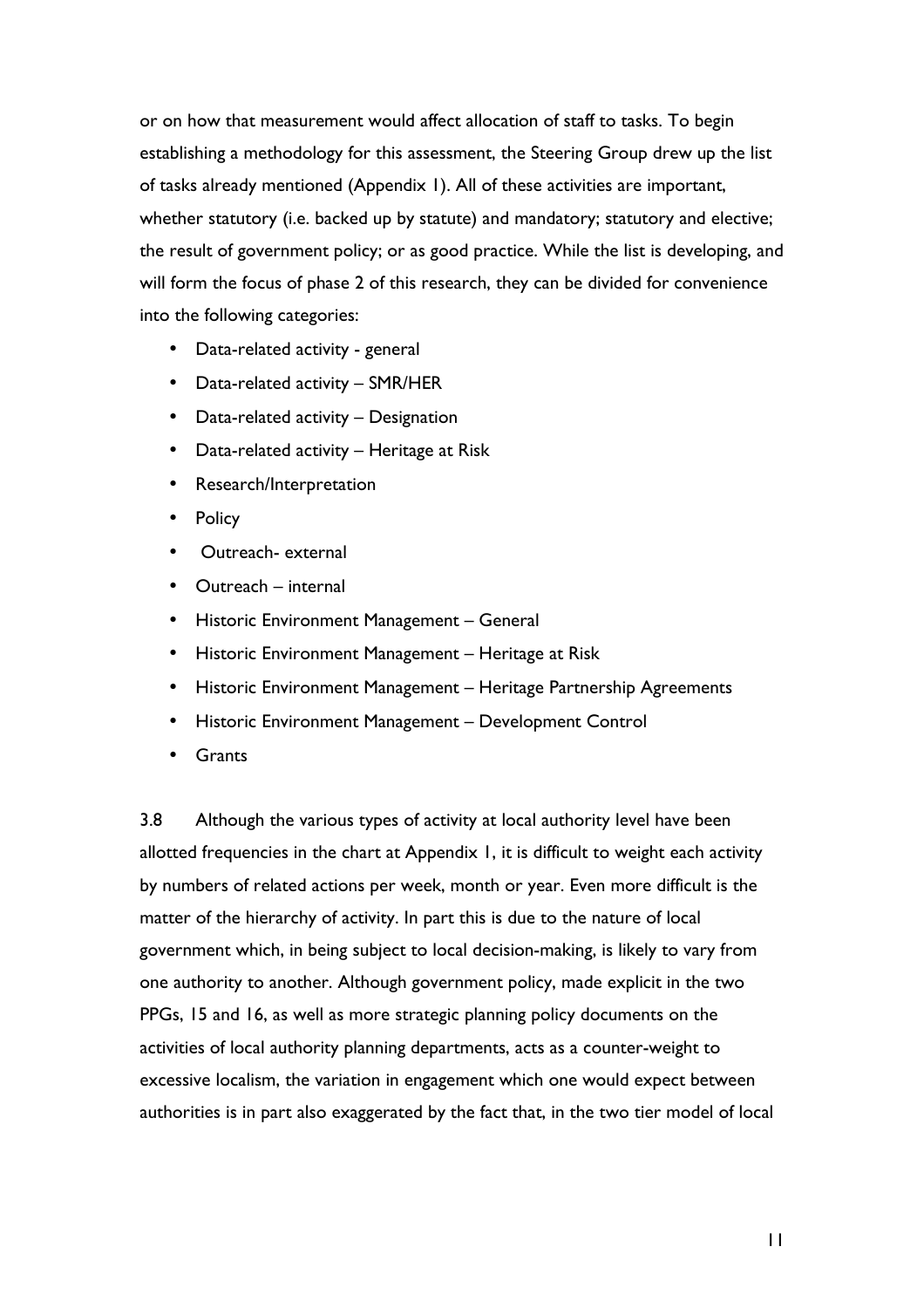authorities, archaeology tends to sit at the upper tier level and building conservation at the local<sup>10</sup>.

3.9 The problems are made worse by a lack of figures to allow full comparison of the workloads of historic environment services. The only figures per authority published by CLG are for planning permissions, listed building and conservation area consents<sup>11</sup>; detailed figures for other kinds of development impact on the historic environment are not retained nationally. Figures for planning permission, for instance, are neither kept for the numbers of planning permissions which affect conservation areas, nor for those paralleling listed building consents, nor indeed for those where development affects the settings of listed buildings and scheduled ancient monuments, nor for those with an archaeological input (the so-called PPG 16 cases). Nor are figures kept for planning permissions which affect registered historic parks and gardens and World Heritage Sites. $^{12}$ 

3.10 Estimates of these wider numbers of permissions are difficult to make but the proportions could vary between 10% and 30% of all planning permissions. The lower percentage would give a figure in 2007/8 of 59,380 planning permissions nationally with a conservation share and an average of 163.5 permissions per authority; the upper would give a figure of 178,140 planning permissions, at an average of 490.7 applications per authority. As a comparison the Local Authority Conservation Provision Survey 2003 'found that on average local authorities were dealing with 1,891 applications each year, and that building conservation specialists advise on 17% of these'<sup>13</sup>. LACPS gives the average as 324 per authority, but does not qualify what

<sup>&</sup>lt;sup>10</sup> Miller, I., Andrews, G., Shaw, S., Bagwell, S., Newman, E. and Poulter, A., *Historic Environment* Local Delivery Project, Atkins Heritage for DCMS/EH, 2006 which gives a detailed overview of local authority historic environment practice.

<sup>&</sup>lt;sup>11</sup> The Planning Inspectorate (PINS) publishes national figures for listed building consent appeals and inquiries.

 $12$  Use of the numbers of permissions as an indicator of activity can also be misleading in that it tends to understate the number of cases on which staff advise. There will always be slightly more applications than permissions, because applicants will sometimes withdraw applications during negotiations due to a change of mind or because it becomes apparent that the application would not be successful. Numbers of applications will also be refused, perhaps to go on to appeal.

<sup>&</sup>lt;sup>13</sup> Grover, P., Viner D., Smith P. & Grover, H., *Local Authority Conservation Provision in England:* research project into staffing, casework and resources, Oxford Brookes University, for EH/IHBC, 2003. Note that LACPS 2003 talks of applications, rather than permissions, which would suggest a rather higher number.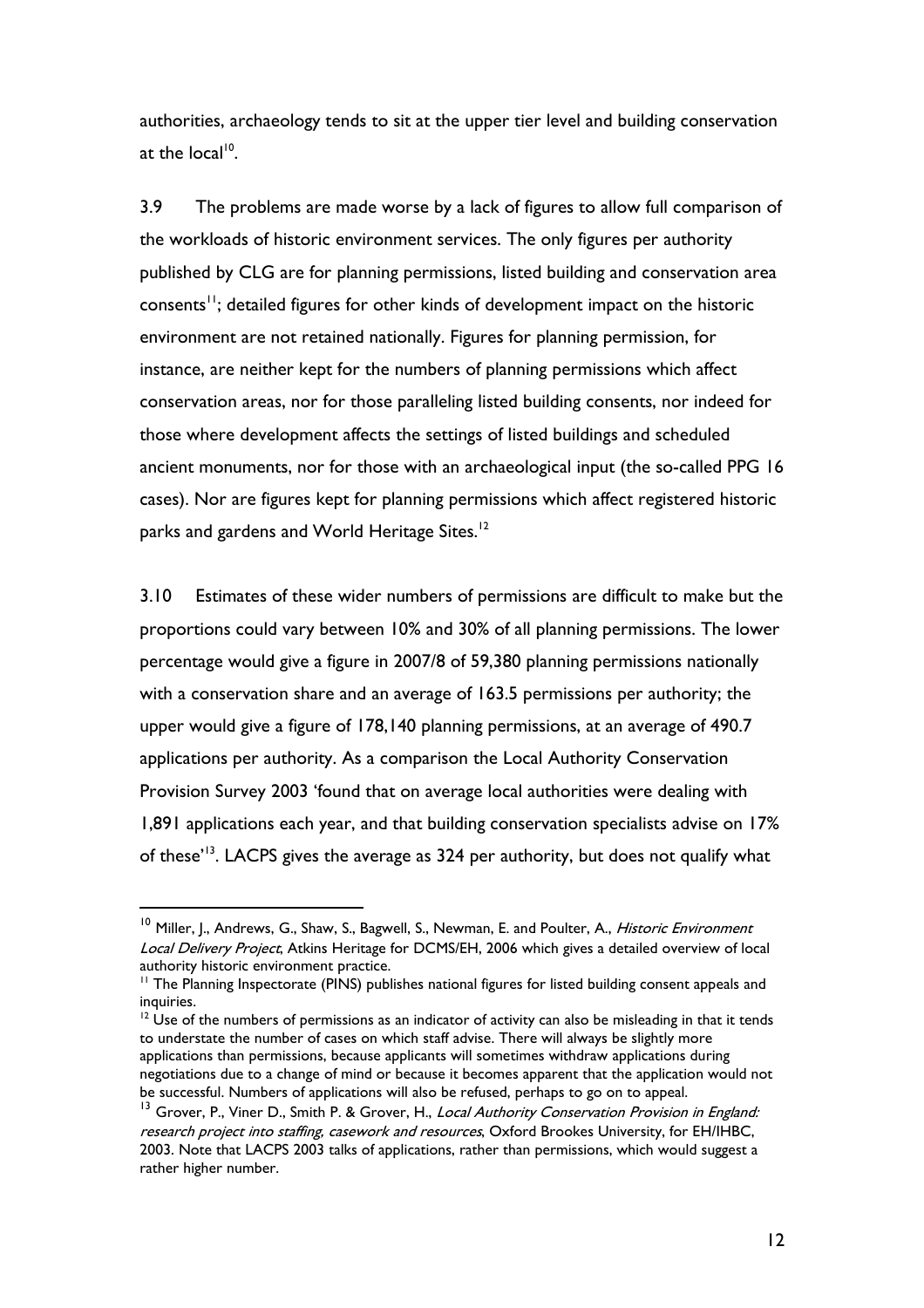an application means (it must include listed building consents and conservation area consents but also advice on planning applications because the figures are greater than the number of listed building consent and conservation area consent applications made in 2001/2, the year during which the figures seem to have been collected).

3.11 ALGAO last surveyed its membership in the financial year 2006/7 concerning the proportion of planning applications with archaeological implications. They found that 9.97% (16,379) were selected for appraisal (checking against the information held in the HER to see if they had archaeological implications) by local authority archaeological staff). Again, about a quarter of these (2.5% of the total number of planning applications) were found to have archaeological implications in the context of the planned development. Previous ALGAO surveys undertaken since the mid 1990s have shown that this figure is consistently between 2% and 3%.<sup>14</sup>

3.12 But development control casework is only a part of the workload of archaeological and building conservation staff in local authority historic environment services, and neither are comparative figures describing this wider and arguably more important work readily available. It would greatly assist an understanding of the outputs of local authorities if the amount of time which such services spend on outreach, on grants and related repair and maintenance issues, on regeneration and on place-making, on their input into policy matters within planning departments, on heritage at risk, on data gathering, on the development of Historic Environment Records, on archaeological investigation and interpretation, and on enforcement was more readily available, so that it could be set alongside the figures for development control activities. In particular, there is a lack of comparative figures for archaeological work in local authorities, both in development control casework, in the development of HERs, and in terms of more strategic work, including research, characterisation, interpretation, outreach and so forth. Similarly, although there is much data generated nationally and locally on deprivation and the need for

 $14$  These figures are based on a circa 80% response rate from the ALGAO membership. A total of 16,379 applications were found to have archaeological implications, of which 15,149 were planning applications with 1,230 other applications. A total of 3,795 briefs for archaeological work were issued.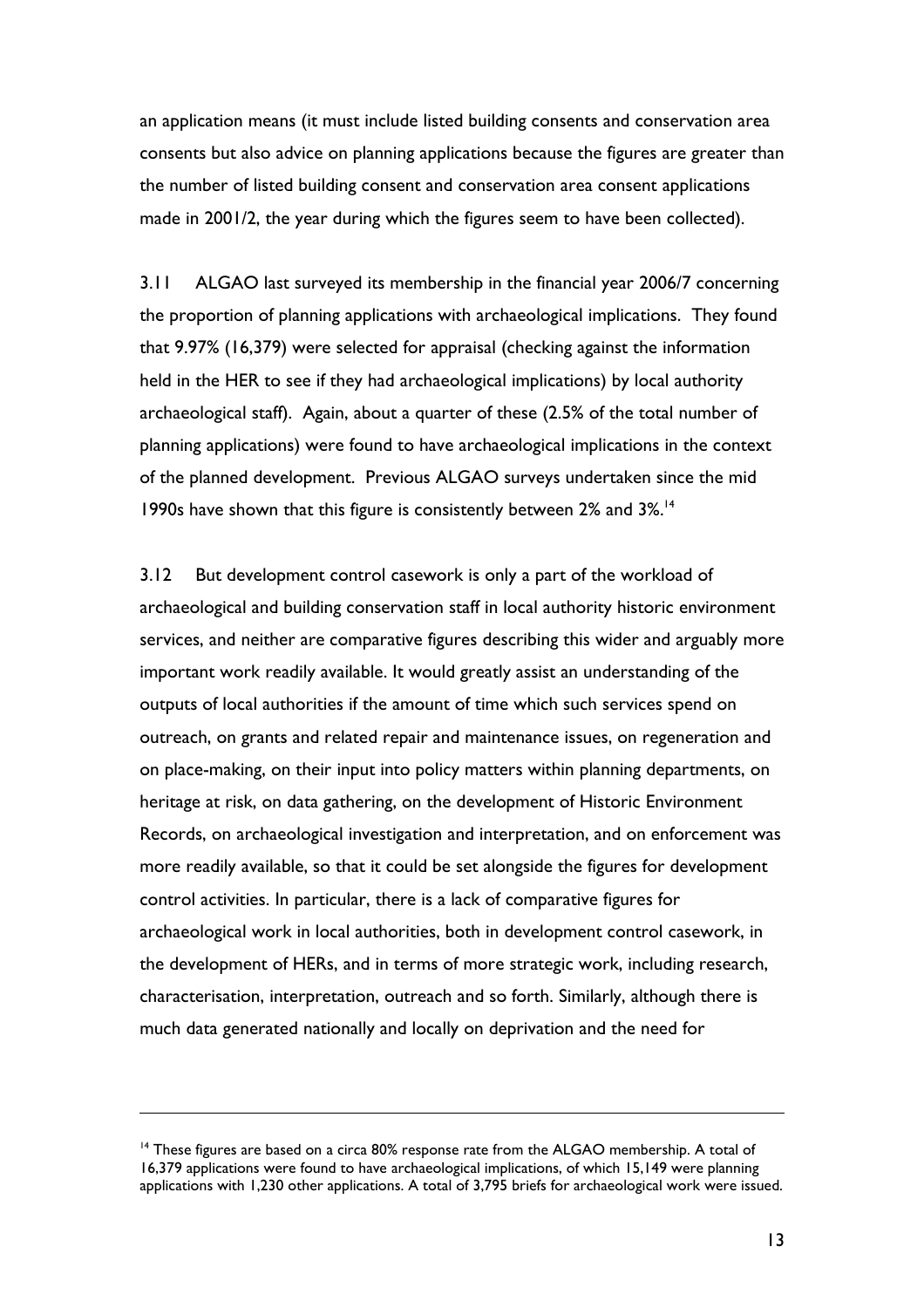regeneration, there is little that can be used at a regional level. Work on overcoming the dearth of agreed figures will be part of the next stage of this project.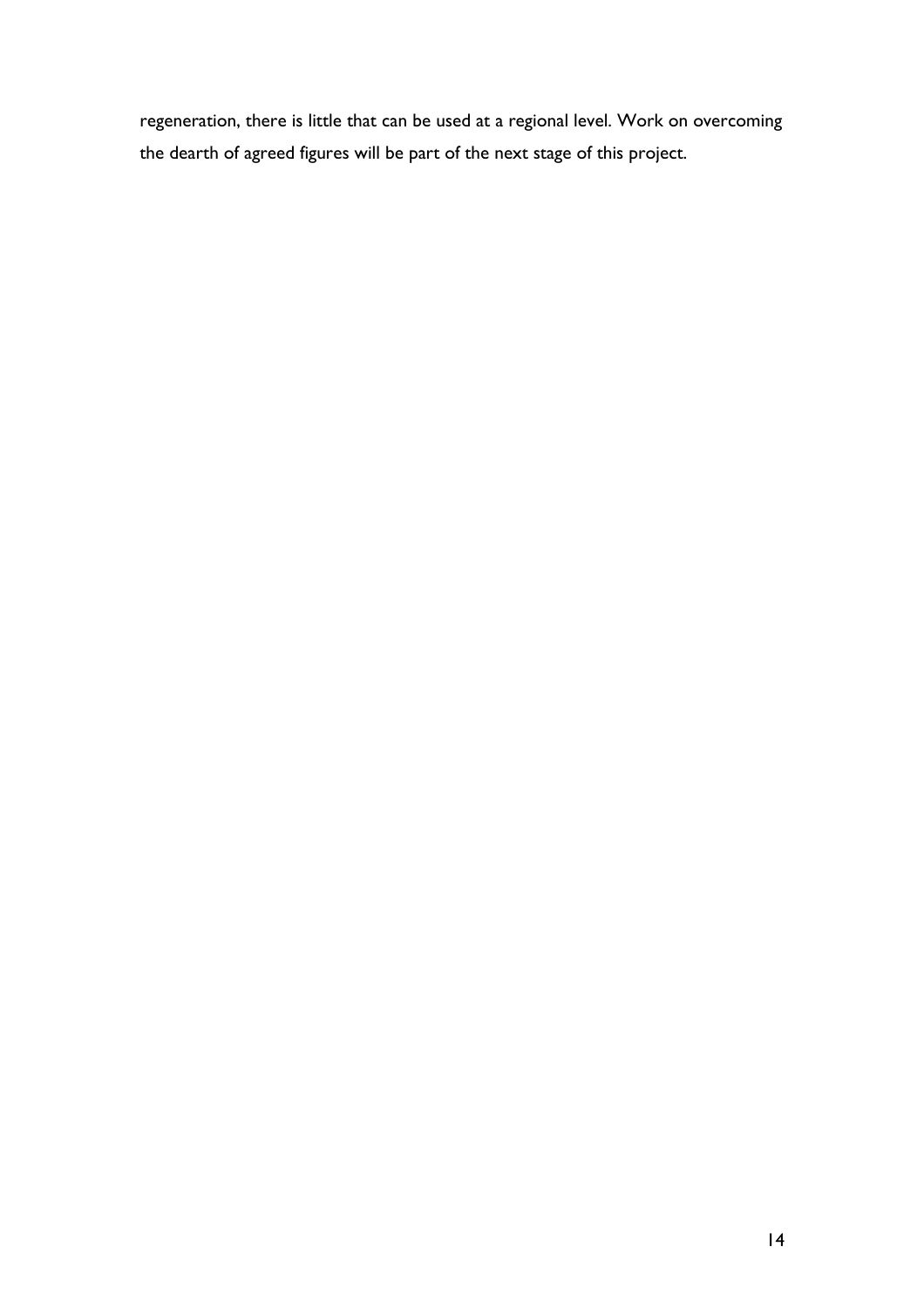### 4 Local Authority staffing provision

4.1 The local authority figures on which this report is based have been collected by ALGAO and IHBC. ALGAO has been keeping figures on local government archaeological staff resources on an annual basis since 1998; IHBC has produced figures in 2006 and 2008, although some broadly comparable figures, including figures for staffing, are available from the Local Authority Conservation Provision Survey of 2003. The ALGAO annual surveys can be fully tracked for data on trends in the archaeological staff resource but this is not strictly possible for the IHBC data because it is based on only two comparable surveys. The LACPS 2003 gives enough information, however, on the total numbers of established conservation posts and others routinely spending time on building conservation work for a reasonably accurate correlation to be made with the later figures and therefore for some conclusions to be drawn.<sup>15</sup>

4.2 The figures have been gathered for both permanent and temporary, full time equivalents<sup>16</sup>. The posts counted for both ALGAO and IHBC are those for which a related professional or academic qualification is required and for other staff, not fully qualified, who are engaged on equivalent work. Administrative staff are not included. Time spent directly managing staff is counted, as it has a direct consequence for the management of the historic environment. The management time of the head of a historic environment team is therefore included but that of the head of a group which includes the historic environment team is not.

<sup>&</sup>lt;sup>15</sup> This report considers the figures for building conservation staffing contained in the LACPS 2003 and the two IHBC surveys to be broadly equivalent, in that there is a little doubt as to whether the 2003 figures were collected in exactly the same way as the 2006 and 2008 figures. For instance, the definition of conservation staffing in the latter surveys is as described in paragraph 4.2. The definition for LACPS is given on page 1 of Appendix B of that report: 'For the purposes of this survey the definition of 'conservation specialist' is somebody whose primary responsibility is to provide expertise with regard to listed buildings, conservation areas and the historic environment as set out in the Planning (Listed Buildings and Conservation Areas) Act 1990 and PPG 15.' It did, however, seek to quantify all specialist staff working in conservation.

<sup>&</sup>lt;sup>16</sup> Please note that numbers have been summarised; percentages may not always add up to one hundred.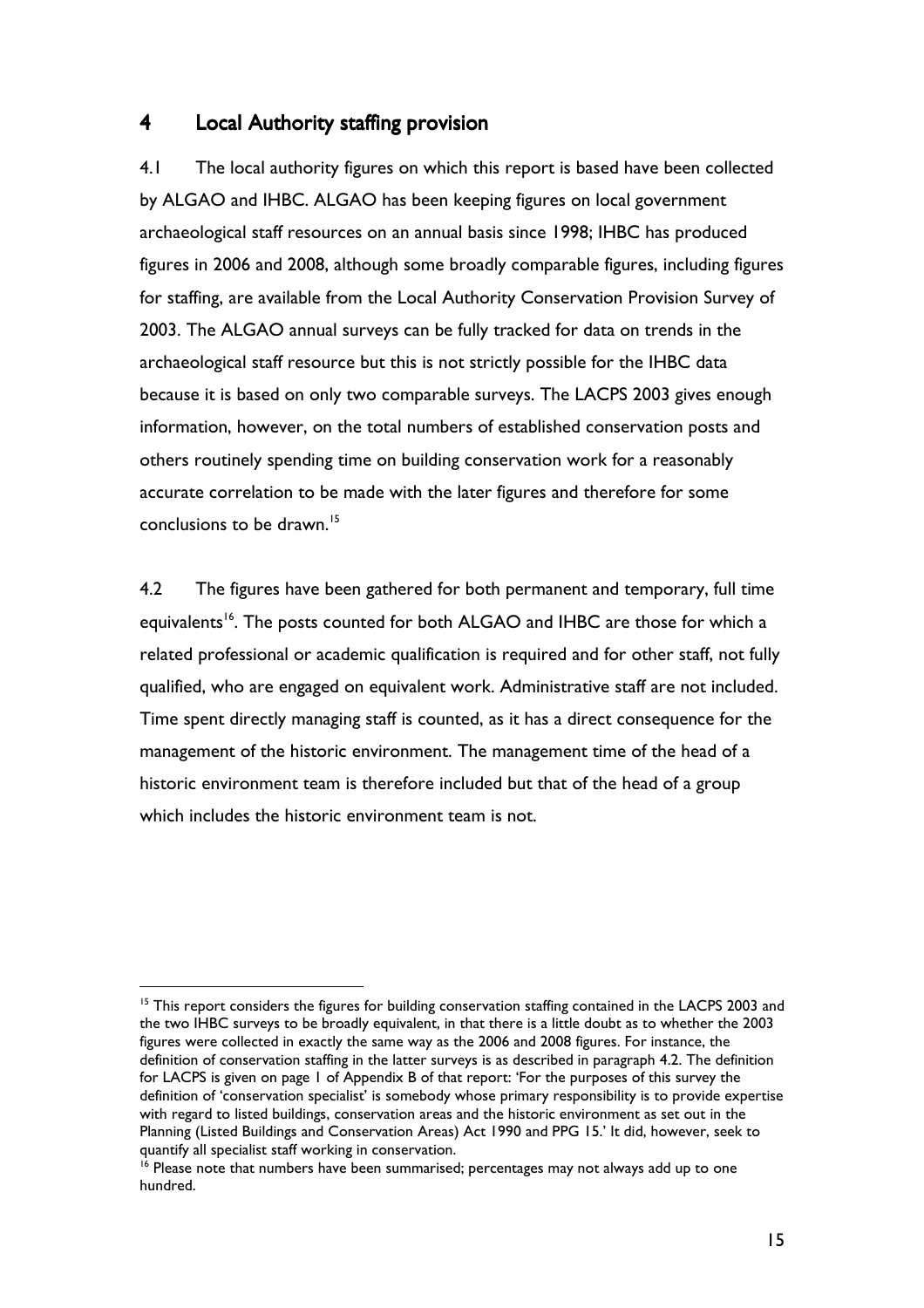|                    |        | LA Staff working on<br>Conservation |        |        | LA Staff working on<br>Archaeology |        |         | All LA historic environment<br>staff |         |
|--------------------|--------|-------------------------------------|--------|--------|------------------------------------|--------|---------|--------------------------------------|---------|
|                    | 2003   | 2006                                | 2008   | 2003   | 2006                               | 2008   | 2003    | 2006                                 | 2008    |
|                    |        |                                     |        |        |                                    |        |         |                                      |         |
| East               | 81.00  | 95.72                               | 95.07  | 46.70  | 66.00                              | 63.40  | 127.70  | 161.72                               | 158.47  |
| East Midlands      | 74.00  | 89.05                               | 81.85  | 44.50  | 47.10                              | 48.00  | 118.50  | 136.15                               | 129.85  |
| London             | 67.00  | 132.20                              | 114.50 | 10.00  | 15.00                              | 12.00  | 77.00   | 147.20                               | 126.50  |
| North East         | 22.00  | 32.50                               | 33.15  | 19.50  | 15.50                              | 18.20  | 41.50   | 48.00                                | 51.35   |
| North West         | 82.00  | 72.60                               | 67.21  | 24.00  | 31.00                              | 34.00  | 106.00  | 103.60                               | 101.21  |
| South East         | 133.00 | 129.20                              | 122.53 | 60.25  | 62.20                              | 58.10  | 193.25  | 191.40                               | 180.63  |
| South West         | 97.00  | 135.65                              | 121.50 | 69.15  | 79.00                              | 84.64  | 166.15  | 214.65                               | 206.14  |
| West Midlands      | 68.00  | 79.60                               | 71.77  | 43.25  | 50.10                              | 49.30  | 111.25  | 129.70                               | 121.07  |
| Yorkshire & Humber | 44.00  | 50.45                               | 48.76  | 29.00  | 41.25                              | 33.50  | 73.00   | 91.70                                | 82.26   |
|                    |        |                                     |        |        |                                    |        |         |                                      |         |
| National           | 668.00 | 816.97                              | 756.34 | 346.35 | 407.15                             | 401.14 | 1014.35 | 1224.12                              | 1157.48 |

## Table 2 – Numbers of FTEs working in Local Authority Historic Environment services in 2003, 2006 and 2008

4.3 Table 2 shows the headline figures (FTE) for the trend of employment in specialist historic environment service staffing nationally. The years chosen (2003, 2006 and 2008) reflect the available data for building conservation provision. The 2003 conservation data should be treated as broadly equivalent rather than as a true and accurate measure (see note 15 above). The ALGAO data is comparable over the three surveys.

4.4 Examination of the totals for building conservation shows that the figure grew from 668FTE in 2003 to 816.97FTE in 2006 and then has reduced to 756.34FTE in 2008, an overall increase of 88.34 over the five year period, but a reduction of 60.63 over the past two years. The similar figure for archaeology shows that the numbers grew from 346.35FTE in 2003 to 407.15FTE in 2006 and this has reduced to 401.14FTE in 2008, an overall increase of 54.74. When these figures are combined it shows an overall increase over the five years 2003 to 2008 of 143.13FTE.

4.5 These figures can be used to give a national average staff resource per authority. Using the data in Table 1 to give an overall population of authorities of 397, the overall average provision comes to 2.56FTE in 2003, rising to 3.08FTE in 2006 and then falling back slightly to 2.92FTE in 2008. For building conservation, the averages rise from 1.68FTE to 2.06FTE, before falling back to 1.91. For archaeology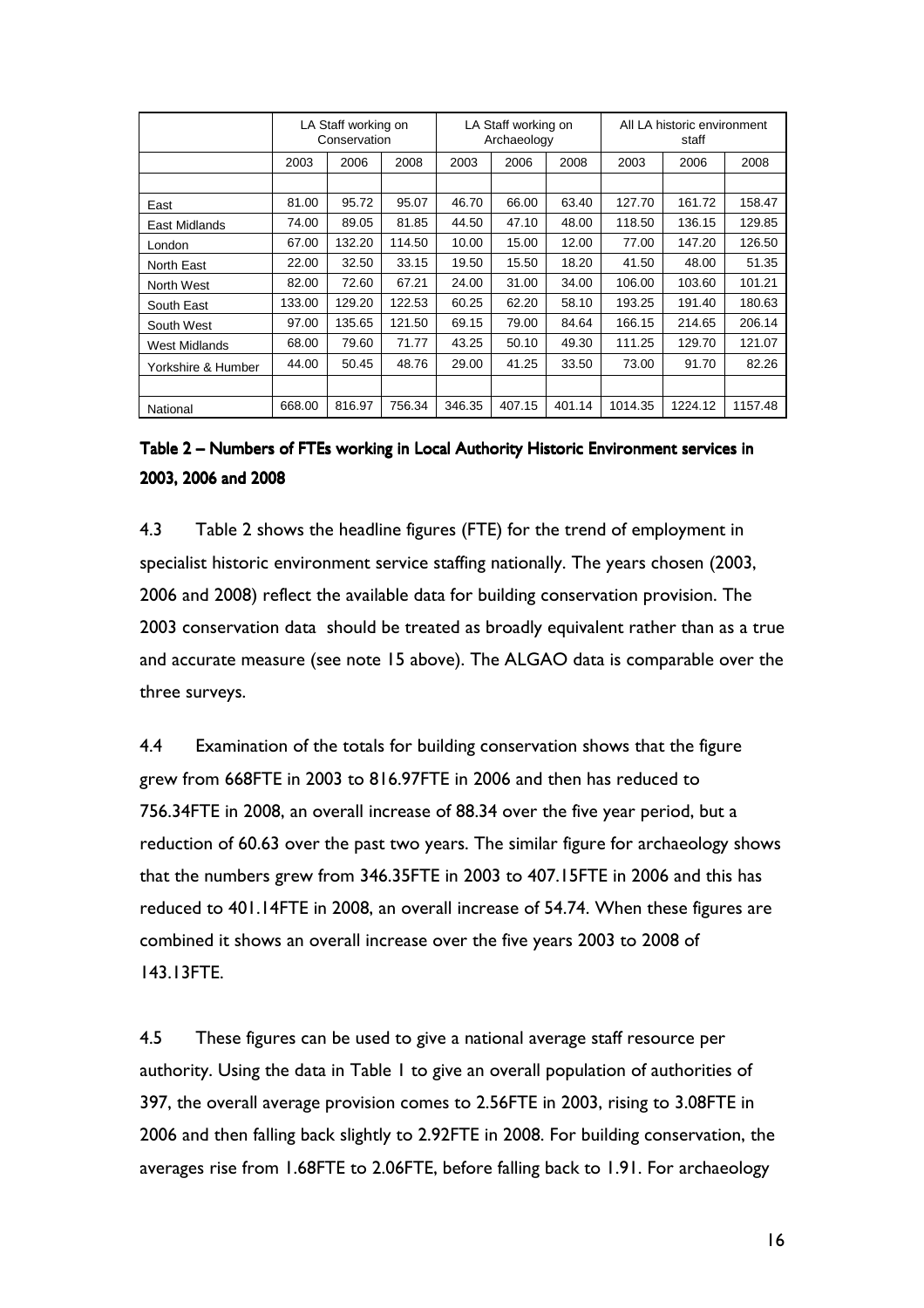(averaged across all local authorities although in practice the lower tier authorities in areas with two tiers of local government usually rely on an upper tier archaeological service) the average rises from 0.87FTE to 1.03FTE before falling back slightly to 1.01FTE.

|                      |      | LA Staff working on<br>Conservation |      |      | LA Staff working on<br>Archaeology |      |      | All LA historic environment<br>staff |      |
|----------------------|------|-------------------------------------|------|------|------------------------------------|------|------|--------------------------------------|------|
|                      |      |                                     |      |      |                                    |      |      |                                      |      |
|                      | 2003 | 2006                                | 2008 | 2003 | 2006                               | 2008 | 2003 | 2006                                 | 2008 |
|                      |      |                                     |      |      |                                    |      |      |                                      |      |
| East                 | 1.50 | 1.74                                | 1.73 | 0.86 | 1.20                               | 1.15 | 2.36 | 2.41                                 | 2.29 |
| <b>East Midlands</b> | 1.61 | 1.94                                | 1.78 | 0.97 | 1.02                               | 1.04 | 2.58 | 2.67                                 | 2.42 |
| London               | 2.03 | 4.01                                | 3.47 | 0.30 | 0.45                               | 0.36 | 2.33 | 1.83                                 | 1.59 |
| North East           | 0.85 | 1.25                                | 1.28 | 0.75 | 0.60                               | 0.70 | 1.60 | 2.19                                 | 2.42 |
| North West           | 1.74 | 1.54                                | 1.43 | 0.51 | 0.66                               | 0.72 | 2.26 | 2.65                                 | 2.67 |
| South East           | 1.77 | 1.72                                | 1.63 | 0.80 | 0.83                               | 0.77 | 2.58 | 2.82                                 | 2.63 |
| South West           | 1.83 | 2.56                                | 2.29 | 1.30 | 1.49                               | 1.60 | 3.13 | 4.38                                 | 4.23 |
| <b>West Midlands</b> | 1.79 | 2.09                                | 1.89 | 1.14 | 1.32                               | 1.30 | 2.93 | 3.81                                 | 3.62 |
| Yorkshire & Humber   | 1.83 | 2.10                                | 2.03 | 1.21 | 1.72                               | 1.40 | 3.04 | 5.78                                 | 5.01 |
|                      |      |                                     |      |      |                                    |      |      |                                      |      |
| <b>National</b>      | 1.68 | 2.06                                | 1.91 | 0.87 | 1.03                               | 1.01 | 2.56 | 3.08                                 | 2.92 |

Table 3 Average numbers of FTEs per authority in each region.

4.6 When this data is broken down by region, as in Table 3, it shows that there are significant regional variations in most of the categories. The region showing the most significant divergence is London which has the highest regional average for conservation provision (3.47FTE against a national average of 1.91FTE in 2008) and the lowest regional average for archaeology (0.36FTE against a national average of 1.01FTE in 2008).

|                      | LA Staff working on<br>Conservation |        | LA Staff working on<br>Archaeology |        |        | All LA historic environment<br>staff |        |        |        |
|----------------------|-------------------------------------|--------|------------------------------------|--------|--------|--------------------------------------|--------|--------|--------|
|                      | 2003                                | 2006   | 2008                               | 2003   | 2006   | 2008                                 | 2003   | 2006   | 2008   |
|                      |                                     |        |                                    |        |        |                                      |        |        |        |
| East                 | 12.13%                              | 11.72% | 12.57%                             | 13.48% | 17.81% | 15.80%                               | 12.59% | 13.21% | 13.69% |
| East Midlands        | 11.08%                              | 10.90% | 10.82%                             | 12.85% | 12.08% | 11.97%                               | 11.68% | 11.12% | 11.22% |
| London               | 10.03%                              | 16.18% | 15.14%                             | 2.89%  | 4.11%  | 2.99%                                | 7.59%  | 12.02% | 10.93% |
| North East           | 3.29%                               | 3.98%  | 4.38%                              | 5.63%  | 4.25%  | 4.54%                                | 4.09%  | 3.92%  | 4.44%  |
| North West           | 12.28%                              | 8.89%  | 8.89%                              | 6.93%  | 7.94%  | 8.48%                                | 10.45% | 8.46%  | 8.74%  |
| South East           | 19.91%                              | 15.81% | 16.20%                             | 17.40% | 13.48% | 14.48%                               | 19.05% | 15.64% | 15.61% |
| South West           | 14.52%                              | 16.60% | 16.06%                             | 19.97% | 21.64% | 21.10%                               | 16.38% | 17.54% | 17.81% |
| <b>West Midlands</b> | 10.18%                              | 9.74%  | 9.49%                              | 12.49% | 8.36%  | 12.29%                               | 10.97% | 10.60% | 10.46% |
| Yorkshire & Humber   | 6.59%                               | 6.18%  | 6.45%                              | 8.37%  | 10.34% | 8.35%                                | 7.20%  | 7.49%  | 7.11%  |
|                      |                                     |        |                                    |        |        |                                      |        |        |        |
| National             |                                     |        |                                    |        |        |                                      |        |        |        |

Table 4 Percentage of the national resource broken down by region.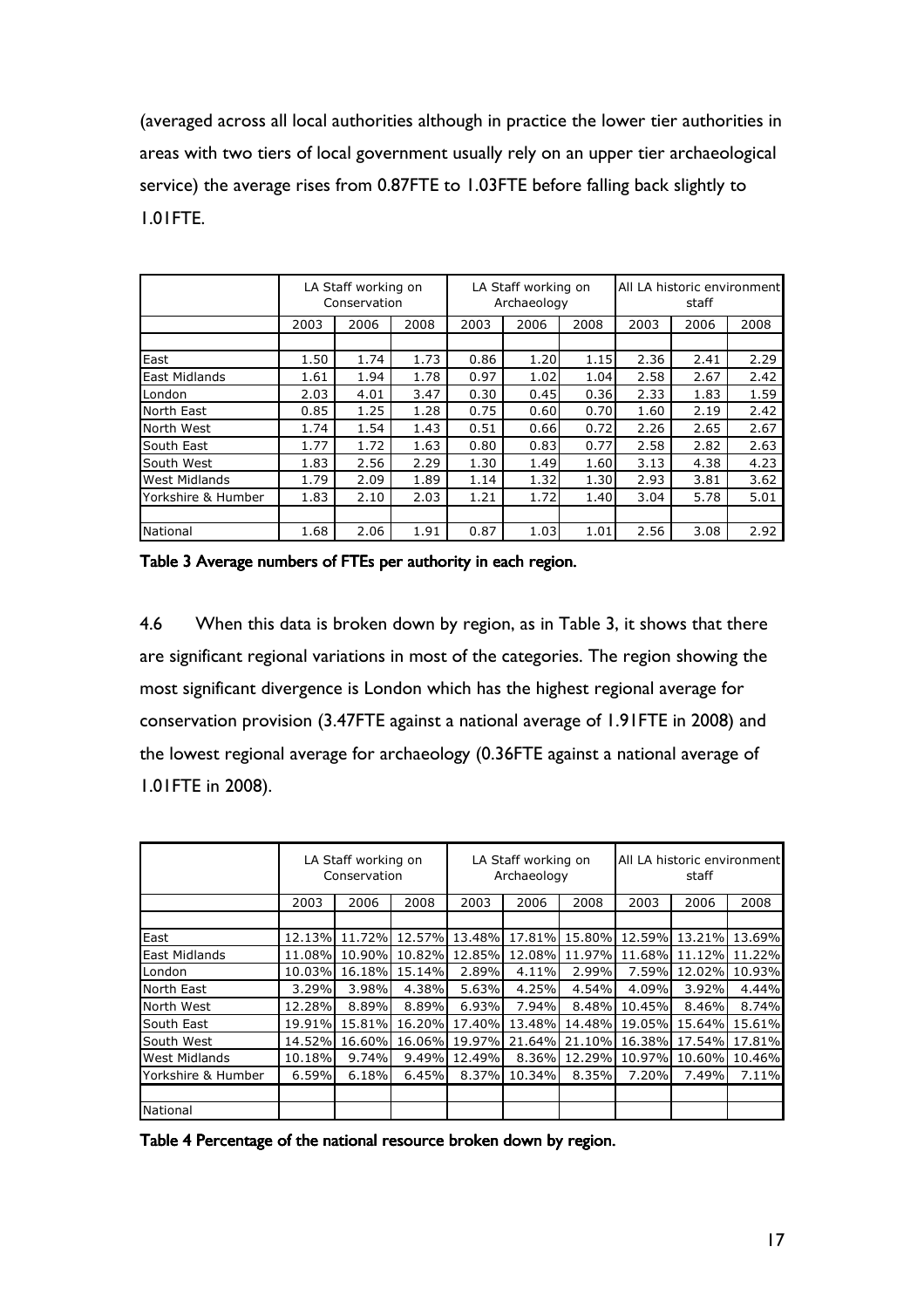4.7 Table 4 takes the data from Table 2 and expresses it as a percentage of the overall national resource for the three years being studied. This indicates that, in terms of the percentage of the national resource, many of the regions are remaining stable relative one to another. However a few regions diverge from this; London region shows a significant increase in the overall percentage, almost wholly derived from the increase in building conservation provision. On the other hand the South East shows a significant decrease, which is reflected roughly equally in the building conservation and archaeology figures.

#### Archaeology Archaeology

4.8 Table 2 gives the regional breakdown of the national staff resource for archaeology in local authorities (i.e., in the case of archaeology, largely in county and unitary authorities). The headline figures show an increase in the numbers of archaeologists employed in local government in the years between 2003 and 2006 of 60.80FTE and then a slight decrease of 6.01FTE.

|                                |        | Total % |        | Planning % |        |          | HER%     |        | Characterisation;<br>Education and<br>Outreach % |
|--------------------------------|--------|---------|--------|------------|--------|----------|----------|--------|--------------------------------------------------|
|                                | 2003   | 2006    | 2008   | 2006       | 2008   | 2006     | 2008     | 2006   | 2008                                             |
|                                |        |         |        |            |        |          |          |        |                                                  |
| East                           | 13.48% | 16.21%  | 15.80% | 11.53%     | 16.43% | 24.59%   | 13.52%   | 23.42% | 17.48%                                           |
| <b>East Midlands</b>           | 12.85% | 11.57%  | 11.97% | 12.79%     | 11.39% | $9.00\%$ | 10.84%   | 14.39% | 14.12%                                           |
| London                         | 2.89%  | 3.68%   | 2.99%  | 7.12%      | 4.19%  | 1.96%    | 3.16%    | 0.00%  | 1.00%                                            |
| North East                     | 5.63%  | 3.81%   | 4.54%  | 4.93%      | 5.32%  | 3.91%    | 3.56%    | 3.11%  | 4.50%                                            |
| North West                     | 6.93%  | 7.61%   | 8.48%  | 7.12%      | 7.35%  | 6.36%    | 8.66%    | 11.84% | 9.95%                                            |
| South East                     | 17.40% | 15.28%  | 14.48% | 13.26%     | 16.16% | 13.69%   | 17.16%   | 13.71% | 8.90%                                            |
| South West                     | 19.97% | 19.40%  | 21.10% | 27.19%     | 17.77% | 20.70%   | 20.12%   | 10.23% | 27.20%                                           |
| <b>West Midlands</b>           | 12.49% | 12.31%  | 12.29% | 5.73%      | 11.97% | 8.36%    | 13.92%   | 14.33% | 10.90%                                           |
| Yorkshire +<br><b>l</b> Humber | 8.37%  | 10.13%  | 8.35%  | 10.33%     | 9.42%  | 11.44%   | $9.06\%$ | 8.97%  | 5.95%                                            |

| Table 5 Breakdown of archaeological provision by region expressed as a percentage of the |  |
|------------------------------------------------------------------------------------------|--|
| annual population                                                                        |  |

4.9 Table 5 breaks the archaeological data down into three categories of activity for the 2006 and 2008 data: Planning; HERs; and Characterisation, Education and Outreach. Examination of this table shows that within a broadly unchanged overall population of just over 400FTEs there have been movements of resource between the three categories. Examined at a national level, as in table 6, this shows that a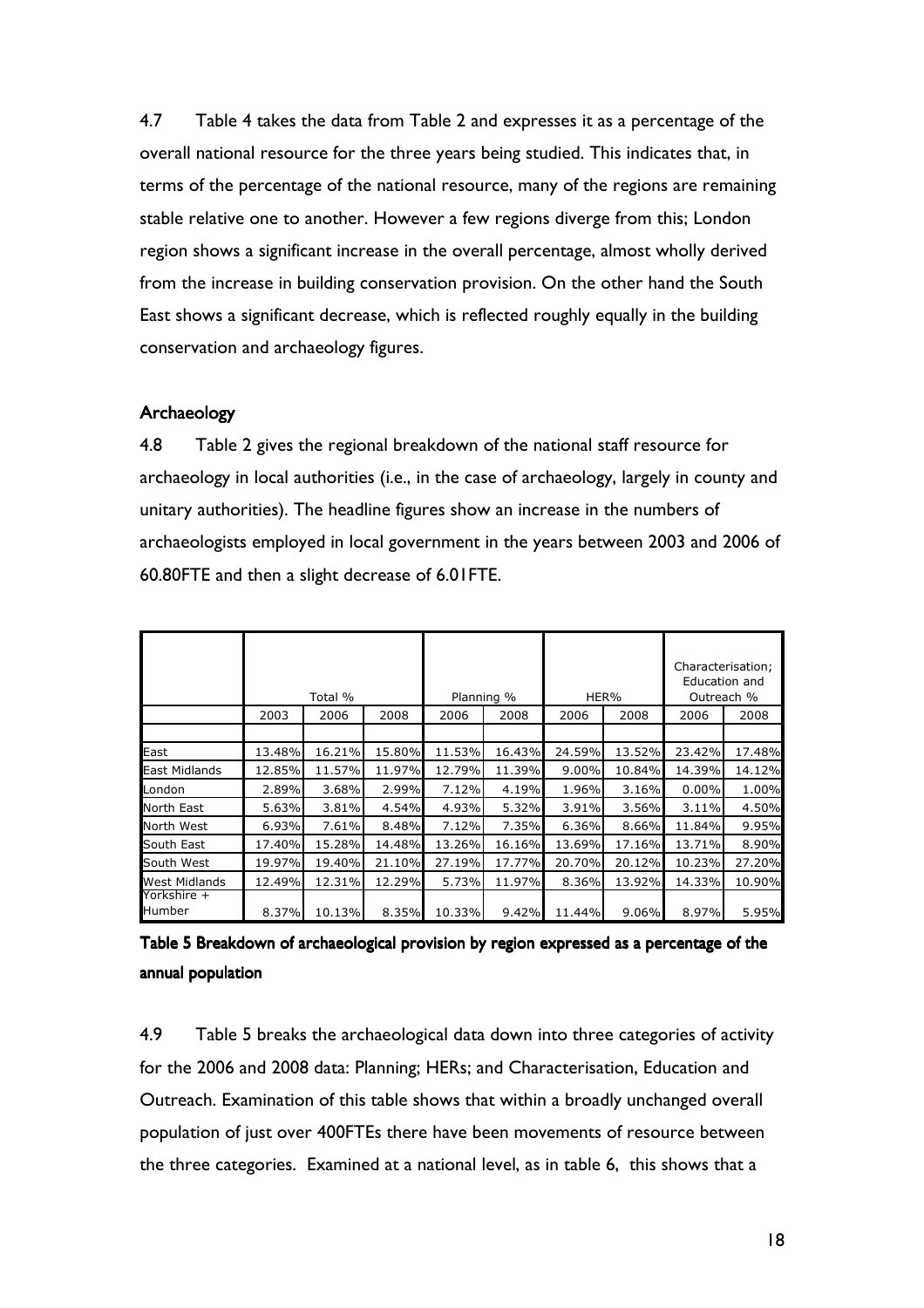reduction is revealed in staff working in planning which has been balanced out by an increase in the other two categories, especially in the Characterisation, Education and Outreach activity category.

|                                 | 2006      | 2008      |
|---------------------------------|-----------|-----------|
| Planning                        | 50.00%    | 41.03%    |
| <b>HERs</b>                     | 28.02%    | 31.52%    |
| Characterisation; Education and |           |           |
| Outreach                        | 21.99%    | 27.45%    |
|                                 | 407.15FTE | 401.14FTE |

## Table 6 Overall activities expressed as a percentage of the whole of the annual archaeological populations

The increased involvement with HERs relates in part to forthcoming legislative changes, making HERs statutory, but also to increasing access to the Heritage Gateway, to environmental stewardship and to an increase in outreach. That said, a definitive answer to the decline in archaeologists engaging with the planning system is needed. It would be particularly worrying if the reduced number of posts was hit by further reductions in the current economic downturn.

### **Building Conservation**

4.10 Conservation, however, shows a rather different trajectory. The headline figure for FTEs in local authority employ is almost twice the number of that for archaeologists but this can be explained in part by the nature of the designation and development control processes and what can often be a wider remit for building conservation, as well as by the larger numbers of statutory duties on planning authorities contained in the planning acts.

4.11 As explained at 3.1 above, any consideration of change in employment of building conservation staff at local authorities has to take into account the fact that annual surveys, carried out on the same basis, are lacking; although the 2006 and 2008 surveys are on the same basis, it is not clear that the LACPS of 2003 was on exactly the same basis and the 2003 figures should therefore be considered as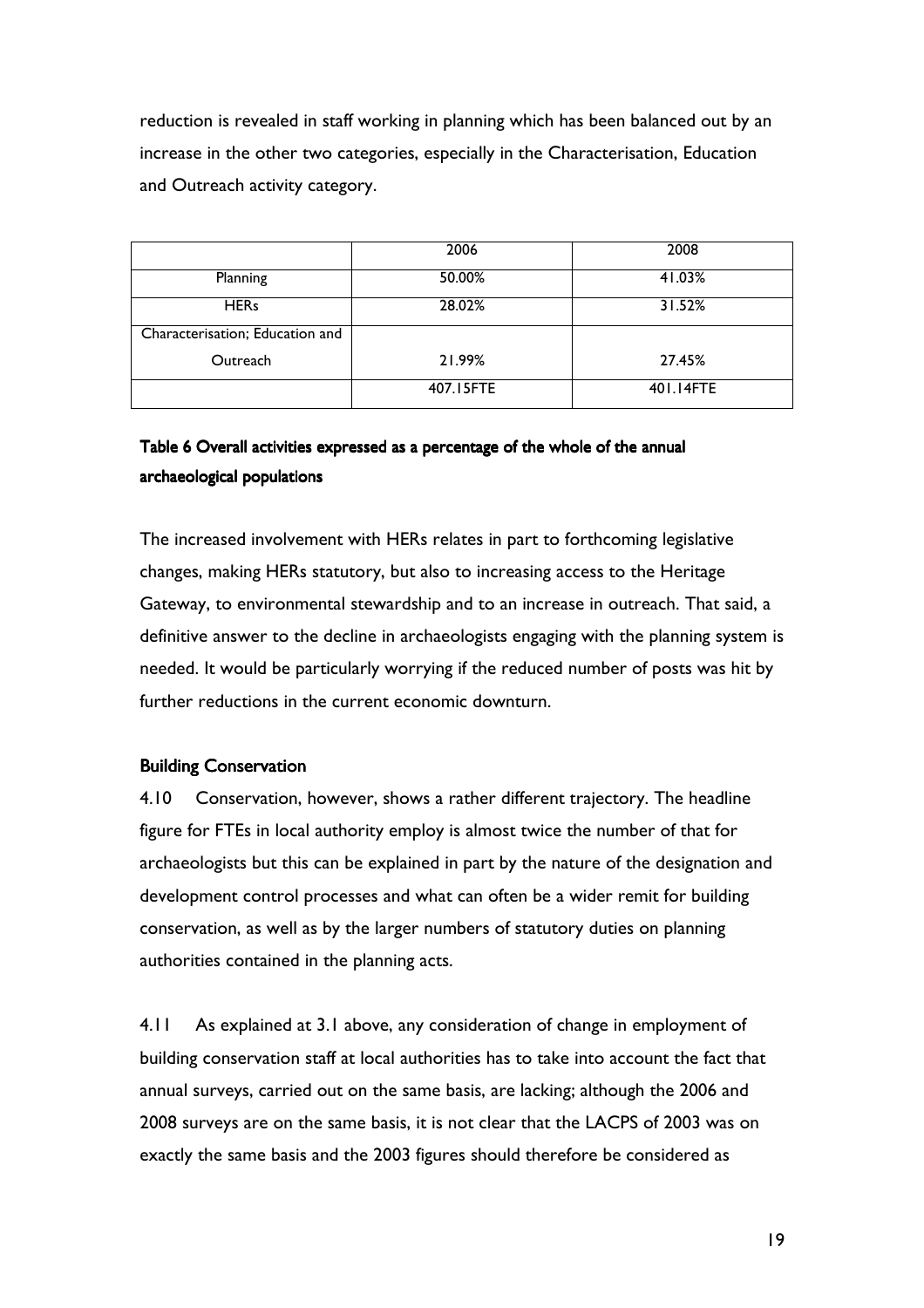roughly equivalent (seen paragraph 4.1 and note 15). The final column in the first table on page 20 of the LACPS report has the numbers of staff broken down by region.

| Numbers of Building conservation staff in 2003 |     |  |  |  |  |  |
|------------------------------------------------|-----|--|--|--|--|--|
| East                                           | 81  |  |  |  |  |  |
| <b>East Midlands</b>                           | 74  |  |  |  |  |  |
| London                                         | 67  |  |  |  |  |  |
| <b>North East</b>                              | 22  |  |  |  |  |  |
| North West                                     | 82  |  |  |  |  |  |
| South East                                     | 133 |  |  |  |  |  |
| South West                                     | 97  |  |  |  |  |  |
| <b>West Midlands</b>                           | 68  |  |  |  |  |  |
| <b>Yorkshire and Humber</b>                    | 44  |  |  |  |  |  |
| Total                                          | 668 |  |  |  |  |  |

### Table 7 – Totals of staff by region taken from LACPS survey 2003

4.12 Although the numbers of FTEs working in building conservation (i.e. conservation specialists and other staff carrying out the work of conservation specialists) from 2003 to 2006 may have generally been up (from 668 to 816.97FTE), we can be sure that the numbers of FTEs declined between 2006 to 2008 (from 816.97 to 756.34FTE; figures taken from Table 2 above). These national figures hide regional changes between 2003, 2006 and 2008, with only the North East showing an increase for all three years surveyed; the converse is true in the North West and the South East with three consecutive reductions of FTEs recorded. The other regions show increases between 2003 and 2006 and then reductions between 2006 and 2008.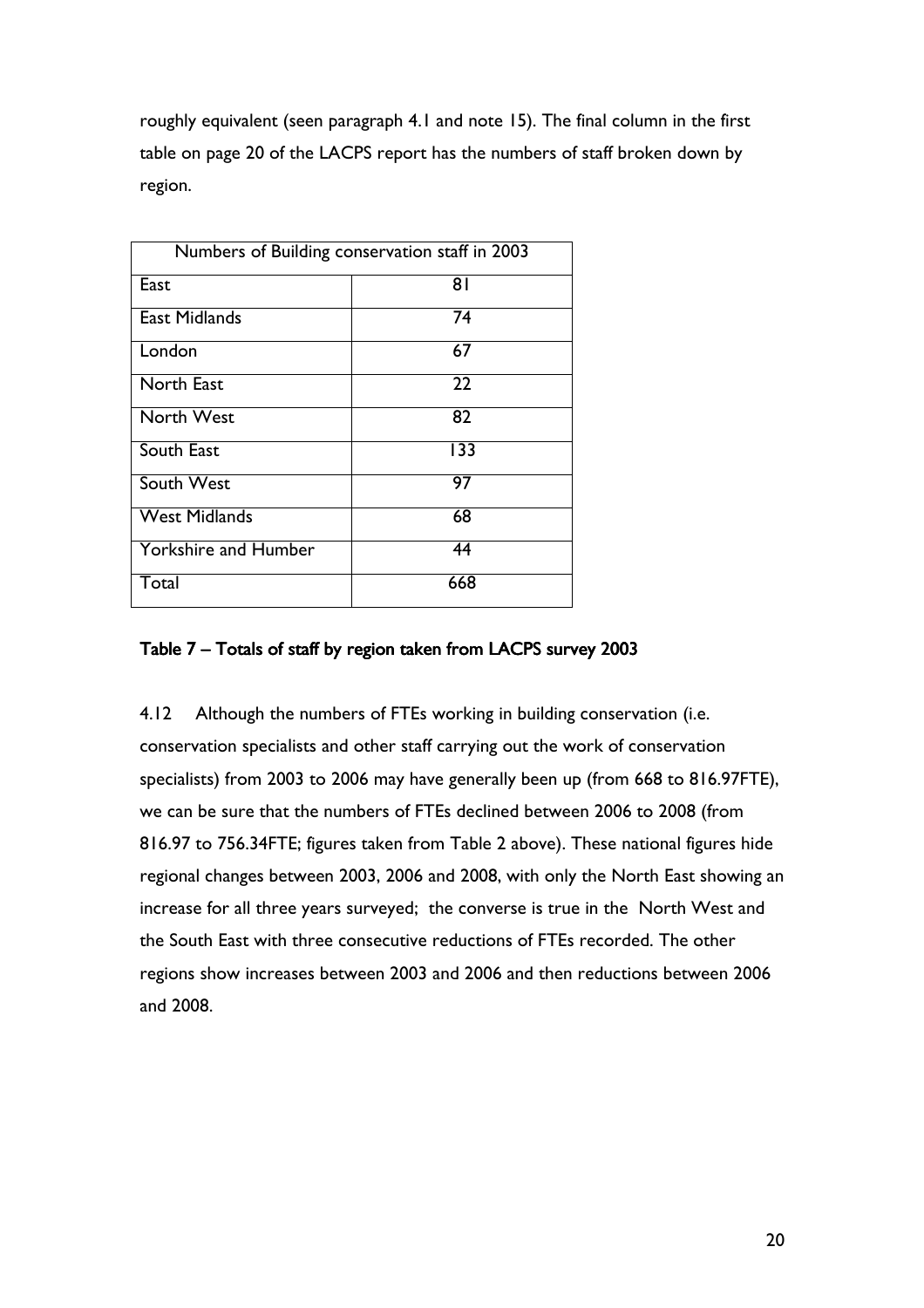

Table 8 – Regional breakdown of built conservation FTEs for 2003, 2006 and 2008

4.13 In terms of building conservation provision over the different types of authorities there is no breakdown for 2003, but all types have lost staff over that latter two year period, with counties least hit, at less than a 1% loss (but from a low base), both districts and unitaries outside London declining by between 6% and 9%, National Parks interestingly by 14% (but again from a very low base, actually 2.3 FTE) and in London authorities by nearly 12%.

|                          |        |        | <b>Trained Conservation staff</b> |                            | Staff working on conservation |        |                              |                       |
|--------------------------|--------|--------|-----------------------------------|----------------------------|-------------------------------|--------|------------------------------|-----------------------|
|                          | 2006   | 2008   | Change<br>$06 - 08$<br>(FTE)      | Change<br>$06 - 08$<br>(%) | 2006                          | 2008   | Change<br>$06 - 08$<br>(FTE) | Change<br>$06 - 08$ % |
| <b>County Councils</b>   | 43.10  | 42.70  | $-0.40$                           | $-0.93$                    | 43.10                         | 42.70  | $-0.40$                      | $-0.93$               |
| <b>District Councils</b> | 388.42 | 367.38 | $-21.04$                          | $-5.42$                    | 409.92                        | 383.43 | $-26.49$                     | $-6.46$               |
| National Parks           | 16.20  | 14.10  | $-2.10$                           | $-12.96$                   | 16.40                         | 14.10  | $-2.30$                      | $-14.02$              |
| Unitary Councils         | 323.55 | 304.11 | $-19.44$                          | $-6.01$                    | 347.55                        | 316.11 | $-31.44$                     | $-9.05$               |
|                          |        |        |                                   |                            |                               |        |                              |                       |
| Total                    | 771.27 | 728.29 | $-42.98$                          | $-5.57$                    | 816.97                        | 756.34 | $-60.63$                     | $-7.42$               |

Table 9 – Totals of FTEs broken down by region showing the change between 2006 and 2008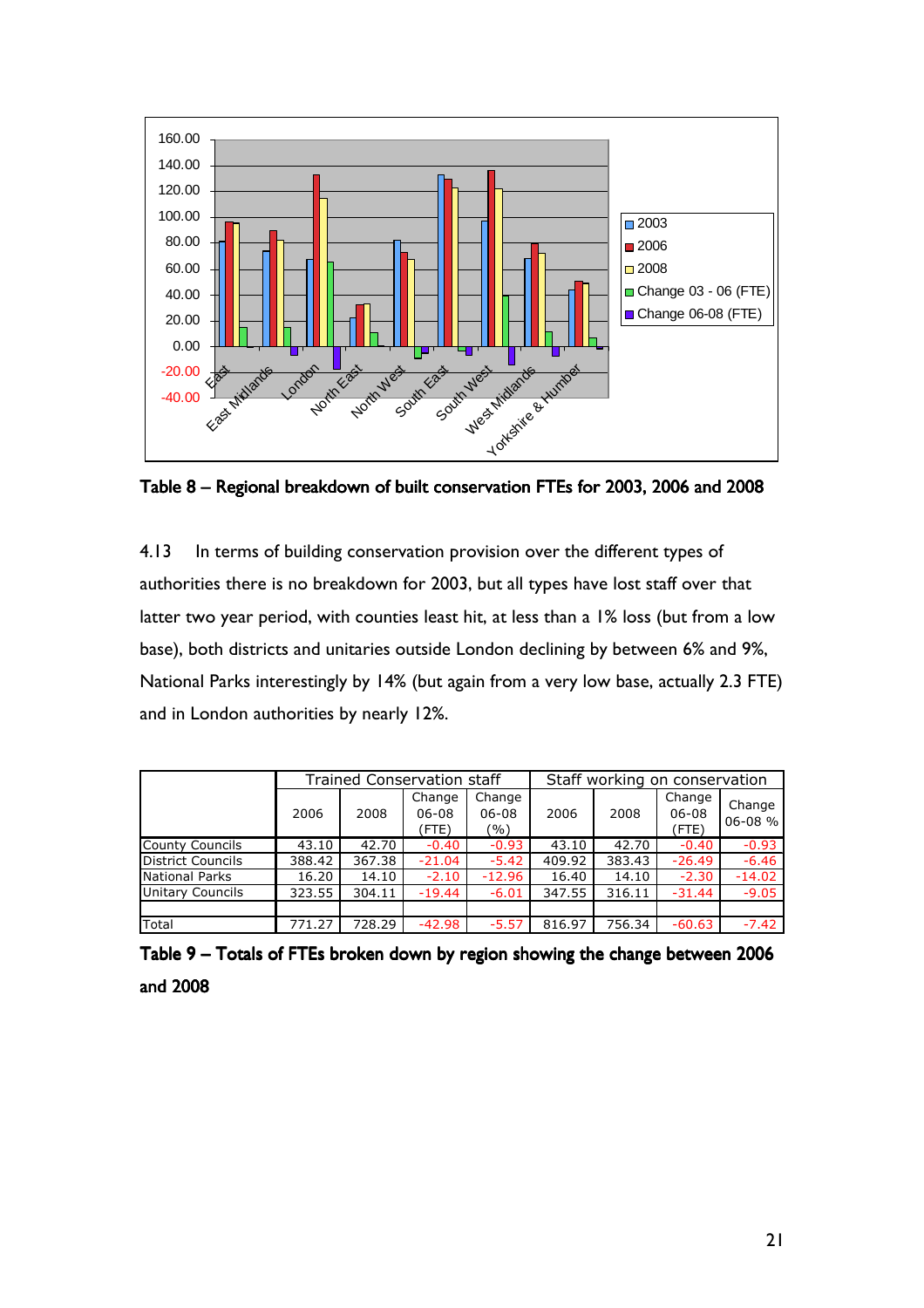

Table 10 – Chart showing the numbers of FTEs by authority type in 2006 and 2008 and the change between the two survey dates.

## Measurement of the activity levels of staff involved in planning-related historic environment management

4.14 With the exception of data collected by CLG on listed building consent and conservation area consents there is no comprehensive and audited measurement of activity by local authority staff in respect of management of the historic environment. We therefore have to use the available data on LBC and CAC as proxy indicators to be set against the overall levels of activity, as indicated by the numbers of completed planning consents. It is recognised that local authority archaeological services do not have nationally collected and reviewed figures for their activities; most of this occurs within the planning system and doesn't involve nationally designated archaeology. As indicated in paragraph 3.11, however, ALGAO collected some data for the year 2006/7 which indicated that 16,379 planning applications were found to have implications for the archaeological resource and that 3,795 briefs for archaeological work were produced.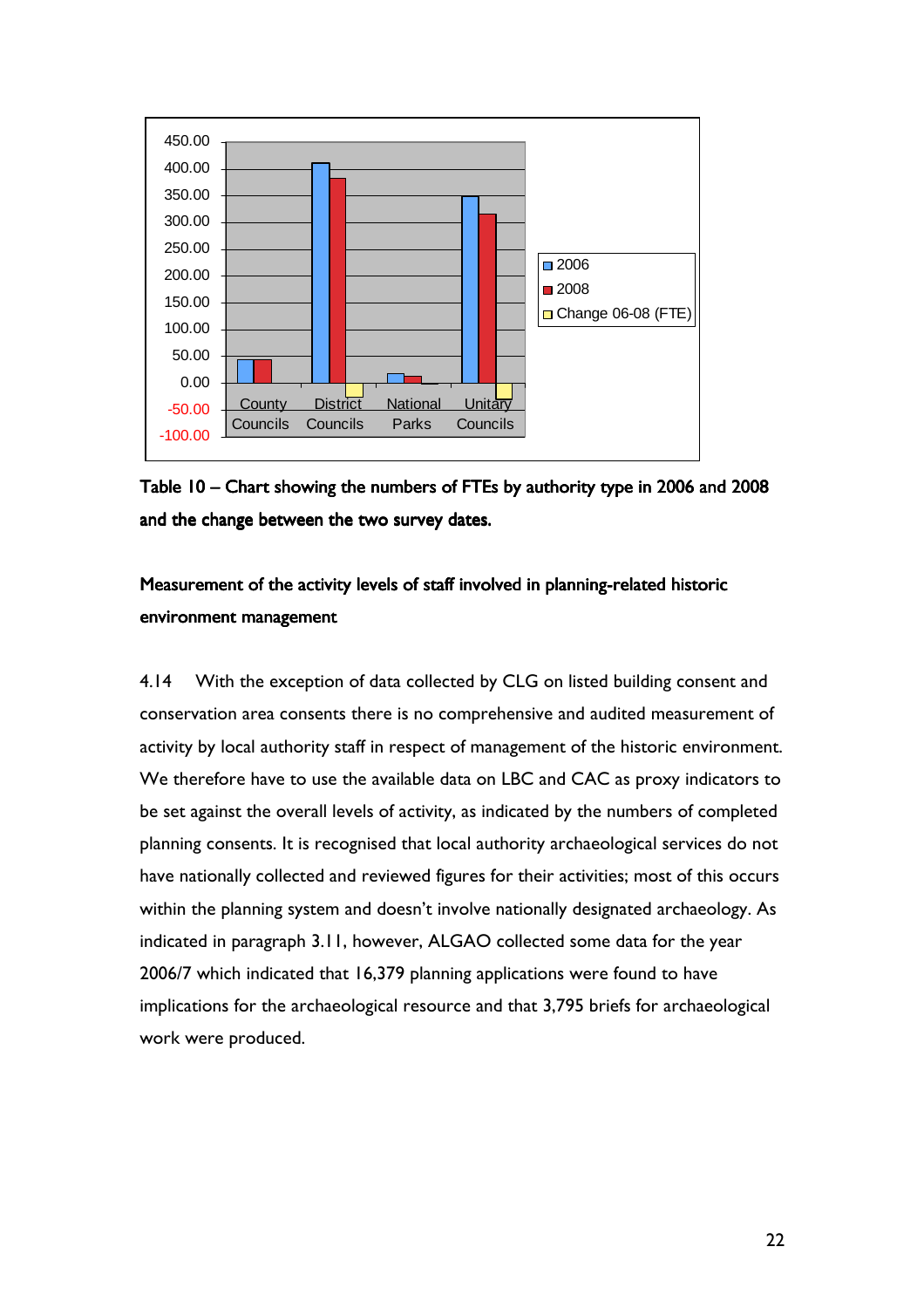

Table 11 numbers of planning consents

 $\overline{a}$ 

4.15 The overall number of planning applications nationally rose by 11,658 between 2002/3 and 2007/8, a 2% growth over the five years. Table 11 above has the regional breakdown and it shows that London region was the only region to show significant year on year increase in numbers with an increase of 11,283 between 20002/3 and 2007/8. The East Midlands region shows the converse with a year on year reduction, giving an overall reduction in numbers of 2,088. The overall number of applications in the other regions remains approximately constant between 2002/3 and 2007/8.<sup>17</sup>

<sup>&</sup>lt;sup>17</sup> An indication of the recent significant reduction in planning-related activity due to the economic downturn can be seen in the sharp fall in applications determined by local authorities. Figures published by CLG in March 2009 show that there was a 22% fall in the number of planning applications determined between October and December 2008 compared to the same period in 2007. However, Listed Building Consents and Conservation Area Consent decisions fell by only 9 and 10% respectively over the same period.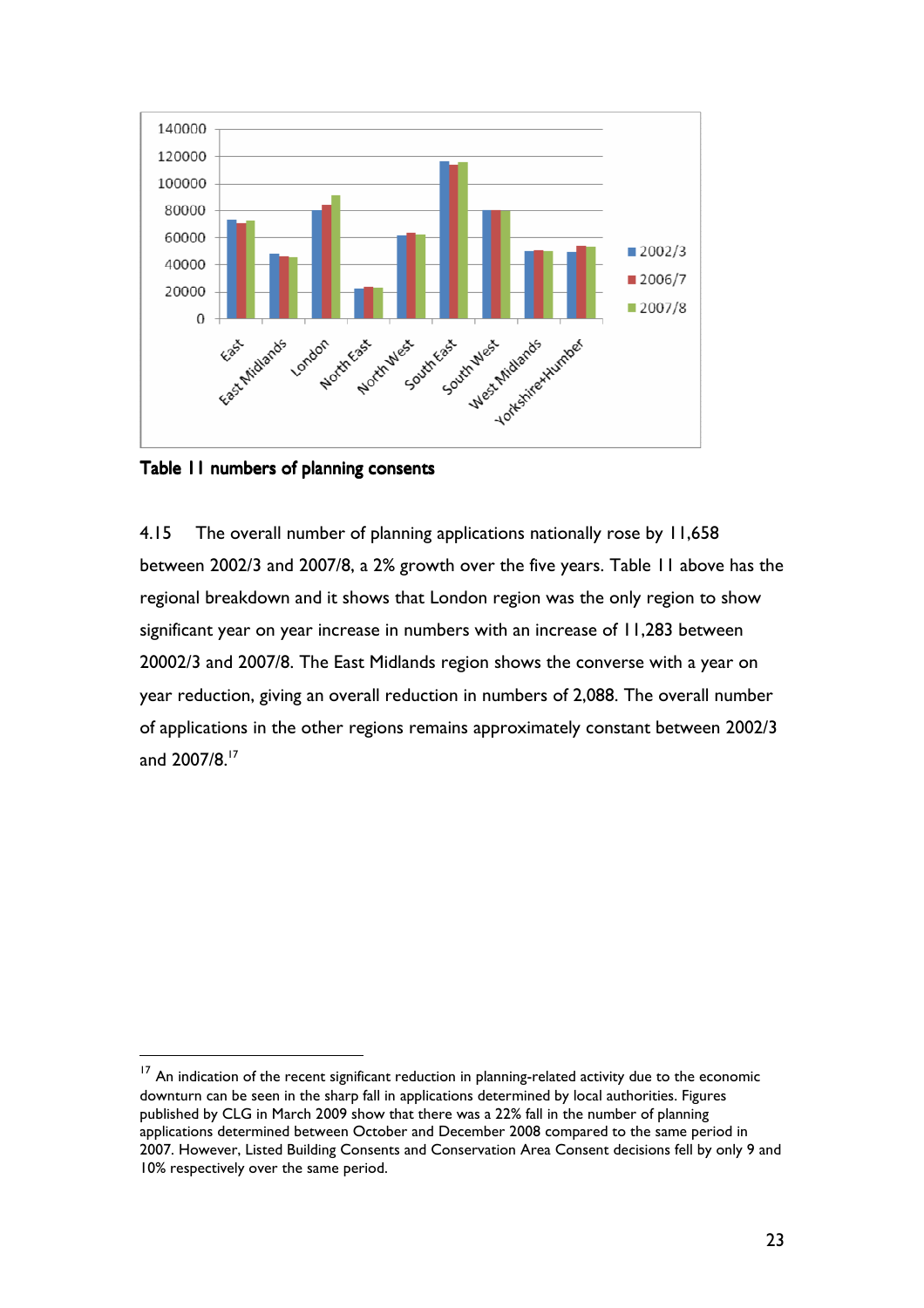

Table 12 number of listed building consents



Table 13 number of Conservation Area consents

4.16 The Historic Environment specific consents in the years surveyed increased at a higher rate than planning consents. Listed building consents grew by 4.11% and conservation area consents grew by 17.71%, albeit from a low base. Compared to planning applications more regions show growth over the three years surveyed and for strictly listed building and conservation area consents only the South West showed an overall decline of 222 listed building consents and 49 conservation area consents.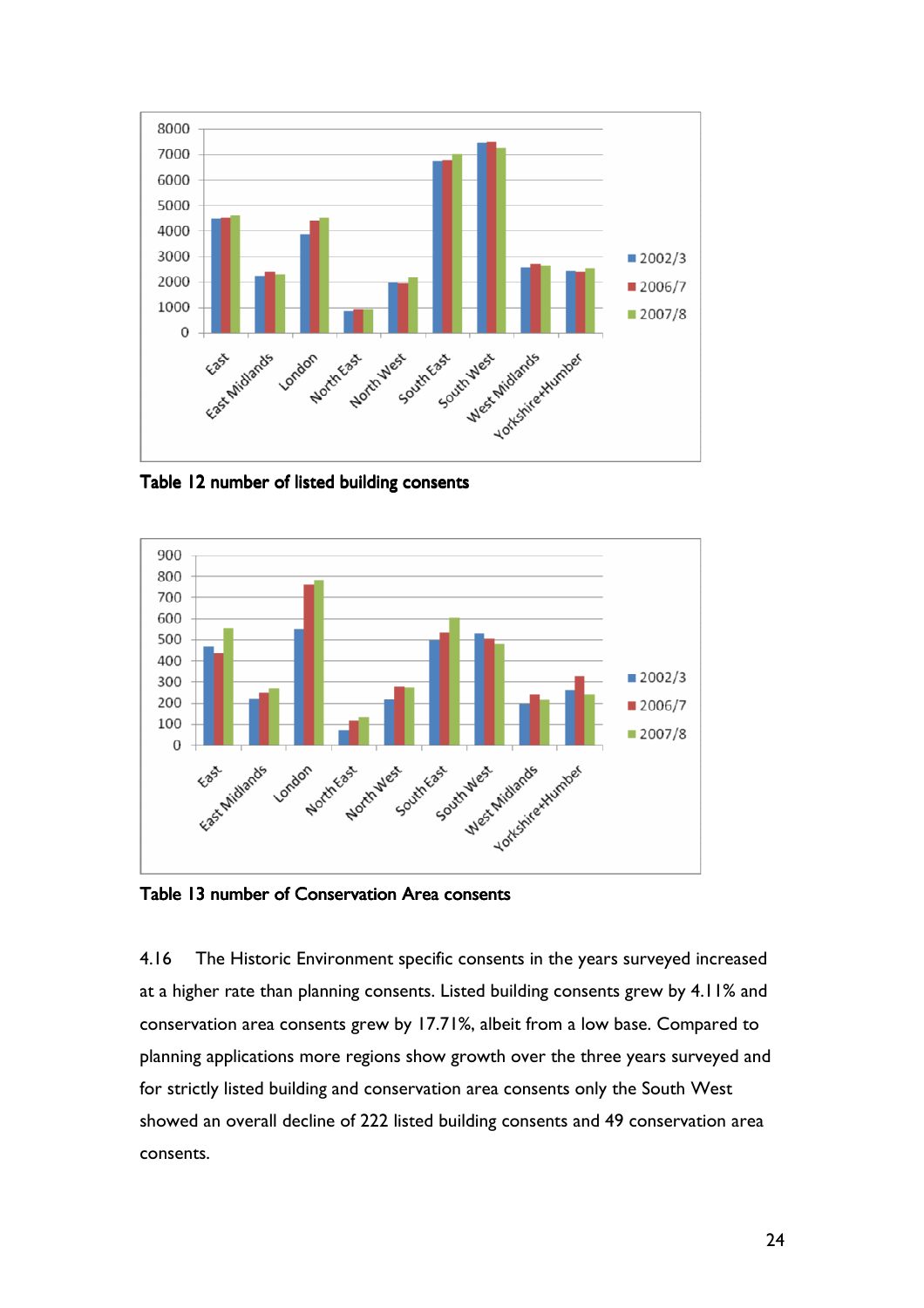4.17 Using data from the latest available whole year (2007/8), it is possible to generate average numbers of consents by authority within each region. The national annual average for Listed Building Consents is 85.5 per individual authority with a regional range from 137 per authority in London region to 34.5 per authority in the North East region, 185% and 40% of the national averages. In 2007/8 the national average for planning consents to individual listed building consents is 17.5:1; with the South West having the highest ratio of approximately 11:1 and the North West the lowest of 29:1. These figures should be treated with caution, however, as the variation between authorities within regions can be great.





4.18 Table 14 shows that for the majority of regions the activity in the historic environment, as measured by consents, is roughly in accord with the regional percentage of the total assets. However London region and the South West stand out from the other regions, with London having 5% of the designated assets but about 14% of the consents whilst the South West has 25% of the total designated assets but about 17% of the consents. Presumably this reflects the development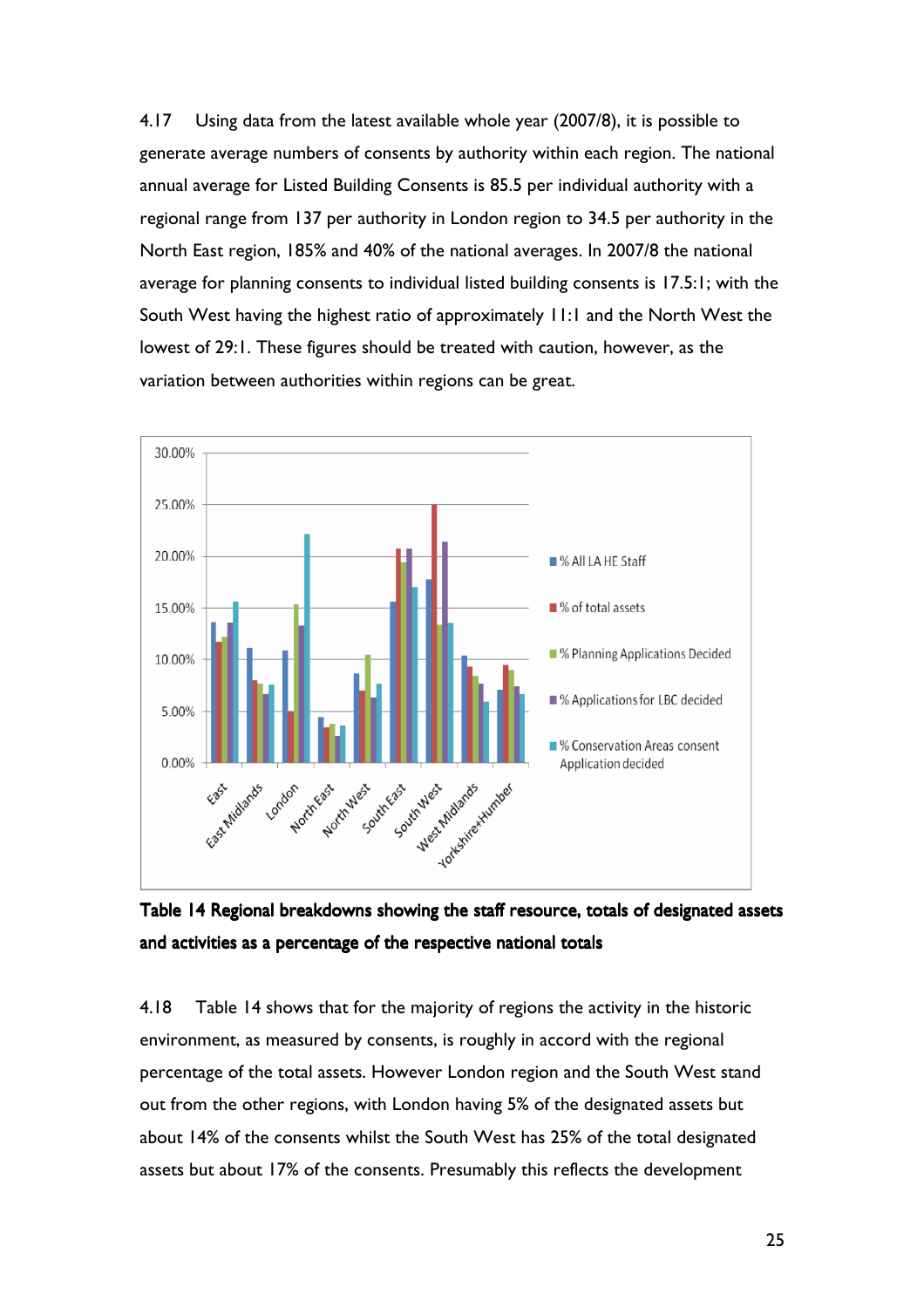pressures on the historic environment in London region whilst in the South West those pressures manifest themselves differently.

4.19 As already mentioned, this understates the level of essential work which local authority historic environment services must carry out, both in support of the planning and historic environment duties in the acts but also in terms of the requirements of government policy on the historic environment. Annex 1 gives a provisional overview just of those work streams which are mentioned in legislation or government policy guidance. Equally important is the lack of a suitable framework for considering the impact of decline and the need for regeneration on the historic environment. For instance, while London and the South East can be seen to have high development pressures, judged from the numbers of planning permissions granted, it is difficult, at least at a regional level, to judge their regeneration needs (and they do exist). Deprivation statistics generally only make sense at local authority, or even lower, level. At a regional level, gross disposable household income for London, for instance, hides important pockets of deprivation. The overall lack of comparative figures needs to be addressed and English Heritage will be discussing data collection with CLG, which is responsible for data collection in the planning system.

#### Reasons for the changes in employment levels

4.20 A reason for the changes in archaeological provision in local authorities has already been mentioned in paragraph 4.9 (the development of HERs), but the main comment on provision has centred on the decline in the provision of specialist building conservation staff in local authorities. As the figures show, the story over a period of a number of years is rather more complicated than a straight decline, but it is important to seek reasons for the recent loss of posts. The totality of lost posts is made up of a large number of individual losses, and even part losses, and these will always represent losses in local knowledge and skills. However, as one would expect, they often have particular reasons behind them, and idiosyncratic impacts once the reduction is made. For instance, one of the reasons given for the loss of posts in Table 15 below is due to loss through a post becoming part time as the post-holder approaches retirement, to be replaced part time when the post-holder retires.

26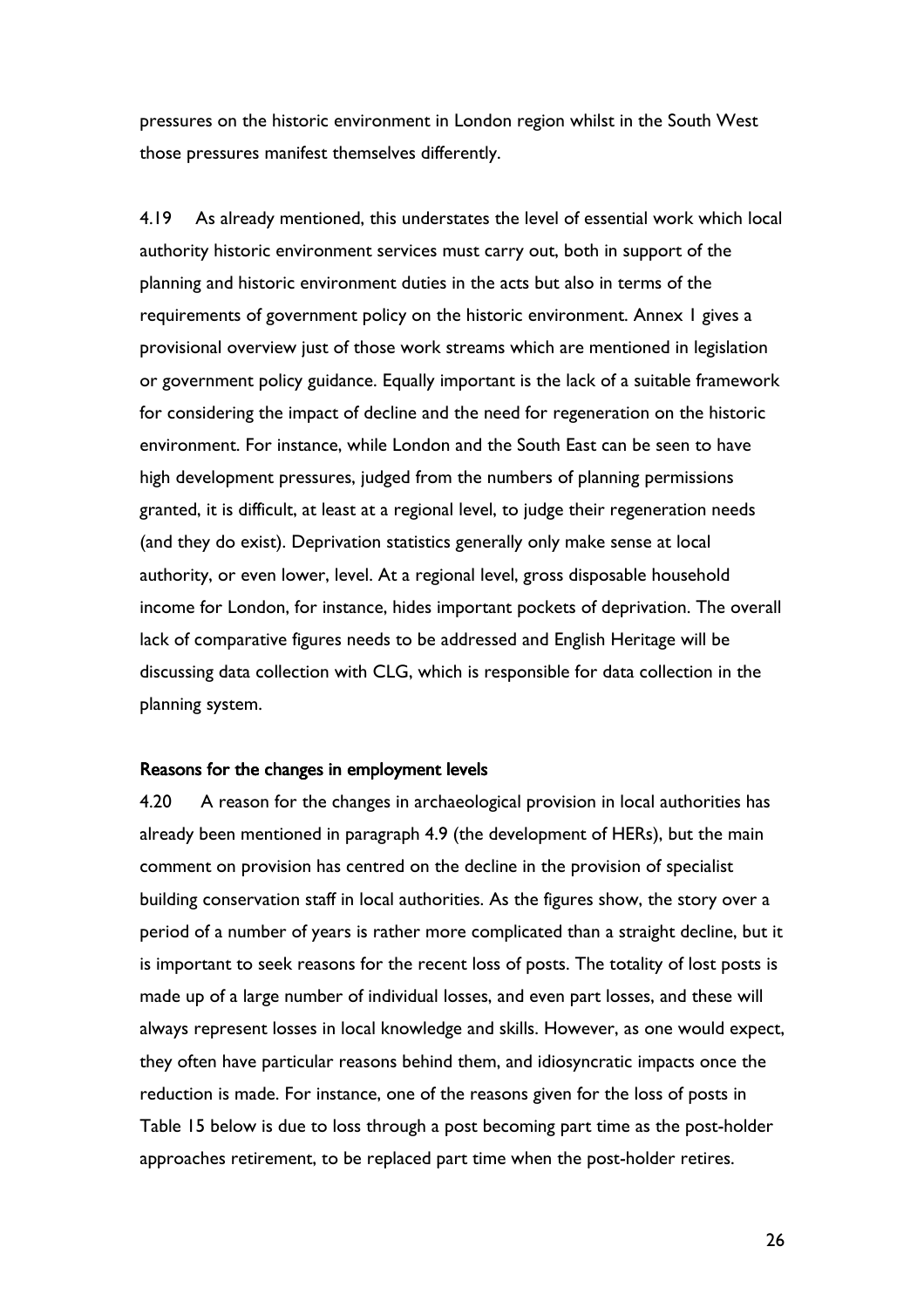Further reasons for lost posts may be neutral in impact, particularly the freezing of posts pending unitary re-organisation (but that becomes a substantive reduction if the post is not unfrozen later). Other suggested reasons include:

- a possible decrease in the numbers of temporary posts following the closure of time-limited area grant schemes;
- the withdrawal of Planning Delivery Grant, which was useful for local authorities particularly in discharging the Best Value Performance Indicator on the drawing up of conservation area management plans;
- local authority reorganisation; and
- the decline in overall grant-in-aid for local authorities.

Whichever the reason, the decline represents a loss in provision for the protection of the historic environment and is most likely to affect pro-active work which is not a statutory requirement.

|                | Category of loss of post                                                              | Comment                                                                                                                                                                                                                                                                                                                                                      |
|----------------|---------------------------------------------------------------------------------------|--------------------------------------------------------------------------------------------------------------------------------------------------------------------------------------------------------------------------------------------------------------------------------------------------------------------------------------------------------------|
|                | Temporary loss of post on expiry of<br>contract                                       | Loss of Planning Delivery Grant; loss of project post at end of<br>conservation-led regeneration scheme or conservation area<br>assessment                                                                                                                                                                                                                   |
| $\overline{2}$ | Post frozen or more general<br>recruitment freeze                                     | Management of staffing within authority                                                                                                                                                                                                                                                                                                                      |
| 3              | Post removed from establishment,<br>following recruitment freeze                      |                                                                                                                                                                                                                                                                                                                                                              |
| 4              | Post-holder made redundant                                                            | The most recent local government structural reforms,<br>creating more unitary authorities, implemented in April 09),<br>may lead to redundancies in future surveys (See note 13<br>below)                                                                                                                                                                    |
| 5              | Post-holder retired and not replaced                                                  |                                                                                                                                                                                                                                                                                                                                                              |
| 6              | Post-holder reduced hours which<br>were not backfilled                                | This is relatively common where staff approach retirement;<br>replacement post may be filled on the reduced hours                                                                                                                                                                                                                                            |
| $\overline{7}$ | Failure to fill post                                                                  | Where the post has been advertised and not filled                                                                                                                                                                                                                                                                                                            |
| 8              | Redeployment or promotion of<br>postholder                                            | Redeployment whether voluntary or involuntary. This can<br>include promotion to a post which manages building<br>conservation (such as management of the team within which<br>conservation sits, such as the Conservation & Design or<br>Policy section) or redeployment to another post or local<br>authority section not always dealing with conservation. |
| 9              | Cessation of use of consultant                                                        | Where consultant is backfilling a post                                                                                                                                                                                                                                                                                                                       |
| 10             | Reduction in use of consultant                                                        | Where reduction is less like 9 and more like 6                                                                                                                                                                                                                                                                                                               |
| $\mathbf{1}$   | Cessation or reduction in use of<br>service level agreement with another<br>authority |                                                                                                                                                                                                                                                                                                                                                              |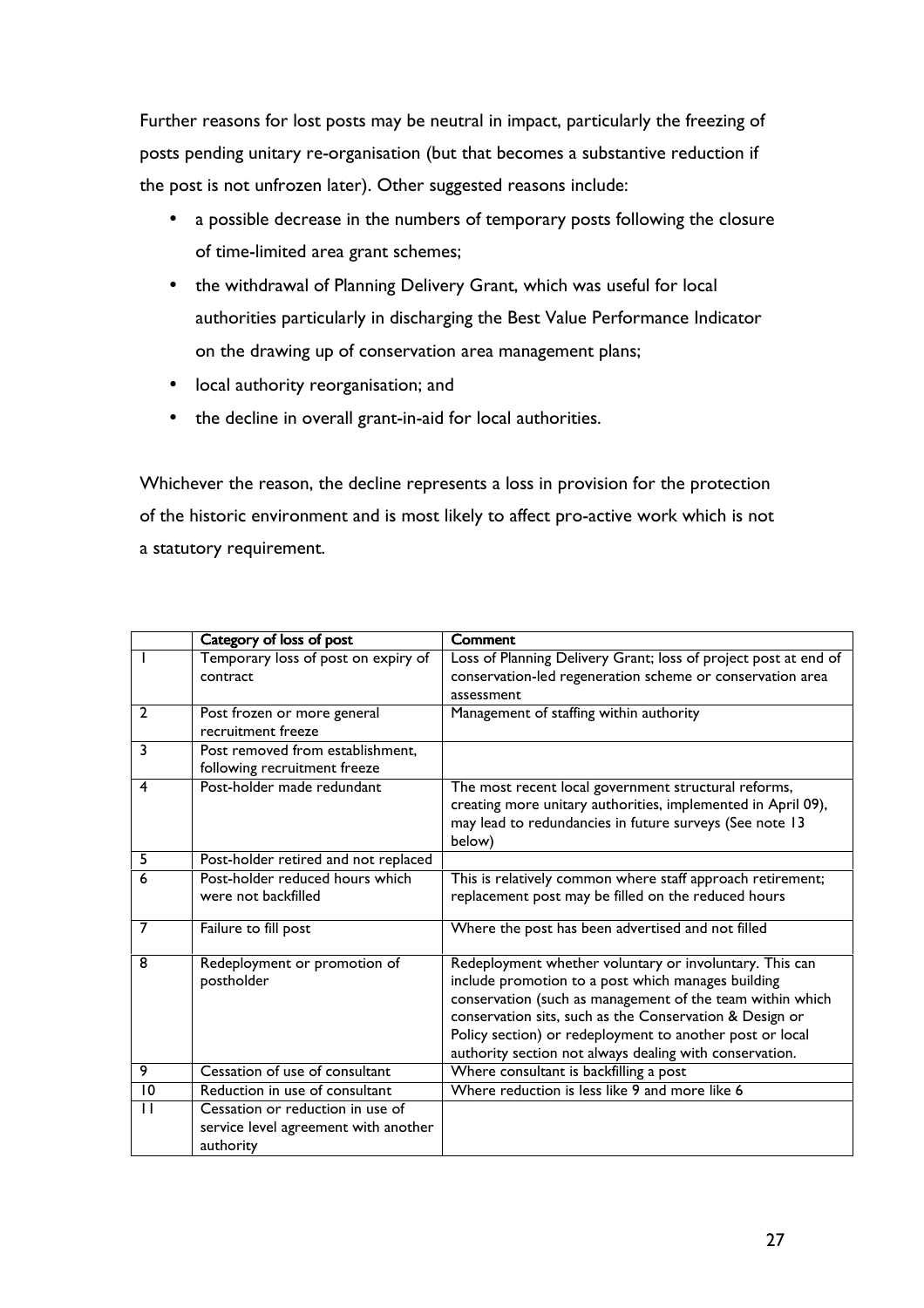|                 | Inaccurate assessment of time in<br>service level agreement                                                         | Effectively the underestimation by one party or other of staff<br>time within an SLA; the Figures show this is more common<br>than might be thought, and that it is the authority in receipt of<br>the service in an agreement which is more likely to<br>underestimate the time |
|-----------------|---------------------------------------------------------------------------------------------------------------------|----------------------------------------------------------------------------------------------------------------------------------------------------------------------------------------------------------------------------------------------------------------------------------|
| $\overline{13}$ | Post frozen in anticipation of unitary<br>re-organisation                                                           |                                                                                                                                                                                                                                                                                  |
| 14              | Loss of fixed-term part-externally<br>funded post (e.g. Building at Risk or<br>Townscape Heritage Initiative posts) |                                                                                                                                                                                                                                                                                  |

Table 15 Categories of loss of posts in LPAs (Building Conservation)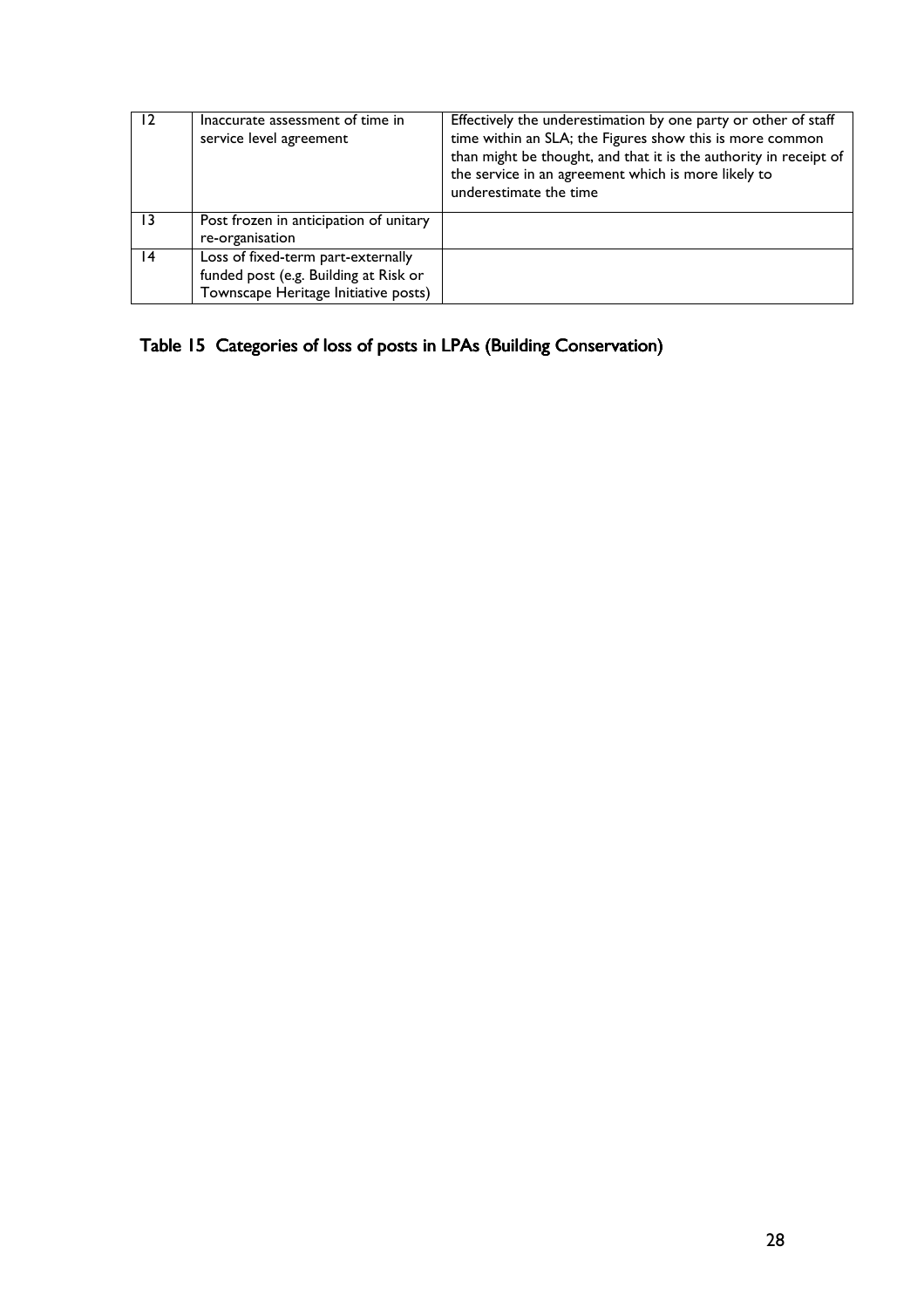### 5 Age Profiles in Building Conservation

5.1 A widespread concern in the building conservation sector, moreover, is that the age profile of building conservation staff in local authorities is rising, leading to what has been called a retirement time bomb. The Select Committee commented on this matter directly, being very concerned about the age profile of the local government conservation officer profession, suggesting that this was caused by a combination of an ageing profession and a lack of concern about the recruitment of younger members<sup>18</sup>.

5.2 The first table in each pair below gives cumulative age distributions for local authority building conservation professionals, archaeologists, planners and all professionals; the second table in each pair gives the percentage of professionals in each age band. The first pair uses figures for all archaeologists, with the second table substituting local authority archaeologists for all archaeologists (unfortunately the age figures for all employed in building conservation – not just local government conservation - are not available, so it is not possible to run a comparison).

5.3 The difficulty with this kind of comparison is that of comparing complete censuses with sample surveys where there is a range around the estimated proportions. In these tables, for instance, the comparison with planners is problematic because of the small sample of planners in the Quarterly Labour Force Survey data<sup>19</sup>. The main divergence comes by comparison with all archaeologists, where there is a younger profile but that is presumably due to the tendency for archaeologists to move away from field archaeology in mid career. In the case of building conservation staff in local authorities, there is a trend towards slightly lower numbers at younger ages but that may be accounted for by the past tendency for

<sup>&</sup>lt;sup>18</sup> See note 6.

 $19$  Sources of the figures in the tables:

Planners (SOC group 2432) and All professionals (SOC group 2): Quarterly Labour Force Survey April 2007 to March 2008

Archaeologists: Profiling the Profession 2007-2008

Conservation: Quantifying Local Authority Conservation Staffing 2008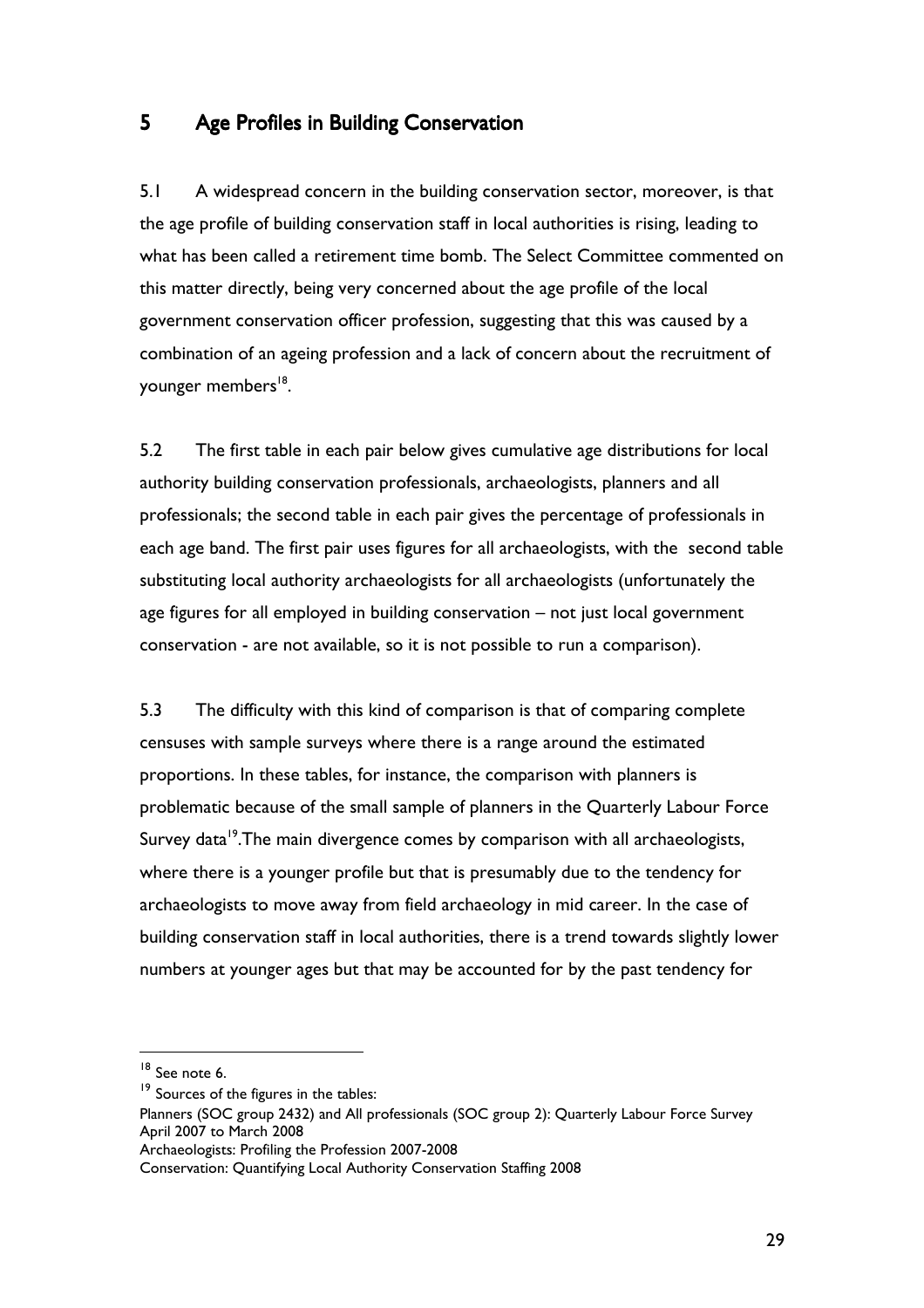conservation staff to come into the profession slightly later than archaeologists who are recruited direct from university.

5.4 Unlike the other professions, the peak is therefore between the ages of 50- 59, rather than 40-49, but this does not suggest that there is necessarily a crisis in recruitment. Again, to assess whether there is, or is not, a problem of future supply of local authority building conservation staff that is significantly different from other professions, a time series of age profiles of conservation staff and other professionals is needed. It would be worrying if the age profile of staff was getting older more quickly than other professions, but to conclude from these figures that there necessarily is an imminent crisis in supply of conservation staff would be wrong.



Table 16 Cumulative age bands for professions (all archaeologists)



Table 17 Age band distribution for professions (all archaeologists)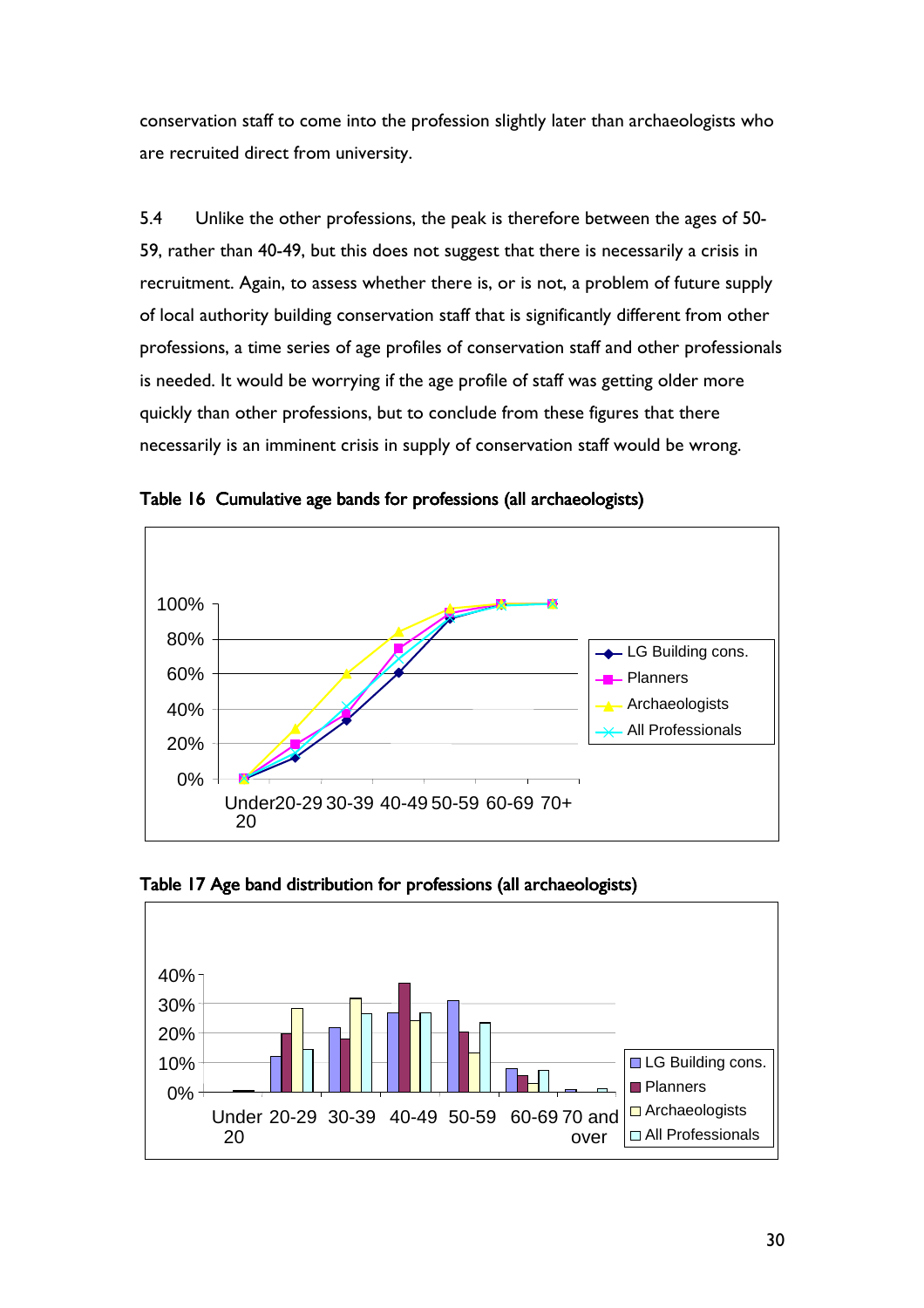

Table 18 Cumulative age bands for professions (local government archaeologists)

Table 19 Age band distribution for professions (local government archaeologists)

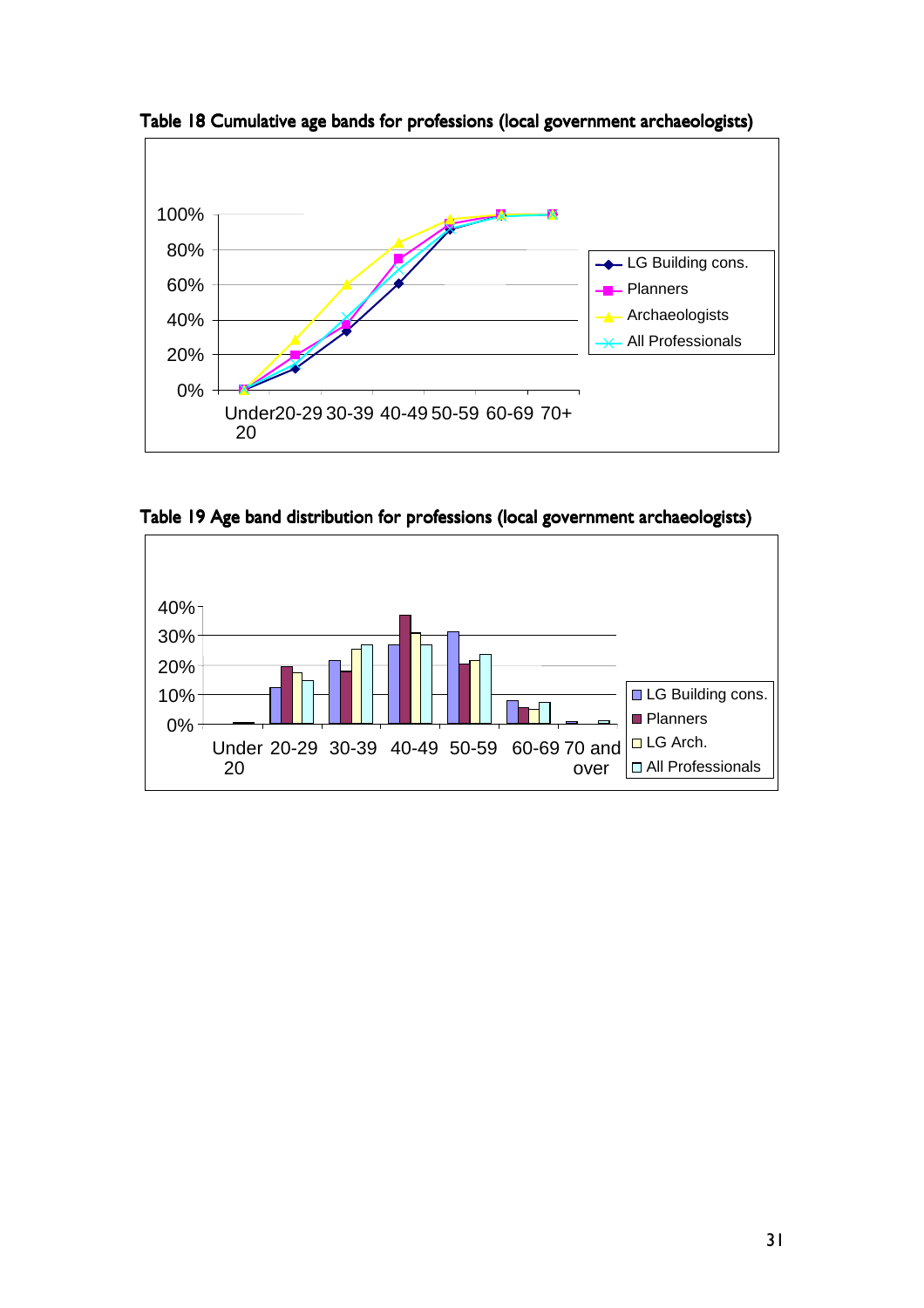## 6 Data on English Heritage support services for the planning system

6.1 Local authority activity in terms of the historic environment is at the heart of its protection. As explained in the Introduction, English Heritage also engages locally, but only a part of English Heritage's work has been included for consideration in this report. This is due to the lack of equivalence between much of the work of English Heritage and local authorities; only the regional Advice and Grants Teams in Planning and Development Group give a comprehensive service in terms of the nationallyimportant casework on which it is consulted (in most other cases, selection is necessary by prioritisation). Other parts of English Heritage engage with regional work in part and full analysis will be undertaken in the next phase of research. Although not comprehensive, the work of many teams in English Heritage adds value to the core work carried out by local authorities.

6.2 The figures given below, therefore, cover only the Advice and Grants Teams in the Regional Offices of English Heritage's Planning and Development Group, largely dealing with advice on development control applications and grants to historic sites and buildings. In common with the ALGAO and IHBC surveys, administrative support roles are omitted but management roles are included. The following posts have been included in the English Heritage figures:

- Ancient Monuments' Inspectors: advice on archaeology
- Historic Environment Field Advisors: condition surveys on scheduled monuments.
- Historic Buildings' Inspectors: advice on historic buildings
- Historic Areas' Advisors: advice on historic areas
- Regional Land-use Planners: advice on the impact of development plans and other planning policy documents on the historic environment
- Regional Landscape Architects: advice on historic parks and gardens
- Historic Building Architects/Surveyors: advice on the conservation and repair of historic buildings and sites
- Regional Policy Officers: regional historic environment policy work
- Regional Directors: managing the regional team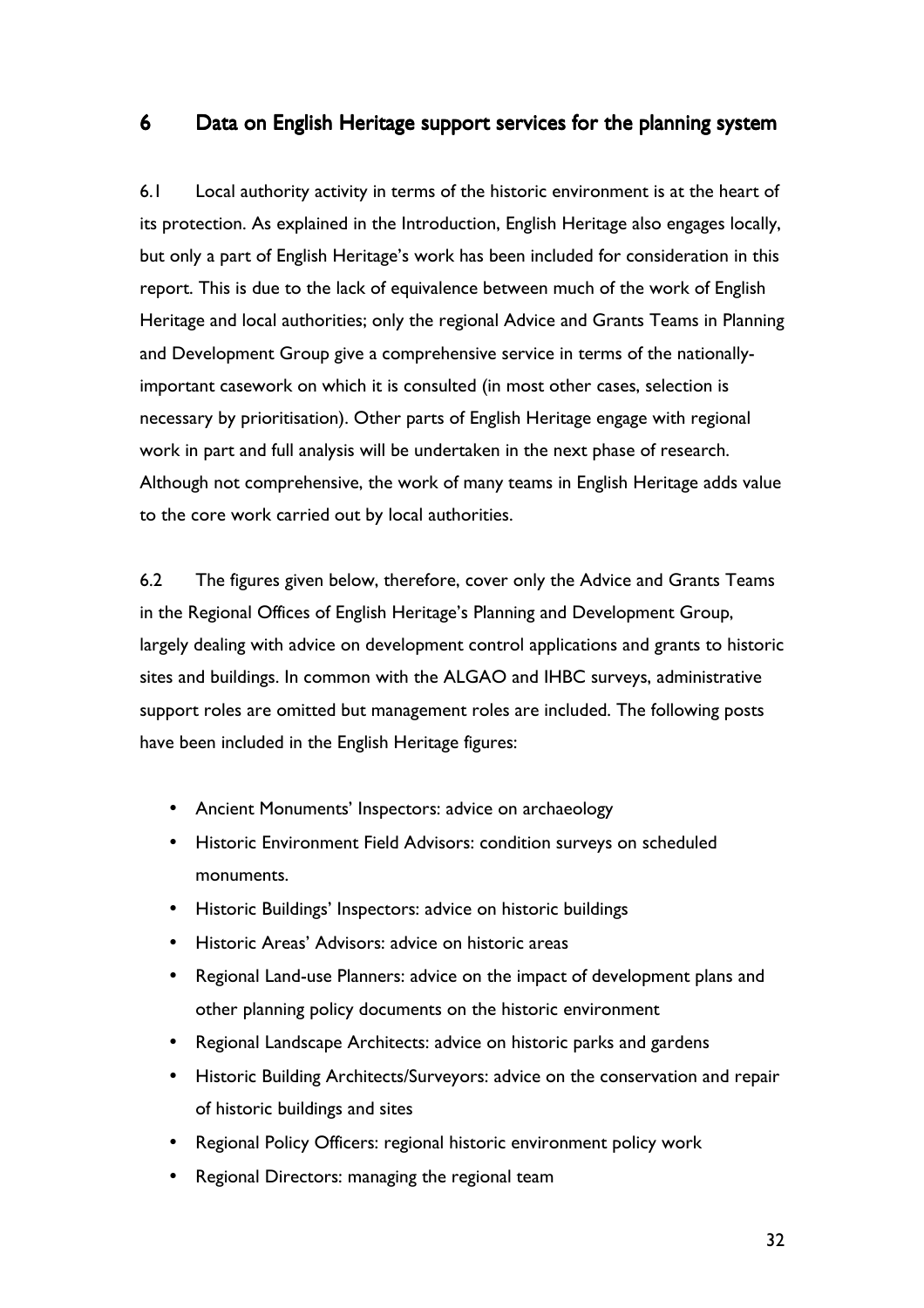6.3 The following table analyses EH staff who engage with planning delivery (FTE) by region.

|                 |             | <b>Building</b>  | <b>Planning &amp;</b> | <b>Architects/Surveyors</b> | Regional        |       |
|-----------------|-------------|------------------|-----------------------|-----------------------------|-----------------|-------|
| Region          | Archaeology | Conservation     | <b>Policy</b>         | and Landscape               | <b>Director</b> |       |
| <b>North</b>    |             |                  |                       |                             |                 |       |
| East            | 2.79        | 3                | 2.33                  | 1.83                        |                 | 10.95 |
| North           |             |                  |                       |                             |                 |       |
| West            | 2.4         | 5                | 2.33                  | 2.33                        |                 | 13.06 |
| Yorks &         |             |                  |                       |                             |                 |       |
| <b>Humbs</b>    | 4.1         | 3.56             | 2.66                  | 2.83                        |                 | 13.15 |
| East            |             |                  |                       |                             |                 |       |
| <b>Midlands</b> | 3.4         | 5.8              | 2.5                   | 2.7                         |                 | 15.40 |
| East of         |             |                  |                       |                             |                 |       |
| England         | 3.5         | 4.8              | 2.5                   | 4.5                         |                 | 16.30 |
| West            |             |                  |                       |                             |                 |       |
| <b>Midlands</b> | 4.25        | $\overline{4}$   | 2.5                   | 2.5                         |                 | 14.25 |
| South           |             |                  |                       |                             |                 |       |
| West            | 12          | 7.5              | 3.5                   | 4.1                         |                 | 28.1  |
| South East      | 6.3         | $\overline{5.5}$ | $\overline{2.5}$      | 4                           |                 | 19.3  |
| London          | $2^{20}$    | 15               | 4                     | 5                           | $\overline{2}$  | 28    |
| <b>GHEU</b>     | 0           | $\overline{2}$   | $\mathbf 0$           | 4                           | 0               | 6     |

Table 20 Breakdown by region of EH staff (FTE) who engage with planning delivery

6.4 English Heritage must be consulted by local planning authorities under the terms of ODPM Circular 01/01 on various types of nationally important casework, such as casework involving Grade I and Grade II\* listed buildings, involving scheduled monuments and larger-scale development in conservation areas, largely due to the national significance of the asset. It is also well-positioned to comment in detail on development plans and on regional policy documents. Through its national casework role, the regional Advice and Grants Teams are able to draw in the wider expertise of English Heritage in support of local authority work, in particular specialist conservation advice (architectural/surveying, structural engineering or mechanical engineering advice, for instance); specialist research assistance (e.g. archaeological, historical and architectural research or materials analysis); policy advice; advice and assistance on conservation economics (both in terms of EH grant schemes and wider financial analysis, as with enabling development); and Heritage at Risk work. It is therefore appropriate to add English Heritage staffing to the regional totals with the

<sup>&</sup>lt;sup>20</sup> Excludes SMR officers and planning archaeologists who are part of the Greater London Archaeological Advisory Service, which provides a service strictly analogous to local authority archaeological services, and is therefore included within the ALGAO data.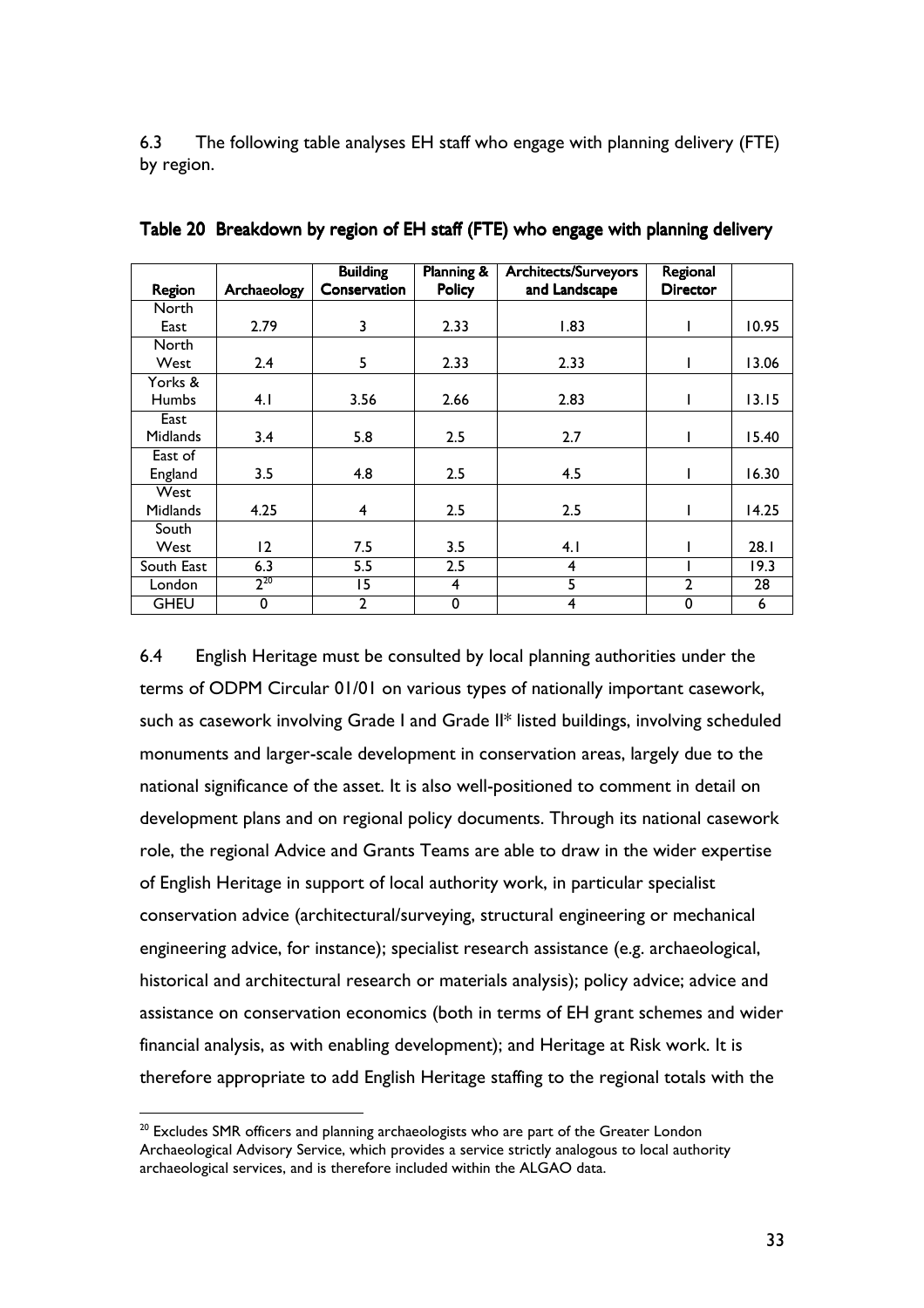results shown in the table below. The following chart also gives numbers of permissions for consent by region.

|                      | 2008                     |                          |                               |                           | 2007/8                              |                                      |                                            |                                     |                                            |
|----------------------|--------------------------|--------------------------|-------------------------------|---------------------------|-------------------------------------|--------------------------------------|--------------------------------------------|-------------------------------------|--------------------------------------------|
|                      | Cons<br>staff/<br>region | Arch<br>staff/<br>region | All LA HE<br>Staff/<br>region | EH HE<br>staff/<br>region | LA and<br>EH HE<br>staff<br>/region | Plan<br>applns<br>decided<br>/region | <b>LBC</b><br>applns<br>decided<br>/region | CAC<br>applns<br>decided<br>/region | <b>SMC</b><br>applns<br>decided<br>/region |
| East                 | 95.07                    | 63.40                    | 158.47                        | 16.30                     | 174.77                              | 73000                                | 4613                                       | 553                                 | 136                                        |
| East<br>Midlands     | 81.85                    | 48.00                    | 129.85                        | 15.40                     | 142.25                              | 45700                                | 2280                                       | 268                                 | 63                                         |
| London               | 114.50                   | 12.00                    | 126.5                         | 28.00                     | 154.50                              | 91300                                | 4524                                       | 784                                 | 108                                        |
| North East           | 33.15                    | 18.20                    | 51.35                         | 10.95                     | 62.30                               | 22900                                | 896                                        | 130                                 | 78                                         |
| North<br>West        | 67.21                    | 34.00                    | 101.21                        | 13.06                     | 114.27                              | 62400                                | 2158                                       | 272                                 | 59                                         |
| South East           | 122.53                   | 58.10                    | 180.63                        | 19.30                     | 199.93                              | 115500                               | 7047                                       | 601                                 | 188                                        |
| South<br>West        | 121.50                   | 84.64                    | 206.14                        | 28.10                     | 234.24                              | 79500                                | 7259                                       | 480                                 | 145                                        |
| West<br>Midlands     | 71.77                    | 49.30                    | 121.07                        | 14.25                     | 135.32                              | 50000                                | 2630                                       | 211                                 | 102                                        |
| Yorkshire<br>+Humber | 48.76                    | 33.50                    | 82.26                         | 13.15                     | 95.41                               | 53500                                | 2520                                       | 237                                 | 89                                         |
| Total                | 756.34                   | 401.14                   | 1157.48                       | 158.51                    | 1198.72                             | 593800                               | 33927                                      | 3536                                | 968                                        |

Table 21 Combined local authority and English Heritage staff totals for 2008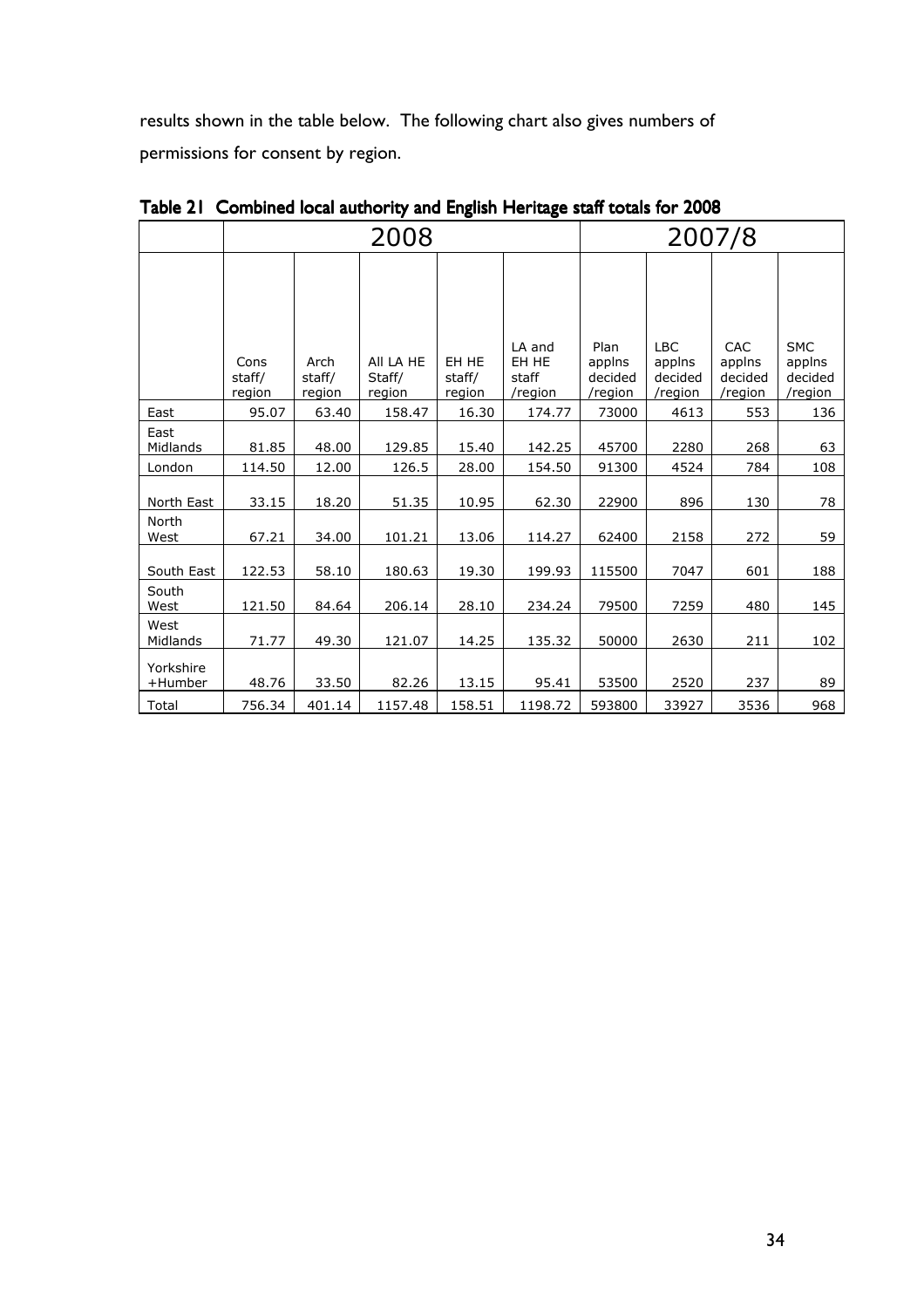## 7 The Impact of the Economic Downturn

7.1 The 2008 statistics on which this report is in part based were completed in the last months of 2008. No new figures have yet been completed. It is clear, however, that the current economic downturn is having an impact on the development industry and that this is in turn impacting on planning authorities, in the loss of planning fee income and therefore on their staffing. A reduction in capacity would certainly be counter-productive, particularly as these skills will be needed in the future and will have to be re-created where they have been lost. Indeed the Killian Pretty Review underlines the importance of retaining staff:

We would strongly encourage local authorities to think carefully before making any dramatic reduction in the number of planning staff in reaction to this (the economic downturn). The results of drastic contractions in local authority planning departments during past economic downturns are still having an impact upon the staffing and skills base of the planning system many years later. $^{\mathsf{21}}$ 

The importance of retaining scarce skills is underlined in other such reports, including The Credit Crunch and Regeneration: Impact and Implications, and CLG has called on local authorities not to lose planning skills during the recession<sup>22</sup>. As important components of the planning system, it is crucial that the same approach is taken to archaeological and building conservation staffing and this report recommends that CLG and DCMS should issue a similar call on local planning authorities not to lose scarce skills and specialist staff during the downturn.

 $21$  Planning Applications: A Faster and More Responsive System, Final Report, 2008.

 $22$  M Parkinson, M Ball, N Blake, T Key, The Credit Crunch and Regeneration: Impact and Implications, An Independent Report to the Department for Communities and Local Government, 2009.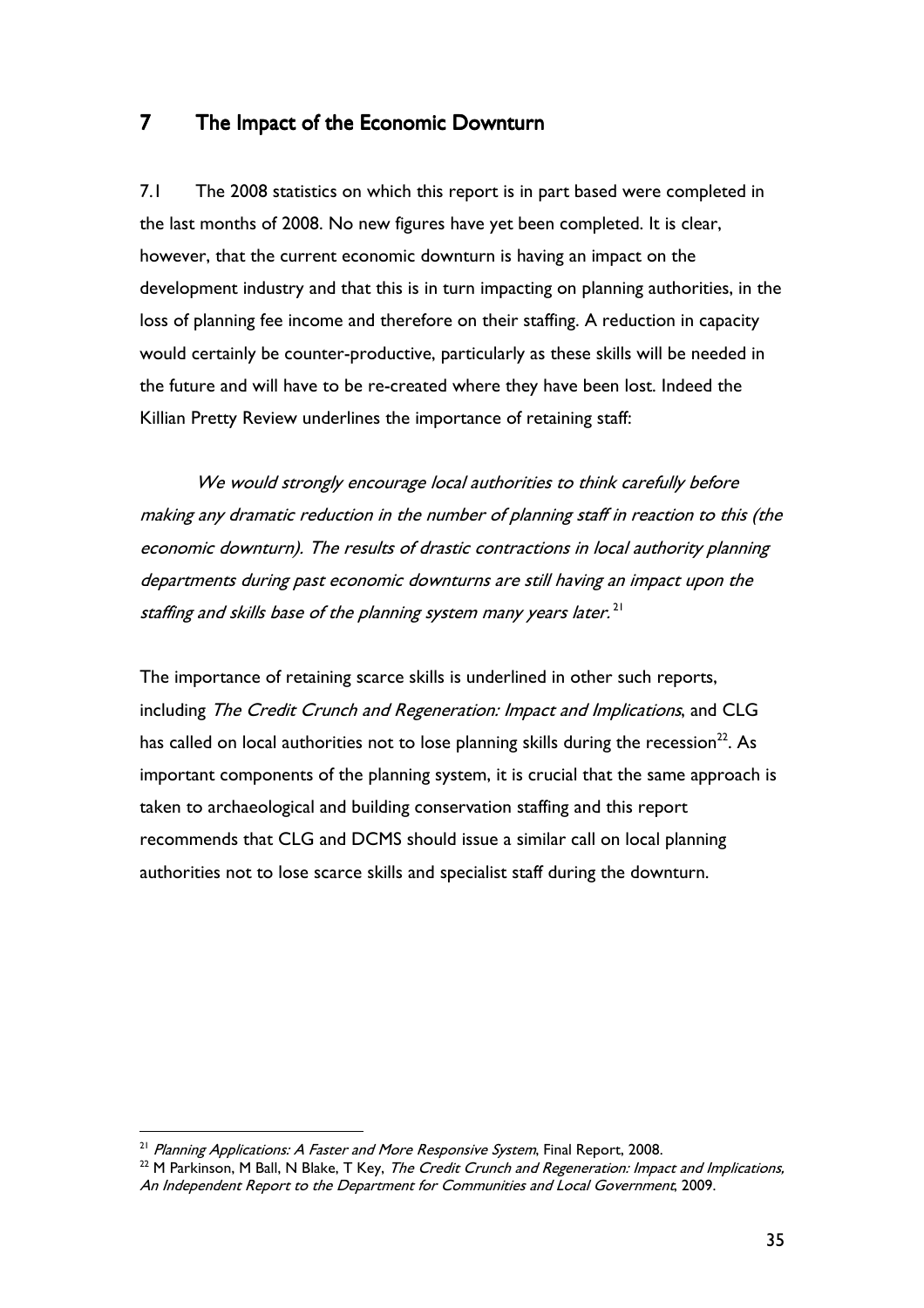## 8 Heritage Protection Reform and Local Authority staffing

8.1 The impact of the Heritage Protection Reforms foreshadowed by the Heritage Protection Bill has been mentioned above. Although major changes to the heritage protection system would be introduced by the Heritage Protection Bill, the additional burden on local authority staffing would not be great, and the Department for Culture, Media and Sport has undertaken fully to fund the two most important extra burdens on local authorities, the devolution of scheduled monument consent casework and the greater emphasis on Historic Environment Records. However, the higher profile which collaborative working takes under the Heritage Protection Reforms would only emphasise the constraints on building conservation provision, in particular, but also the decline in archaeological input into the planning process, within planning departments. The Heritage White Paper 2007 underlined the need for the consideration of the historic environment to be at the heart of an effective planning system and any decline in capacity will affect how this will be achieved.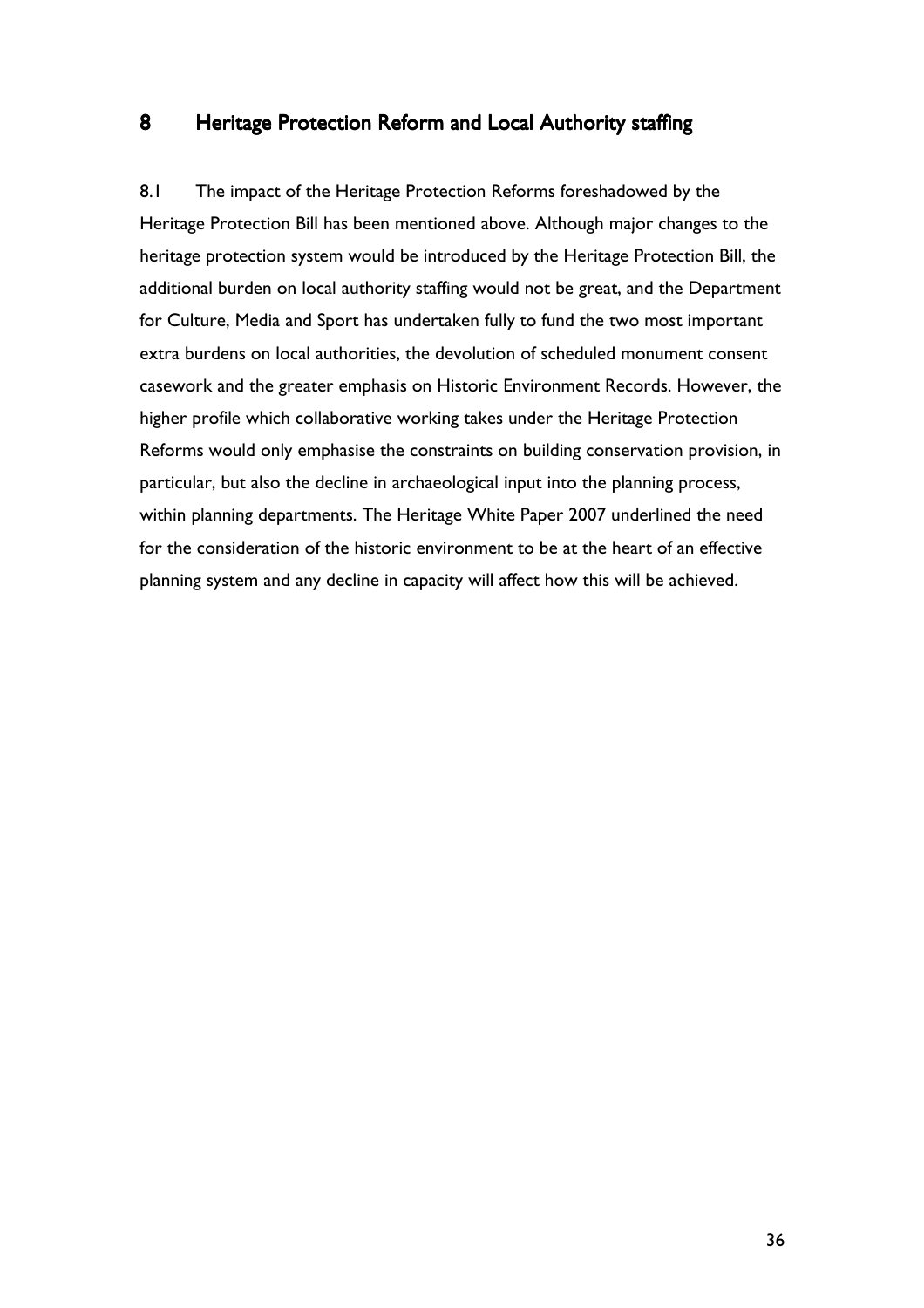## 9 Recommendations

9.1 The LACPS 2003 reported how workloads unbalanced the work of conservation staff: 'The overwhelming impression from the survey is one of a stretched service strongly biased towards reactive day-to-day casework at the expense of vital pro-active work'. The current surveys do not allow any certainty as to whether there has been a move away from casework (that will be a matter for phase 2 of this project) but it would be surprising if it had. At the same time, archaeological provision appears to be moving away from casework towards more strategic work, widening the gap between the two cultures of archaeology and building conservation. Work will be needed to ensure that archaeology and conservation specialists can work together well in unified historic environment services, so essential if the full benefit of heritage protection reform is to be enjoyed.

9.2 The compilation of this report shows very clearly the need for audited figures, national, regional and for each local authority, which would allow a broader view of local authority engagement with the historic environment. Bald figures, as at present, giving numbers of listed building and conservation area consents alone are clearly insufficient. As this report outlines, local authorities engage much more widely, even in terms of casework alone. Ideally, reviewed figures collected by CLG would offer greater clarity concerning the level of development control work which has a historic environment dimension. We will therefore discuss with CLG the possibility of collecting development control figures on a wider range of planning permission categories.

9.3 More detail is also needed on local authority duties, powers and responsibilities under the planning acts and related legislation. This will form the major part, with further analysis of English Heritage engagement with the local historic environment service, of a second report, to be published in Summer 2009. English Heritage, ALGAO and IHBC will continue their joint work in this area. Finally, all three partners believe the current survey should be repeated on a regular basis, annually at the outset, to capture the changing landscape of local authority historic environment staffing. The partners will discuss the parameters of the

37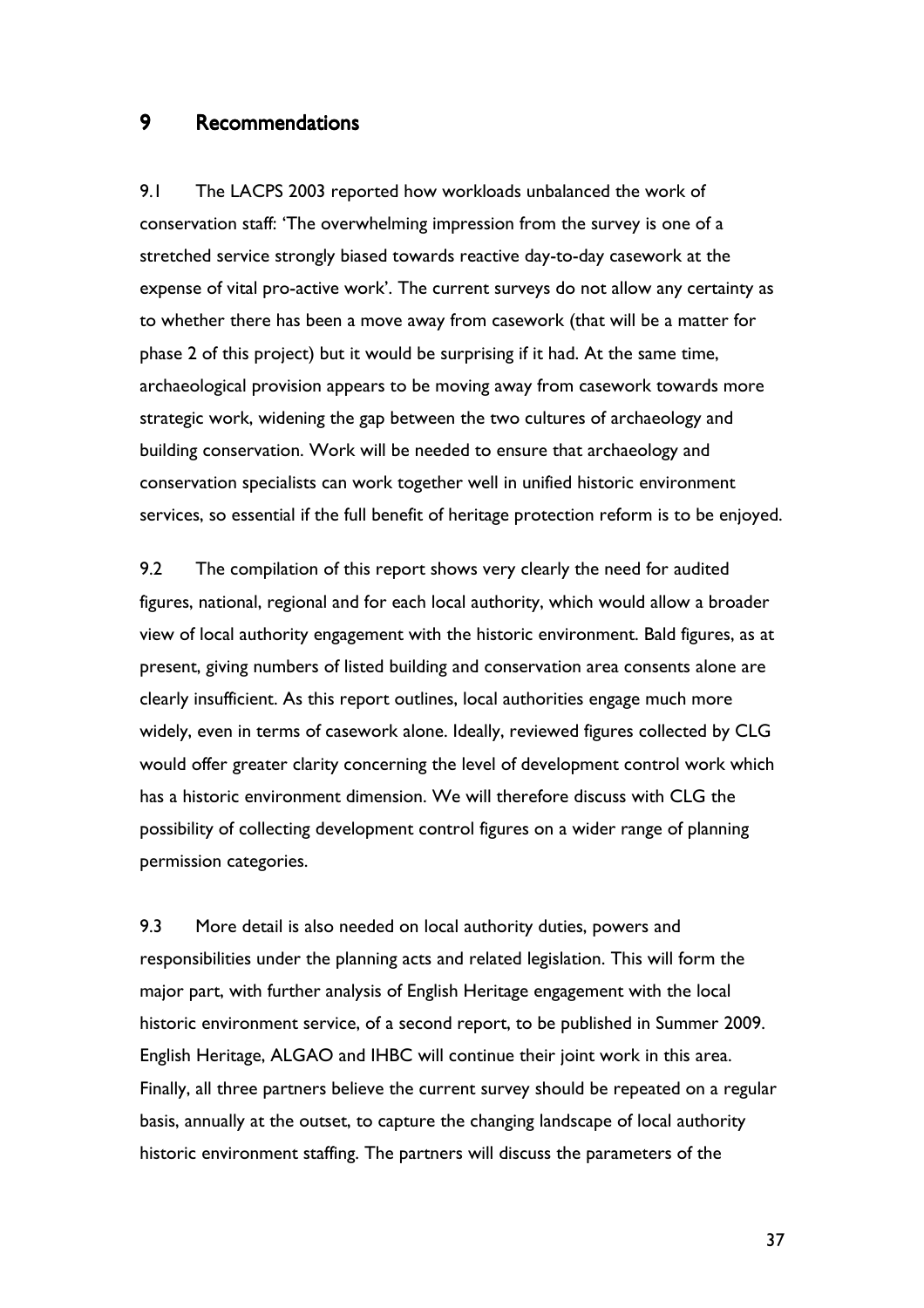continuing surveys, particularly in the light of the need for a broader view of local authority historic environment work.

- 9.4 This report therefore makes the following recommendations:
	- 1. Further work on local authority duties, powers and responsibilities under the planning acts and related legislation and policy guidance, to be published as a second stage of this report. The aim would be to provide a number of possible models for the effective delivery of historic environment services in local authorities.
	- 2. The carrying forward of the ALGAO and IHBC surveys on a regular basis, annually at first, to better understand the changing landscape of local authority historic environment staffing.
	- 3. The historic environment sector should press the Department for Communities and Local Government and the Department for Culture, Media and Sport to issue a statement reaffirming that historic environment services are integral to planning departments and discouraging cuts in historic environment staffing during the current economic downturn.
	- 4. The collection by CLG of development control figures on a wider range of planning permission categories so that historic environment workloads can be better understood.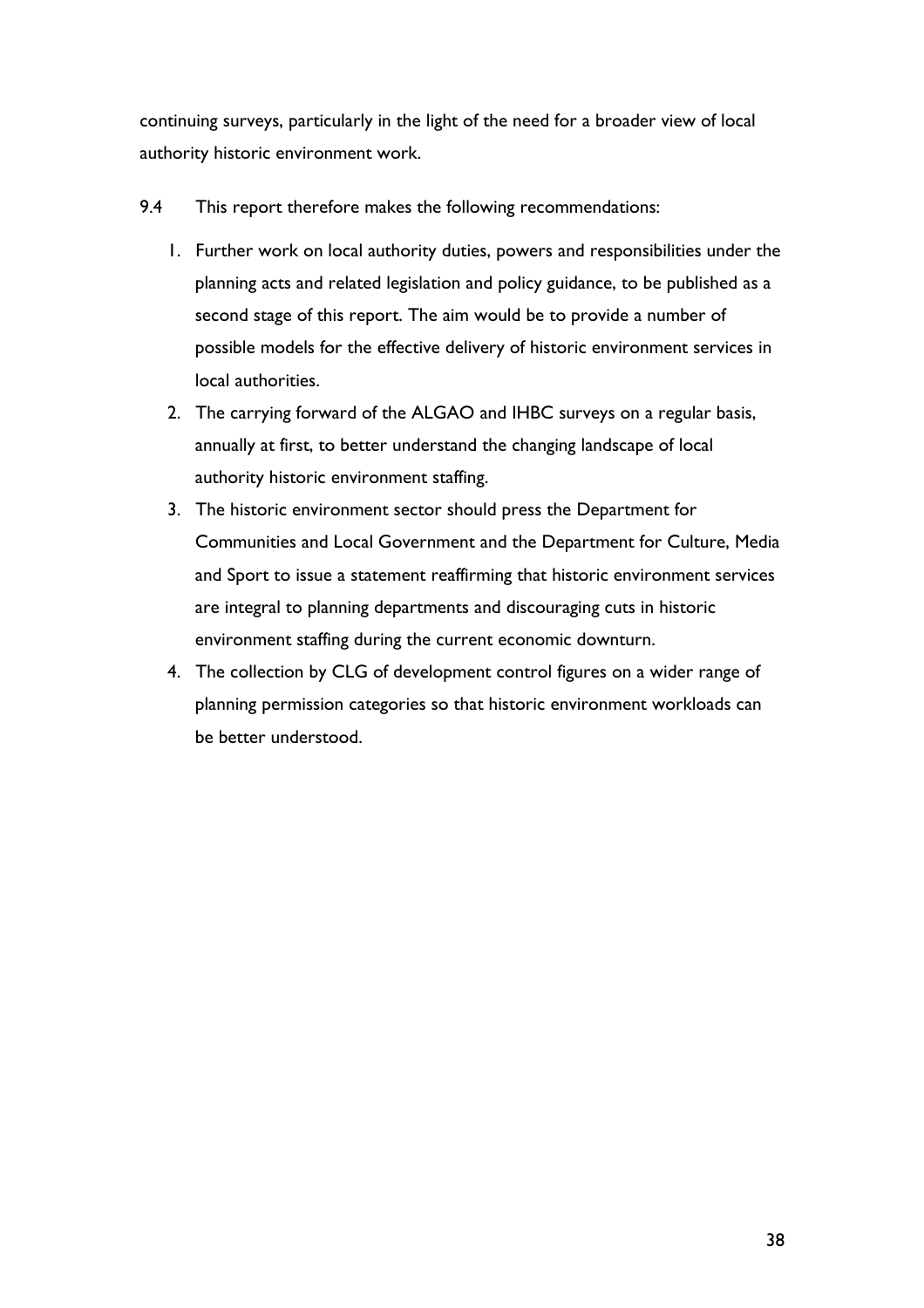## **Bibliography**

Association of Local Government Archaeological Officers, Local Authority Archaeological Services: Report on Staffing and Casework Surveys 1997-2008. Grover, P., Viner D., Smith P. & Grover, H., Local Authority Conservation Provision in England: research project into staffing, casework and resources, Oxford Brookes University, for EH/IHBC, 2003 Heritage Counts, 2003/2006/2008 Institute of Historic Building Conservation, Quantifying Local Authority Conservation Staffing, 2006 and 2008. Institute of Historic Building Conservation, How to care for Places and People: Towards a Common Standard in Historic Environment Conservation Services and Skills, 2008 Miller, J., Andrews, G., Shaw, S., Bagwell, S., Newman, E. and Poulter, A., *Historic* Environment Local Delivery Project, Atkins Heritage for DCMS/EH, 2006. Planning Applications: A Faster and More Responsive System; Final Report, (the Killian Pretty Review), 2008.

## Abbreviations used in this report

| <b>ALGAO</b> | Association of Local Government Archaeological Officers                                                            |
|--------------|--------------------------------------------------------------------------------------------------------------------|
| <b>CAC</b>   | Conservation area consent                                                                                          |
| <b>DCLG</b>  | Department for Communities and Local Government                                                                    |
| <b>DCLG</b>  | Department for Communities and Local Government                                                                    |
| ΕH           | English Heritage                                                                                                   |
| <b>HPR</b>   | Heritage Protection Reform                                                                                         |
| <b>IHBC</b>  | Institute of Historic Building Conservation                                                                        |
| <b>LACPS</b> | Local Authority Conservation Provision in England: research project<br>into staffing, casework and resources, 2003 |
| <b>LBC</b>   | Listed building consent                                                                                            |
| <b>PPG</b>   | <b>Planning Policy Guidance Note</b>                                                                               |
| <b>SMC</b>   | Scheduled monument consent                                                                                         |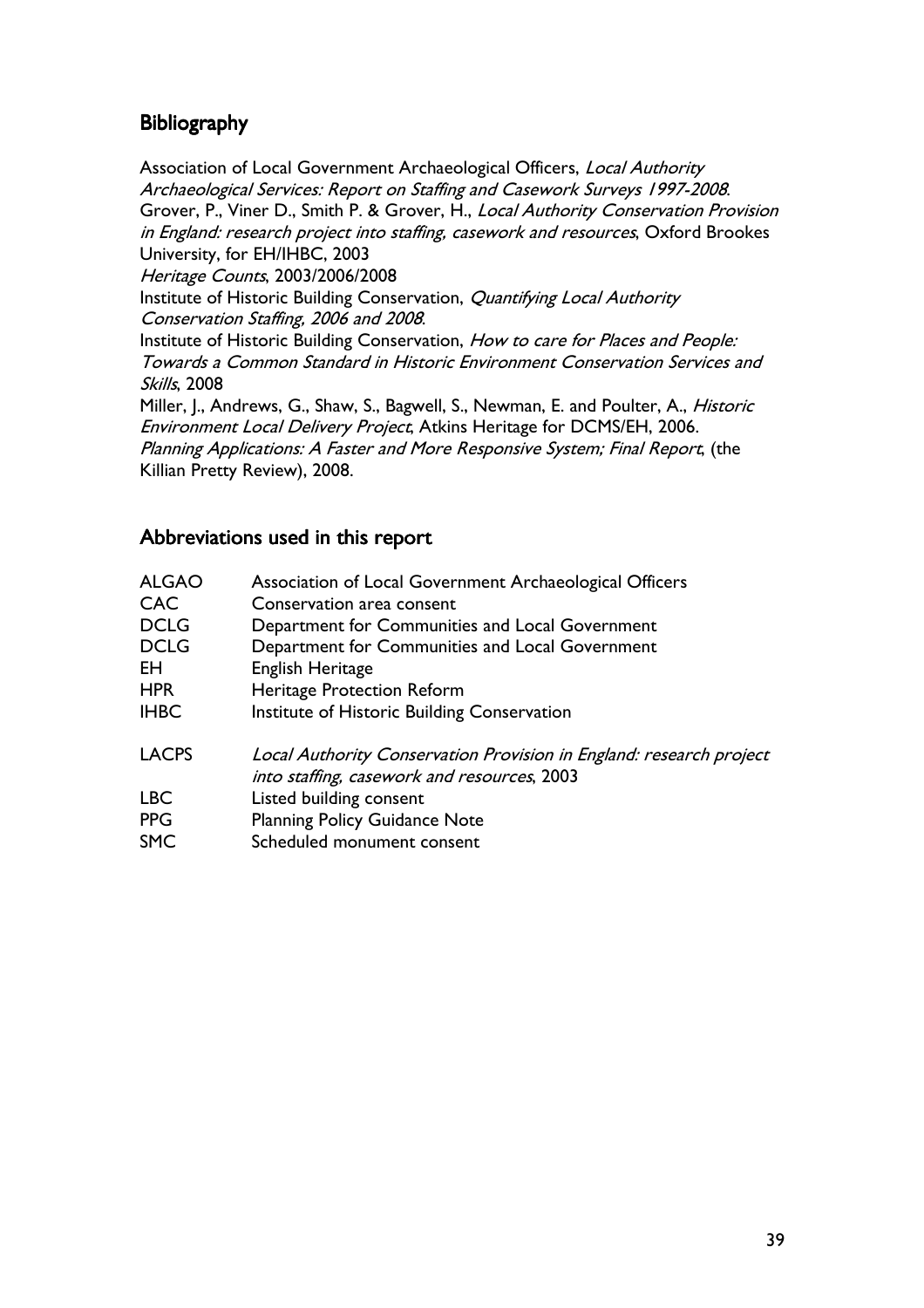# Appendix 1

Key activities of the Historic Environment Service, arising from legislation and government policy guidance

| <b>Historic Environment Activity</b>                                                                                                                                                                                                   | <b>Statutory</b><br>Duty | Proactive/<br><b>Reactive</b> | Frequency | Varied<br>because of | <b>Comments</b>                                                                        |
|----------------------------------------------------------------------------------------------------------------------------------------------------------------------------------------------------------------------------------------|--------------------------|-------------------------------|-----------|----------------------|----------------------------------------------------------------------------------------|
|                                                                                                                                                                                                                                        |                          |                               |           | <b>HPR</b>           |                                                                                        |
| Data-related activity - general                                                                                                                                                                                                        |                          |                               |           |                      |                                                                                        |
|                                                                                                                                                                                                                                        |                          |                               |           |                      |                                                                                        |
| Maintain statistics and other<br>generic management data in<br>relation to the historic<br>environment.                                                                                                                                | 2:1                      | 3                             | Quarterly | Minor change         |                                                                                        |
| Maintain a register of and monitor<br>all designated assets in council<br>ownership                                                                                                                                                    | 3                        | 1                             | Quarterly | No change            |                                                                                        |
| Prepare state of the historic<br>environment reports                                                                                                                                                                                   | 4                        | $\mathbf{1}$                  | Annually  | No change            |                                                                                        |
| Contribute to the management of<br>archives and records (artefact and<br>documentary) including key files<br>relating to listed buildings, listed<br>building consents, etc.                                                           | $\overline{\mathcal{A}}$ | $\overline{2}$                | Daily     | Minor $+$            |                                                                                        |
| Prepare and maintain GIS<br>information (on the planning<br>system or SMR/HER)                                                                                                                                                         | 4                        | 1                             | Daily     | Major+               | Linkages to and<br>possible influences from<br>E-planning and E-<br>government agendas |
| Reports on service to corporate<br>management (annual<br>reports/assessment procedures<br>etc)                                                                                                                                         | 4                        | 2                             | Annually  | No change            |                                                                                        |
| Identify and liaise with local<br>conservation contractors and craft<br>workers etc                                                                                                                                                    | 4                        |                               | Quarterly | No change            |                                                                                        |
| Provide (guide to) information for<br>local history and local studies<br>including photographic<br>collections?                                                                                                                        | $\overline{\mathbf{4}}$  | $\overline{2}$                | Monthly   | Minor+               |                                                                                        |
|                                                                                                                                                                                                                                        |                          |                               |           |                      |                                                                                        |
| Data-related activity - SMR/HER                                                                                                                                                                                                        |                          |                               |           |                      |                                                                                        |
| Maintain the sites and monuments<br>records(SMR) / historic<br>environment record<br>(HER)(including built environment,<br>terrestrial and Marine and<br>managing local lists as well as<br>information on undesignated<br>assets etc) | 3                        | 1                             | Daily     | Major+               |                                                                                        |
| Enhancement of HERs                                                                                                                                                                                                                    | 4                        | $\mathbf{1}$                  | Daily     | Major+               |                                                                                        |
|                                                                                                                                                                                                                                        |                          |                               |           |                      |                                                                                        |
| Data-related activity -<br>designation                                                                                                                                                                                                 |                          |                               |           |                      |                                                                                        |
| Maintain copies of the statutory<br>lists for local consultation                                                                                                                                                                       | 1                        | 3                             | Daily     | Minor change         |                                                                                        |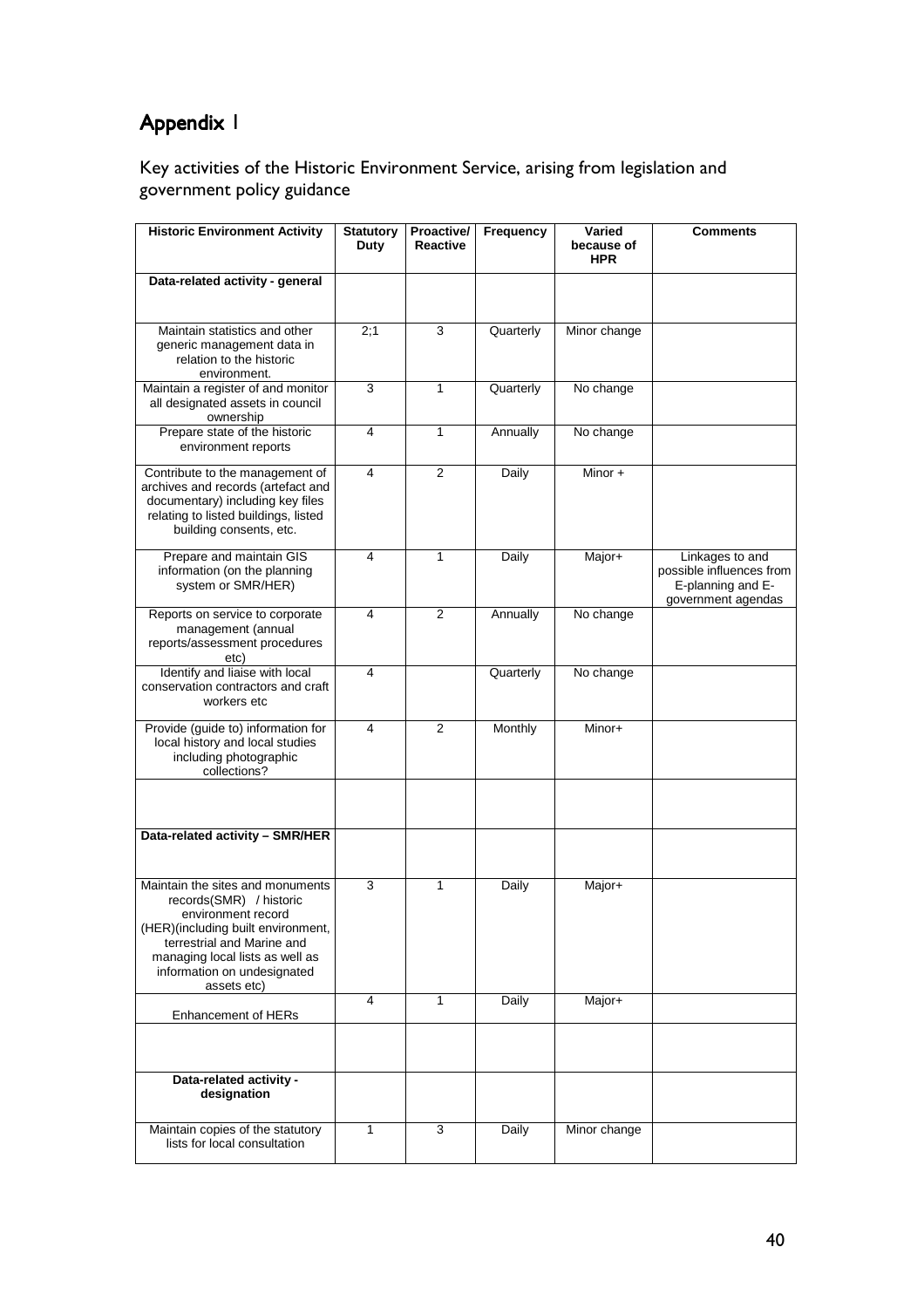| Identify and designate                                               | 1              | 2              | Annually     | Minor+                      |                      |
|----------------------------------------------------------------------|----------------|----------------|--------------|-----------------------------|----------------------|
| conservation areas, including                                        |                |                |              |                             |                      |
| consultation, inclusion of Article 4s                                |                |                |              |                             |                      |
| etc                                                                  |                |                |              |                             |                      |
| Recommend and progress Tree                                          | 1              | 3              | Monthly      | No change                   |                      |
| Preservation Orders (often of                                        |                |                |              |                             |                      |
| historic significance)                                               |                |                |              |                             |                      |
|                                                                      |                |                |              |                             |                      |
| Advise on Certificates of Immunity                                   | $\overline{2}$ | 3              | Annually     | Major+                      |                      |
| (or equivalent) where applicable                                     |                |                |              |                             |                      |
|                                                                      |                |                |              |                             |                      |
| Advise on Certificates of Immunity                                   | $\overline{2}$ | 3              | Annually     | Major+                      |                      |
| (or equivalent) where applicable                                     |                |                |              |                             |                      |
|                                                                      |                |                |              |                             |                      |
| Investigate and serve Building                                       | 2              | 3              | Annually     | No change                   |                      |
| <b>Preservation Notices</b>                                          |                |                |              |                             |                      |
| Provide advice to local authorities                                  | 3              | $\overline{2}$ | Weekly       | $\overline{\text{Minor}}$ + | Possible changes     |
| on potential of historic                                             |                |                |              |                             | arising from the PPS |
| environment for designation, local                                   |                |                |              |                             | and its associated   |
| and national                                                         |                |                |              |                             | quidance.            |
| Develop maintain and promote                                         | 3              | 1              | Daily        | Major+                      |                      |
| local lists                                                          |                |                |              |                             |                      |
|                                                                      |                |                |              |                             |                      |
| Provide Historic Environment                                         | 4              | $\overline{2}$ | Quarterly    | Major+                      |                      |
| information to English Heritage for                                  |                |                |              |                             |                      |
| designation and advise                                               |                |                |              |                             |                      |
| accordingly                                                          |                |                |              |                             |                      |
| Advise National Heritage Agencies                                    | 4              | 2              | Monthly      | Minor+                      |                      |
| on designation                                                       |                |                |              |                             |                      |
| Work with other partners to                                          | 4              | 3              | Infrequently | No change                   |                      |
| encourage the inscription of                                         |                |                |              |                             |                      |
| World Heritage Sites and work                                        |                |                |              |                             |                      |
| on the management of inscribed                                       |                |                |              |                             |                      |
| sites.                                                               |                |                |              |                             |                      |
|                                                                      |                |                |              |                             |                      |
|                                                                      |                |                |              |                             |                      |
|                                                                      |                |                |              |                             |                      |
|                                                                      |                |                |              |                             |                      |
|                                                                      |                |                |              |                             |                      |
| Data- related activity - Heritage                                    |                |                |              |                             |                      |
| at Risk                                                              |                |                |              |                             |                      |
|                                                                      |                |                |              |                             |                      |
| Maintain an Assets at Risk                                           | 4              | 1              | Monthly      | No change                   | Possible changes     |
| Register, (Heritage at Risk (HAR),                                   |                |                |              |                             | arising from the PPS |
| etc) including surveys and Field                                     |                |                |              |                             | and its associated   |
| Warden duties                                                        |                |                |              |                             | guidance.            |
| Monitor condition of un-designated                                   | 4              | 1              | Annually     | No change                   |                      |
| HE assets                                                            |                |                |              |                             |                      |
|                                                                      |                |                |              |                             |                      |
|                                                                      |                |                |              |                             |                      |
|                                                                      |                |                |              |                             |                      |
|                                                                      |                |                |              |                             |                      |
|                                                                      |                |                |              |                             |                      |
| <b>Research/Interpretation</b>                                       |                |                |              |                             |                      |
|                                                                      |                |                |              |                             |                      |
|                                                                      |                |                |              |                             |                      |
| Specify, or provide advice, on                                       | 1              | 3              | Daily        | No change                   | Possible changes     |
| historic environment investigations                                  |                |                |              |                             | arising from the PPS |
| e.g. for evaluation and                                              |                |                |              |                             | and its associated   |
| interpretation purposes                                              |                |                |              |                             | guidance.            |
| Prepare and/or contribute to                                         | 4              | 1              | Quarterly    | No change                   | Possible changes     |
| national; regional and local                                         |                |                |              |                             | arising from the PPS |
| research frameworks/agendas or                                       |                |                |              |                             | and its associated   |
| equivalent                                                           |                |                |              |                             | quidance.            |
| Manage and interpret heritage                                        | 4              | 2              | Monthly      | No change                   |                      |
| sites and attractions                                                |                |                |              |                             |                      |
|                                                                      | 4              | 1              |              | Minor $+$                   |                      |
| Author, contribute to, edit, fund<br>and publish local guides on the |                |                | Quarterly    |                             |                      |
| historic environment.                                                |                |                |              |                             |                      |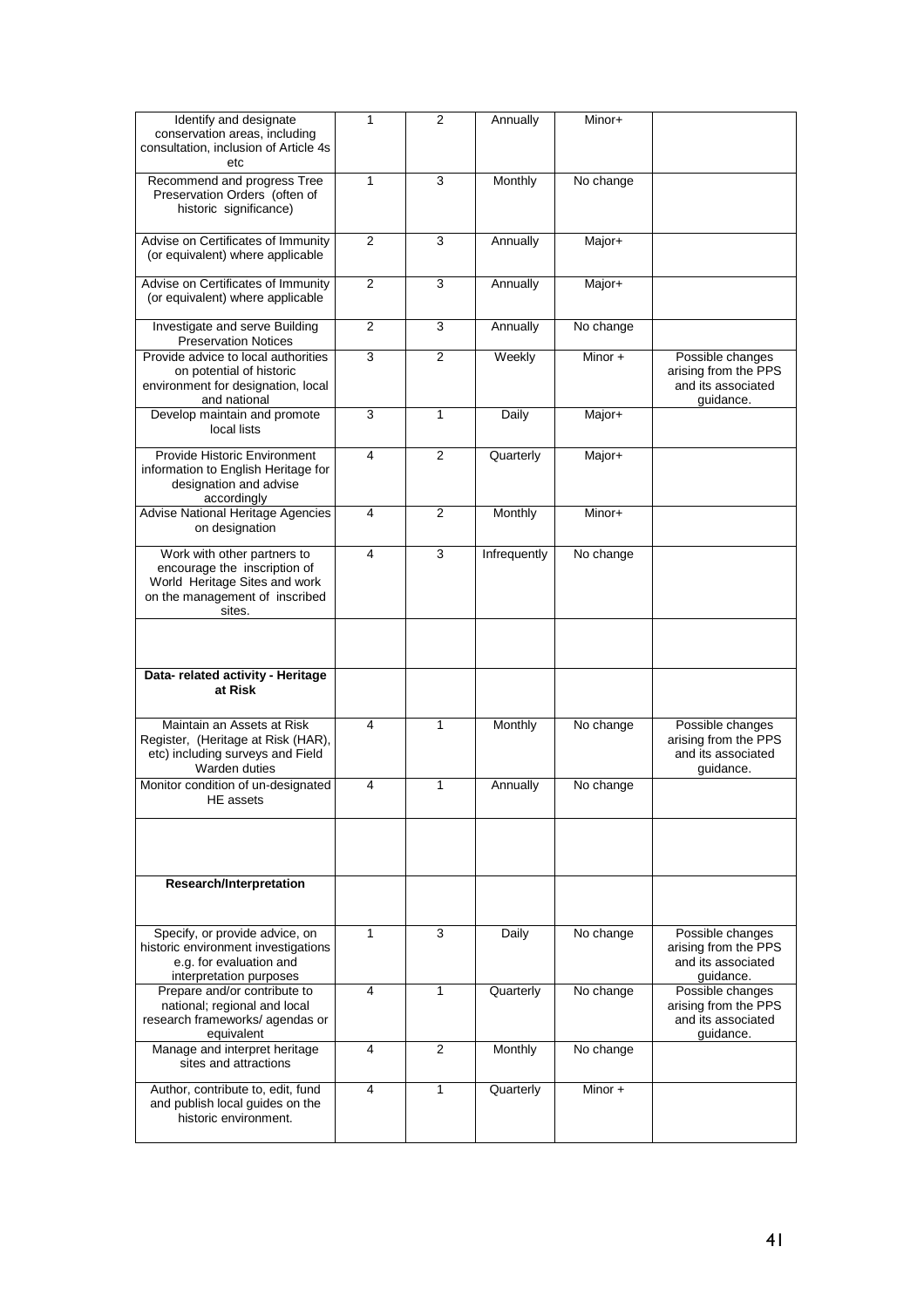| Specify, or provide advice, on non-                                    | 4              | 2 | Quarterly | No change |                                            |
|------------------------------------------------------------------------|----------------|---|-----------|-----------|--------------------------------------------|
| rescue led historic environment                                        |                |   |           |           |                                            |
| investigations e.g. for evaluation<br>and interpretation purposes      |                |   |           |           |                                            |
|                                                                        |                |   |           |           |                                            |
| Investigate and record - or                                            | 4              | 3 | Annually  | No change |                                            |
| oversee - historic assets (buildings                                   |                |   |           |           |                                            |
| & archaeology)                                                         |                |   |           |           |                                            |
|                                                                        |                |   |           |           |                                            |
|                                                                        |                |   |           |           |                                            |
|                                                                        |                |   |           |           |                                            |
| <b>Policy</b>                                                          |                |   |           |           |                                            |
|                                                                        |                |   |           |           |                                            |
|                                                                        |                |   |           |           |                                            |
| Contribute to, prepare and                                             | $\mathbf{1}$   | 3 | Weekly    | No change | Possible changes                           |
| implement Local Development                                            |                |   |           |           | arising from proposals                     |
| Frameworks, or their equivalent,<br>including policies relating to the |                |   |           |           | within the planning bill                   |
| historic environment                                                   |                |   |           |           |                                            |
| Undertake, commission, assess or                                       | $\mathbf{1}$   | 3 | Quarterly | No change |                                            |
| require Strategic Environmental                                        |                |   |           |           |                                            |
| Assessments of plans                                                   |                |   |           |           |                                            |
|                                                                        | $\mathbf{1}$   | 3 | Monthly   | No change |                                            |
| Scope and assess EIA/SEA                                               |                |   |           |           |                                            |
| Prepare, or contribute to                                              | 2              | 1 | Quarterly | No change | Possible changes                           |
| Supplementary Planning                                                 |                |   |           |           | arising from proposals                     |
| Documents relating to historic                                         |                |   |           |           | within the planning bill                   |
| environment                                                            | $\overline{2}$ | 3 |           |           |                                            |
| Prepare, or contribute to<br>Community strategies and form             |                |   | Annually  | No change | Possible changes<br>arising from proposals |
| Community Planning partnerships                                        |                |   |           |           | within the planning bill                   |
| or equivalent                                                          |                |   |           |           |                                            |
| Prepare planning briefs for new                                        | 3              | 2 | Quarterly | No change |                                            |
| development affecting the historic                                     |                |   |           |           |                                            |
| environment, [including<br>development outside the planning            |                |   |           |           |                                            |
| system]                                                                |                |   |           |           |                                            |
| Prepare/contribute to council                                          | 3              | 3 | Annually  | No change |                                            |
| Cultural Strategy or equivalent                                        |                |   |           |           |                                            |
| Publish local guidance on the                                          | 4              | 1 | Quarterly | Minor +   |                                            |
| conservation of prehistoric and                                        |                |   |           |           |                                            |
| historic environments                                                  |                |   |           |           |                                            |
|                                                                        |                |   |           |           |                                            |
| Prepare, maintain and implement                                        | 4              | 1 | Annually  | No change |                                            |
| local Heritage Strategy [or<br>equivalent?]                            |                |   |           |           |                                            |
| Prepare local HE guidance for                                          | 4              | 1 | Annually  | No change | Possible changes                           |
| developers                                                             |                |   |           |           | arising from proposals                     |
|                                                                        |                |   |           |           | within the planning bill                   |
| Liaise with local/regional                                             | 4              | 1 | Monthly   | No change | Possible changes                           |
| development agencies (or                                               |                |   |           |           | arising from proposals                     |
| equivalent) in promotion of HE re                                      |                |   |           |           | within the planning bill                   |
| heritage-led regeneration and its                                      |                |   |           |           | Changes to the role of                     |
| contribution to the sustainability<br>agendas                          |                |   |           |           | <b>RDAs</b>                                |
| Take part in policy liaison on                                         | 4              | 2 | Monthly   | No change |                                            |
| matters to do with the Historic                                        |                |   |           |           |                                            |
| Environment e.g. IHBC, ALGAO,                                          |                |   |           |           |                                            |
| national heritage agencies                                             |                |   |           |           |                                            |
| Contribute to local biodiversity (?)                                   | 4              | 3 | Quarterly | No change |                                            |
| audits or equivalent                                                   |                |   |           |           |                                            |
|                                                                        |                |   |           |           |                                            |
|                                                                        |                |   |           |           |                                            |
|                                                                        |                |   |           |           |                                            |
| Outreach - external                                                    |                |   |           |           |                                            |
|                                                                        |                |   |           |           |                                            |
|                                                                        |                |   |           |           |                                            |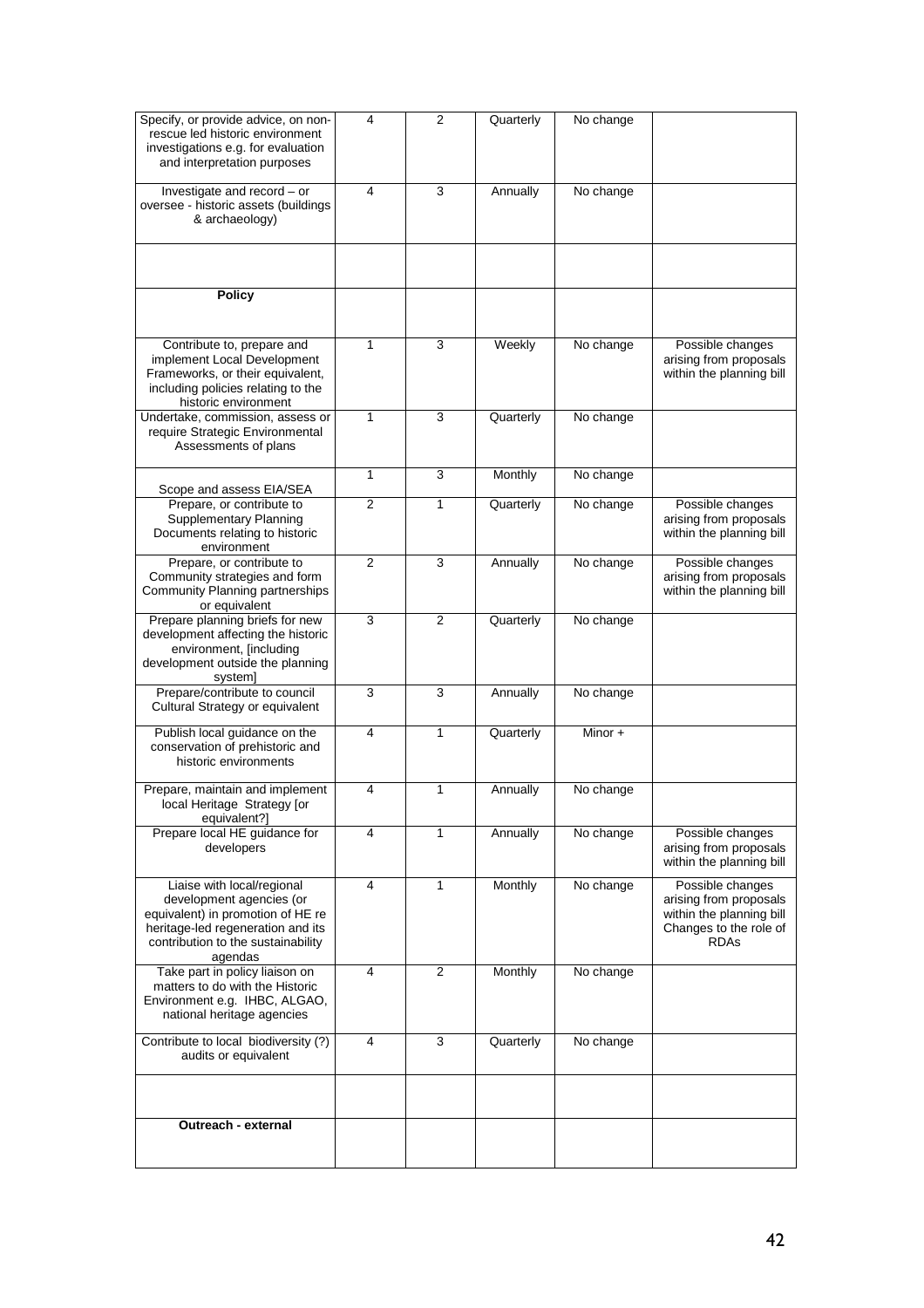| Act as point of contact for the<br>public for local HE information                                                                                                                                                                           | 3                       | 3              | Daily     | Minor+    |                                                                              |
|----------------------------------------------------------------------------------------------------------------------------------------------------------------------------------------------------------------------------------------------|-------------------------|----------------|-----------|-----------|------------------------------------------------------------------------------|
| Advise, promote and contribute to<br><b>Regional/City Conservation Trusts</b><br>or equivalent                                                                                                                                               | 3                       | 3              | Quarterly | No change |                                                                              |
| Work with national organisations<br>charged with the promotion and<br>conservation of the historic<br>environment e.g. National Amenity<br>Societies; Professional bodies;<br>heritage agencies and property<br>owning and developing trusts | 4                       | 1              | Monthly   | No change |                                                                              |
| Act as point of contact for national<br>heritage agencies and interests                                                                                                                                                                      | 4                       | 3              | Monthly   | Major+    |                                                                              |
| Undertake outreach/publicity on<br>the historic environment through<br>lectures, talks exhibitions etc.                                                                                                                                      | $\overline{\mathbf{4}}$ | 1              | Monthly   | Minor+    |                                                                              |
| Run local Heritage Open Days<br>and equivalent                                                                                                                                                                                               | 4                       | 1              | Annually  | No change |                                                                              |
| Liaise with museums service<br>(including the collection, recording<br>and preservation of artefacts)                                                                                                                                        | $\overline{4}$          | $\overline{2}$ | Monthly   | No change |                                                                              |
| Foster voluntary HE work                                                                                                                                                                                                                     | 4                       | 1              | Monthly   | Minor $+$ |                                                                              |
| Provide or take part in education<br>projects and programmes on the<br>historic environment                                                                                                                                                  | $\overline{\mathbf{4}}$ | 1              | Quarterly | Minor+    |                                                                              |
| Administer and contribute to<br>national and local HE award<br>schemes                                                                                                                                                                       | 4                       | 1              | Annually  | No change |                                                                              |
| Establish, manage and contribute<br>to local amenity and heritage<br>forums                                                                                                                                                                  | 4                       | 3              | Monthly   | Minor $+$ |                                                                              |
| Liaison with major HE property<br>and asset owners in area e.g.<br><b>National Trust</b>                                                                                                                                                     | 4                       | 2              | Weekly    | Major+    |                                                                              |
| Contribute to local tourism forums<br>including production and<br>implementation of tourism strategy                                                                                                                                         | 4                       | 3              | Quarterly | No change |                                                                              |
| Provide professional training via<br>seminars, CPD, student<br>placements etc                                                                                                                                                                | $\overline{\mathbf{4}}$ | 1              | Quarterly | Minor $+$ |                                                                              |
|                                                                                                                                                                                                                                              |                         |                |           |           |                                                                              |
| Outreach - internal                                                                                                                                                                                                                          |                         |                |           |           |                                                                              |
| Liaise across the local public<br>service as informed HE leader,<br>adviser and promoter                                                                                                                                                     | 3                       | 2              | Daily     | Minor +   |                                                                              |
| Advise and guide planning (and<br>related) committees and key LA<br>representatives (including<br>Champions) on HE and related<br>design issues                                                                                              | 3                       | $\overline{2}$ | Weekly    | No change | Possible changes<br>arising from increase in<br>scope of delegated<br>powers |
| Monitor, maintain and support<br>standards across the service,<br>including liaison with quality<br>assurance processes (prof.<br>bodies; CPD etc)                                                                                           | 4                       | 1              | Weekly    | No change | Possible changes<br>arising from the PPS<br>and its associated<br>guidance.  |
|                                                                                                                                                                                                                                              |                         |                |           |           |                                                                              |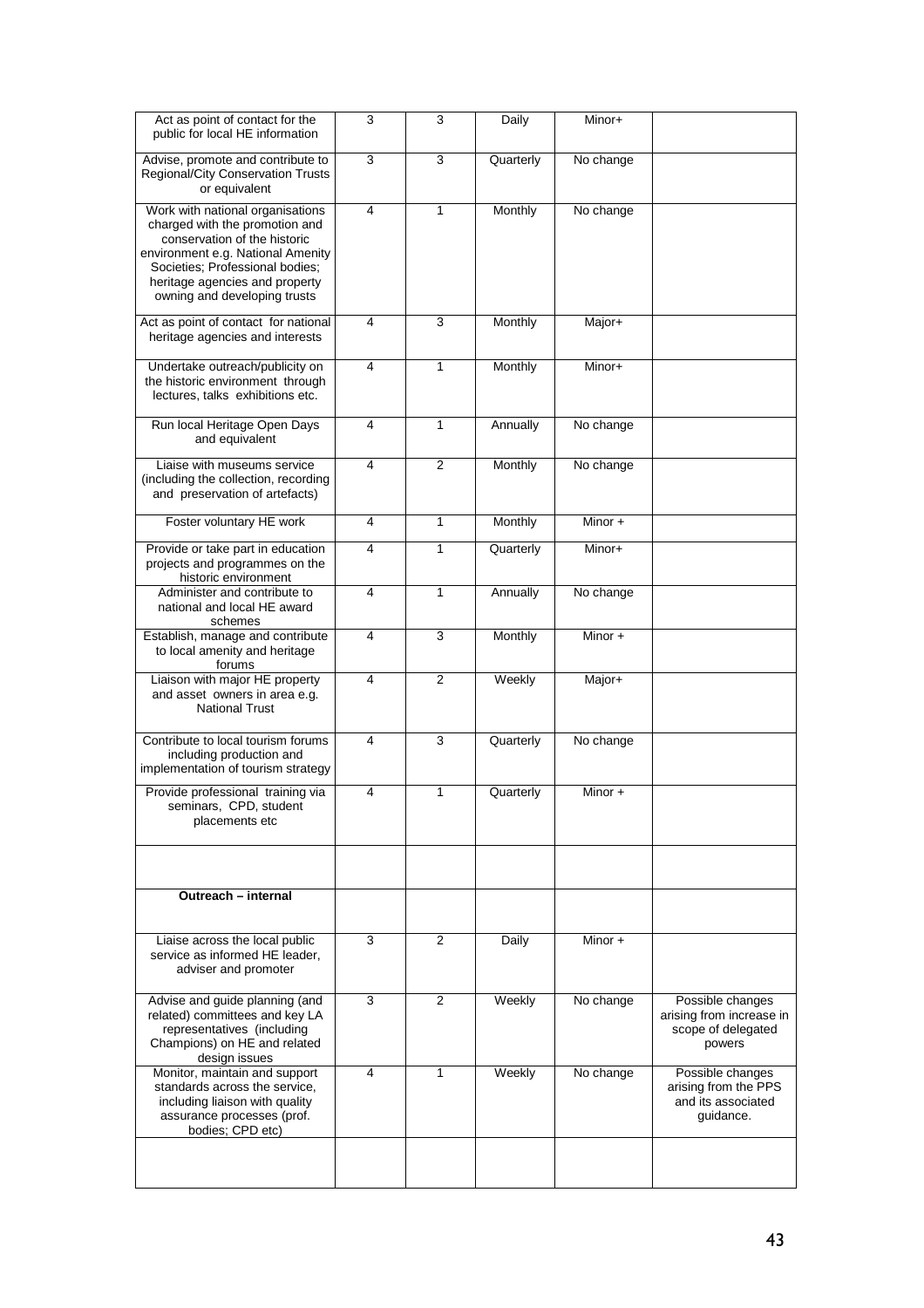| <b>Historic Environment</b><br><b>Management- General</b>                                                                                                                                                                                                                                                                                               |                |   |           |           |                                                                                                                                       |
|---------------------------------------------------------------------------------------------------------------------------------------------------------------------------------------------------------------------------------------------------------------------------------------------------------------------------------------------------------|----------------|---|-----------|-----------|---------------------------------------------------------------------------------------------------------------------------------------|
| Advise on the HE implications of<br>the Building Regs, FENSA lists,<br>etc                                                                                                                                                                                                                                                                              | 1              | 3 | Weekly    | No change |                                                                                                                                       |
| Advise on the disposal of heritage<br>assets within council guardianship<br>e.g. redundant school buildings or<br>affected land                                                                                                                                                                                                                         | $\mathbf{1}$   | 3 | Quarterly | No change |                                                                                                                                       |
| Advise on the building and<br>adaptation of public buildings<br>[under new legislation] e.g.<br>schools and halls to new uses or<br>to meet DDA, and smoking<br>restrictions                                                                                                                                                                            | $\overline{2}$ | 3 | Annually  | No change |                                                                                                                                       |
| Provide advice to others<br>responsible for the maintenance of<br>historic bridges and viaducts                                                                                                                                                                                                                                                         | 2              | 3 | Monthly   | Minor+    |                                                                                                                                       |
| Advise on the maintenance and<br>repair of heritage assets and<br>assets in conservation areas                                                                                                                                                                                                                                                          | 3              | 3 | Daily     | No change | Possible changes<br>arising from proposals<br>within the planning bill,<br>particularly changes to<br>permitted development<br>rights |
| Provide advice to others<br>responsible for the maintenance of<br>heritage assets in council<br>ownership and advising on<br>property management issues as<br>needed                                                                                                                                                                                    | 3              | 3 | Monthly   | No change |                                                                                                                                       |
| Develop and agree management<br>guidelines for local authority<br>historic assets, including the<br>production (or manage the<br>production by consultants) of<br>conservation statements and<br>conservation plans for local<br>authority assets                                                                                                       | 3              | 3 | Annually  | No change |                                                                                                                                       |
| Contribute to management and<br>enhancement of the public realm<br>in general, including as<br>appropriate undertaking urban<br>design and related place making<br>activities and public realm works,<br>including those with historic<br>environment interests, including<br>on the maintenance and<br>replacement of street surfaces and<br>furniture | 4              | 3 | Quarterly | No change |                                                                                                                                       |
| <b>Historic Environment</b>                                                                                                                                                                                                                                                                                                                             |                |   |           |           |                                                                                                                                       |
| <b>Management-Heritage at Risk</b><br>Take pro-active action over                                                                                                                                                                                                                                                                                       | 4              | 1 | Weekly    | No change |                                                                                                                                       |
| heritage at risk within the local<br>authority area                                                                                                                                                                                                                                                                                                     |                |   |           |           |                                                                                                                                       |
| <b>Historic Environment</b><br><b>Management- Conservation</b>                                                                                                                                                                                                                                                                                          |                |   |           |           |                                                                                                                                       |
| Areas, etc<br>Undertake conservation area<br>appraisals and deliver<br>conservation area management<br>plans                                                                                                                                                                                                                                            | $\overline{2}$ | 1 | Monthly   | Major+    |                                                                                                                                       |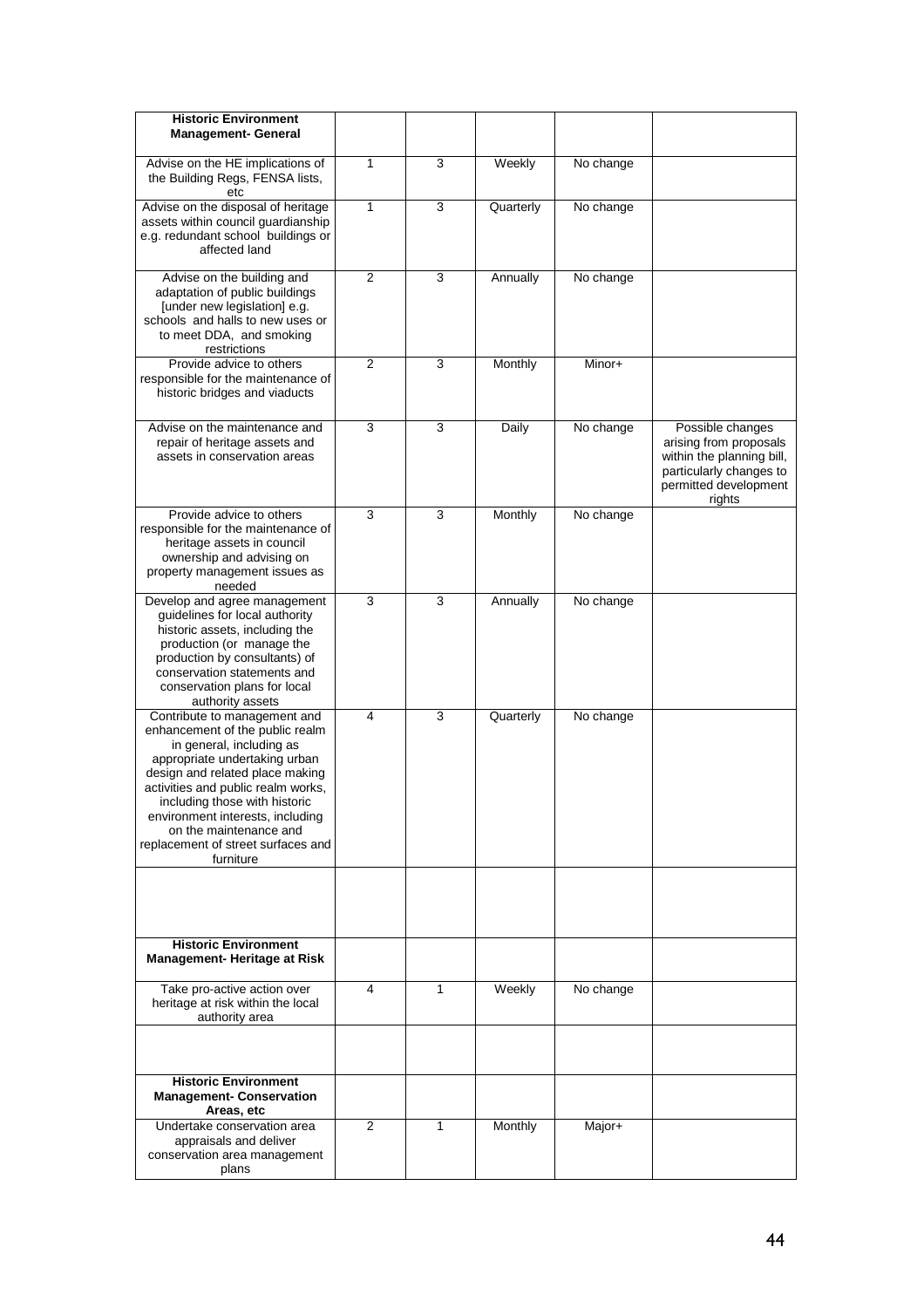| Prepare, consult and implement<br>Article 4 Directions covering<br>development in Conservation<br>Areas [and local listing?]        | 2            | 1              | Monthly   | Minor+    | Possible changes<br>arising from proposals<br>within the planning bill                                                               |
|-------------------------------------------------------------------------------------------------------------------------------------|--------------|----------------|-----------|-----------|--------------------------------------------------------------------------------------------------------------------------------------|
| Bring forward schemes to<br>conserve, enhance and improve<br>conservation areas and<br>comparable places                            | 2            | 1              | Annually  | No change |                                                                                                                                      |
| Initiate and project manage<br>projects for the conservation of<br>heritage assets e.g. THIs; CAPS<br>etc                           | 4            | 1              | Annually  | No change | Application for funding<br>are often on a cycle<br>(annual; quarterly),<br>administering a<br>successful project is<br>more frequent |
| Provide advice to owners and<br>others on the management of<br>undesignated heritage assets                                         | 4            | 3              | Daily     | Minor+    |                                                                                                                                      |
| <b>Historic Environment</b><br><b>Management-Heritage</b>                                                                           |              |                |           |           |                                                                                                                                      |
| <b>Partnership Agreements</b>                                                                                                       |              |                |           |           |                                                                                                                                      |
| Negotiate, oversee implement and<br>review management agreements<br>or equivalent (including HPAs)                                  | 4            | 2              | Quarterly | Major+    |                                                                                                                                      |
|                                                                                                                                     |              |                |           |           |                                                                                                                                      |
| <b>Historic Environment</b><br><b>Management-Development</b><br>Control                                                             |              |                |           |           |                                                                                                                                      |
| Specify investigative work in order<br>to inform the process of<br>determining an application for<br>planning consent               | 1            | 3              | Weekly    | No change |                                                                                                                                      |
| Specify investigative works arising<br>from conditions applied as a result<br>of granting of planning consent                       | 1            | 3              | Daily     | No change |                                                                                                                                      |
| Advise on applications for<br>consent, conservation area (or<br>equivalent planning) consent and<br>for works in conservation areas | $\mathbf{1}$ | 3              | Daily     | Minor+    | Possible changes<br>arising from proposals<br>within the planning bill                                                               |
| Investigate and record heritage<br>assets affected by development<br>proposals                                                      | 4            | $\overline{2}$ | Annually  | No change |                                                                                                                                      |
| Advise on Planning Applications<br>with impact upon the Historic<br>Environment                                                     | $\mathbf{1}$ | 3              | Daily     | No change | Possible changes<br>arising from proposals<br>within the planning bill                                                               |
| Participate in public inquiries and<br>appeals                                                                                      | $\mathbf{1}$ | 3              | Monthly   | No change |                                                                                                                                      |
| Advise on agri-related impacts on<br>landscapes and heritage assets,<br>including cultivation (Class 1<br>consents)                 | $\mathbf{1}$ | 1              | Daily     | Minor+    | Possible changes to the<br>administration of the<br>schemes coming from<br>DEFRA/Natural England                                     |
| Advise on Petitions for Faculty,<br>etc, (ecclesiastical exemption)                                                                 | $\mathbf{1}$ | 3              | Monthly   | No change | Liaison with DAC                                                                                                                     |
| Advise on Marine Asset Consent,<br>where applicable                                                                                 | 1            | 3              | Annually  | No change |                                                                                                                                      |
| Administer Hedgerow Regulations<br>in respect of HE                                                                                 | $\mathbf{1}$ | 3              | Annually  | No change |                                                                                                                                      |
| Monitor, advise, process and<br>instruct works to trees in<br>conservation areas                                                    | $\mathbf{1}$ | $\overline{3}$ | Monthly   | No change |                                                                                                                                      |
| Advise (esp. pre-application) on<br>development impacts on HE                                                                       | 2            | 3              | Daily     | No change | Possible changes<br>arising from proposals<br>within the planning bill                                                               |
|                                                                                                                                     |              |                |           |           |                                                                                                                                      |